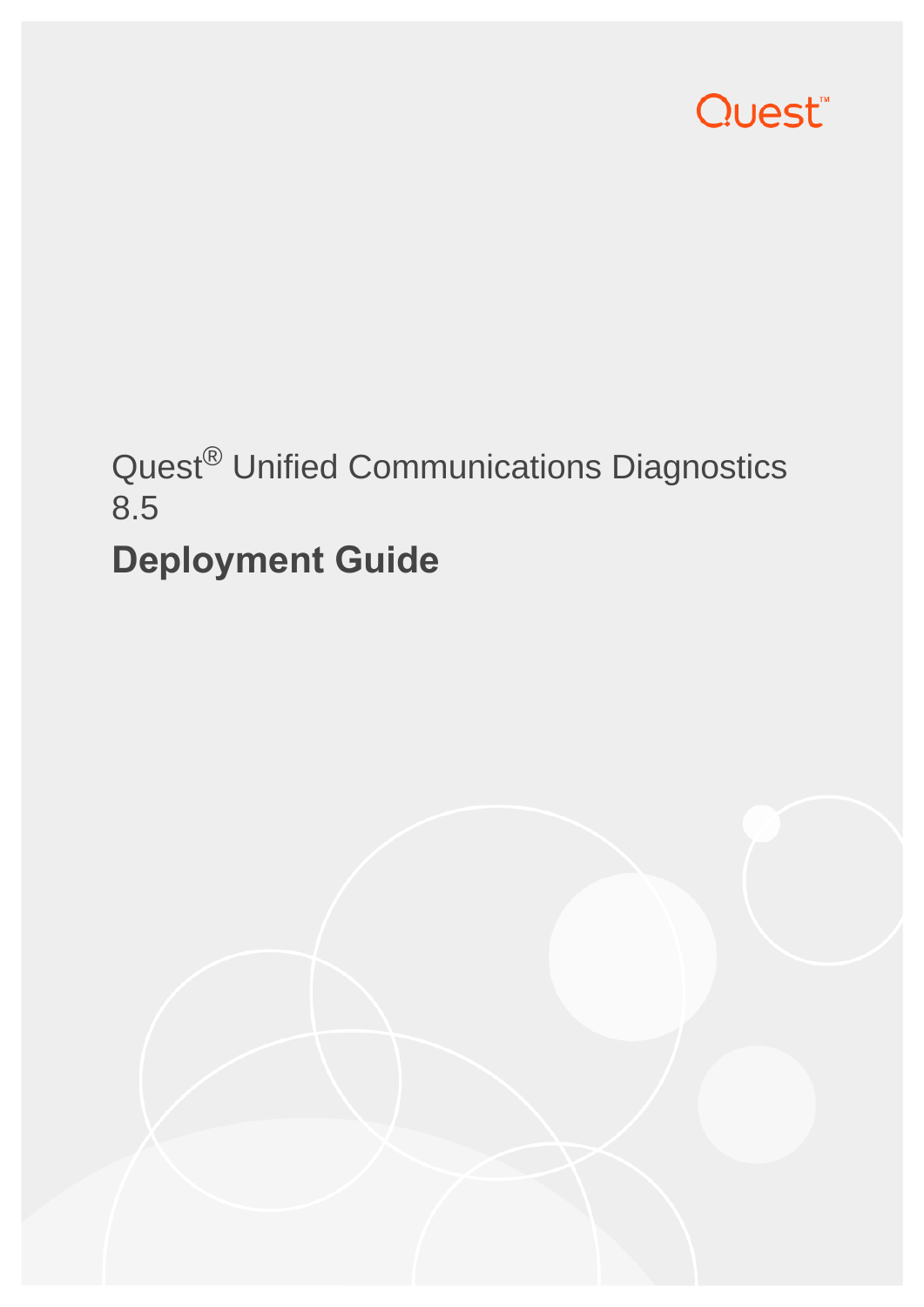#### **© 2017 Quest Software Inc.**

#### **ALL RIGHTS RESERVED.**

This guide contains proprietary information protected by copyright. The software described in this guide is furnished under a software license or nondisclosure agreement. This software may be used or copied only in accordance with the terms of the applicable agreement. No part of this guide may be reproduced or transmitted in any form or by any means, electronic or mechanical, including photocopying and recording for any purpose other than the purchaser's personal use without the written permission of Quest Software Inc.

The information in this document is provided in connection with Quest Software products. No license, express or implied, by estoppel or otherwise, to any intellectual property right is granted by this document or in connection with the sale of Quest<br>Software products. EXCEPT AS SET FORTH IN THE TERMS AND CONDITIONS AS SPECIFIED IN THE LICENSE<br>A EXPRESS, IMPLIED OR STATUTORY WARRANTY RELATING TO ITS PRODUCTS INCLUDING, BUT NOT LIMITED TO, THE IMPLIED WARRANTY OF MERCHANTABILITY, FITNESS FOR A PARTICULAR PURPOSE, OR NON-INFRINGEMENT. IN NO EVENT SHALL QUEST SOFTWARE BE LIABLE FOR ANY DIRECT, INDIRECT, CONSEQUENTIAL, PUNITIVE, SPECIAL OR INCIDENTAL DAMAGES (INCLUDING, WITHOUT LIMITATION, DAMAGES FOR LOSS OF PROFITS, BUSINESS<br>INTERRUPTION OR LOSS OF INFORMATION) ARISING OUT OF THE USE OR INABILITY TO USE THIS DOCUMENT, EVEN IF QUEST SOFTWARE HAS BEEN ADVISED OF THE POSSIBILITY OF SUCH DAMAGES. Quest Software makes no representations or warranties with respect to the accuracy or completeness of the contents of this document and reserves the right to make changes to specifications and product descriptions at any time without notice. Quest Software does not make any commitment to update the information contained in this document.

If you have any questions regarding your potential use of this material, contact:

Quest Software Inc. Attn: LEGAL Dept. 4 Polaris Way Aliso Viejo, CA 92656

Refer to our website [\(www.quest.com](http://www.quest.com)) for regional and international office information.

#### **Patents**

Quest Software is proud of our advanced technology. Patents and pending patents may apply to this product. For the most current information about applicable patents for this product, please visit our website at www.quest.com/legal.

#### **Trademarks**

Quest and the Quest logo are trademarks and registered trademarks of Quest Software Inc. in the U.S.A. and other countries. For a complete list of Quest Software trademarks, please visit our website at [www.quest.com/legal](http://www.quest.com/legal). Microsoft, Active Directory, SQL Server, Windows, Lync, and Skype are either registered trademarks or trademarks of Microsoft Corporation in the United States and/or other countries. BlackBerry is the trademark or registered trademark of BlackBerry Limited, the exclusive rights to which are expressly reserved. All other trademarks, servicemarks, registered trademarks, and registered servicemarks are the property of their respective owners.

#### **Legend**

**CAUTION: A CAUTION icon indicates potential damage to hardware or loss of data if instructions are not followed.**

**IMPORTANT NOTE**, **NOTE**, **TIP**, **MOBILE**, or **VIDEO:** An information icon indicates supporting information.÷

UC Diagnostics Deployment Guide Updated - December 2017 Software Version - 8.5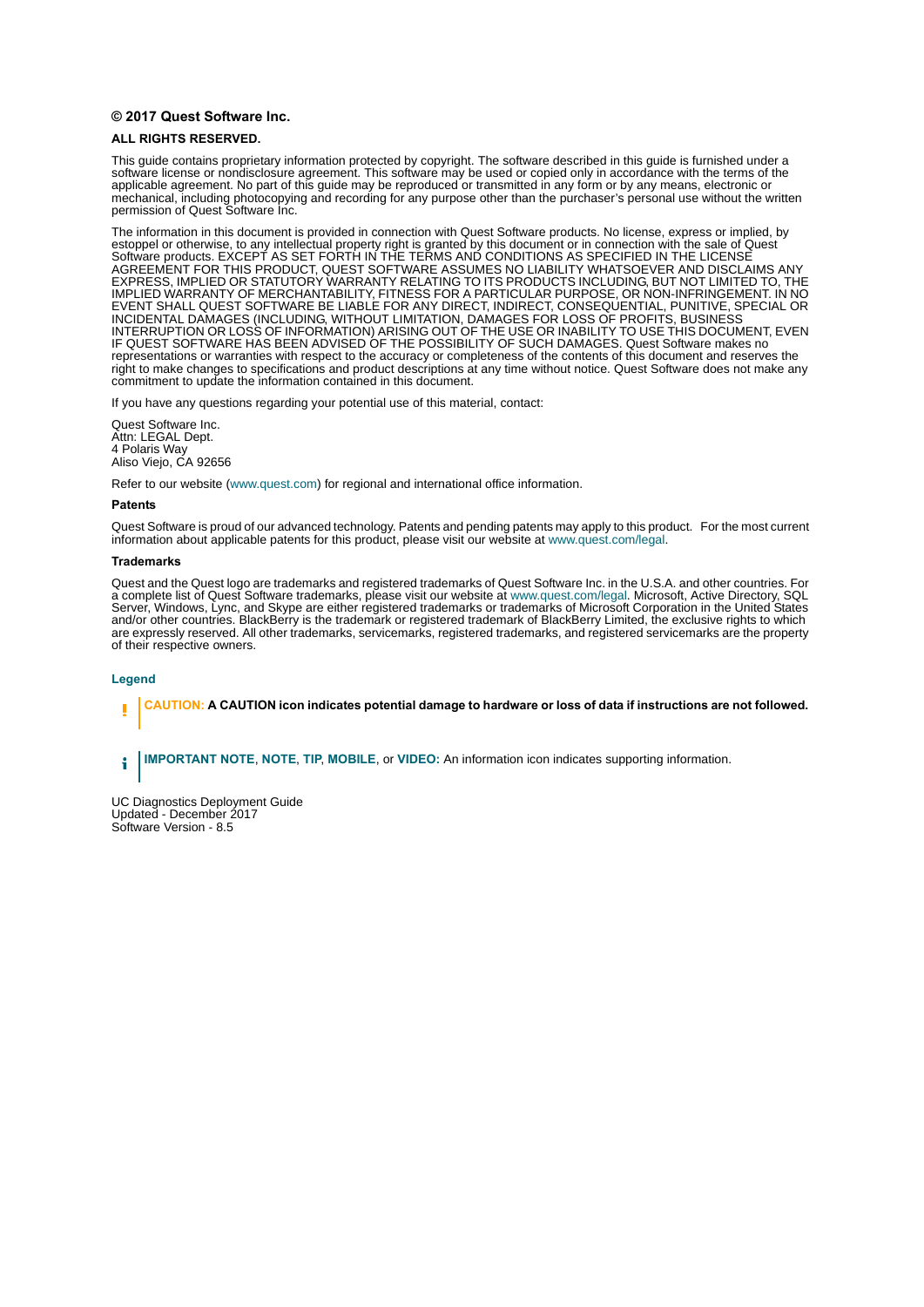## **Contents**

| Deployment recommendations for the Management Console  12                        |
|----------------------------------------------------------------------------------|
|                                                                                  |
|                                                                                  |
|                                                                                  |
|                                                                                  |
|                                                                                  |
| Manually upgrading the Management Console database 17                            |
|                                                                                  |
|                                                                                  |
| Backing up and restoring the settings and database for the Management Console 18 |
|                                                                                  |
|                                                                                  |
|                                                                                  |
| Technical Information for UC Diagnostics for Exchange 20                         |
|                                                                                  |
|                                                                                  |
|                                                                                  |
|                                                                                  |
|                                                                                  |
|                                                                                  |
|                                                                                  |
|                                                                                  |
| Exchange External Message Delivery Health Test 26                                |
|                                                                                  |
|                                                                                  |
|                                                                                  |
|                                                                                  |
|                                                                                  |
| External Outlook Web Access (OWA) Availability Health Test 32                    |
|                                                                                  |
|                                                                                  |
|                                                                                  |
|                                                                                  |
|                                                                                  |
| Exchange Diagnostic Console Technical Information 37                             |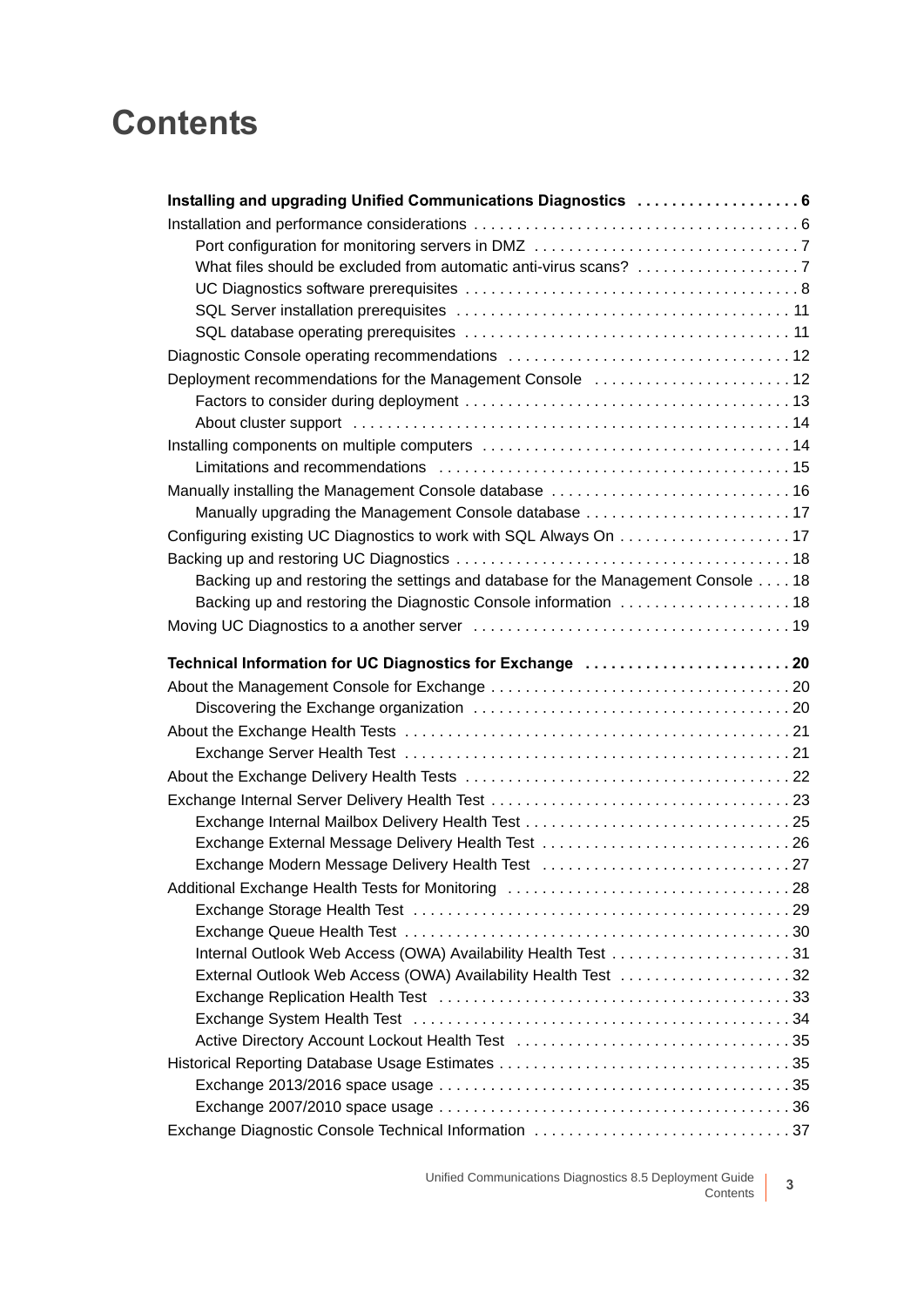| Exchange Online Message Delivery Health Test  42                                                                                                                                                                               |  |
|--------------------------------------------------------------------------------------------------------------------------------------------------------------------------------------------------------------------------------|--|
|                                                                                                                                                                                                                                |  |
| Skype for Business Online DNS Connectivity Health Test  43                                                                                                                                                                     |  |
|                                                                                                                                                                                                                                |  |
| Technical Information for UC Diagnostics for BlackBerry 45                                                                                                                                                                     |  |
|                                                                                                                                                                                                                                |  |
|                                                                                                                                                                                                                                |  |
|                                                                                                                                                                                                                                |  |
| BlackBerry Server Health Test (and the content of the content of the HackBerry Server Health Test (and the content of the content of the Server of the Server of the Server of the Server of the Server of the Server of the S |  |
|                                                                                                                                                                                                                                |  |
|                                                                                                                                                                                                                                |  |
|                                                                                                                                                                                                                                |  |
|                                                                                                                                                                                                                                |  |
|                                                                                                                                                                                                                                |  |
| Technical Information for UC Diagnostics for OCS  51                                                                                                                                                                           |  |
|                                                                                                                                                                                                                                |  |
|                                                                                                                                                                                                                                |  |
|                                                                                                                                                                                                                                |  |
|                                                                                                                                                                                                                                |  |
|                                                                                                                                                                                                                                |  |
|                                                                                                                                                                                                                                |  |
|                                                                                                                                                                                                                                |  |
|                                                                                                                                                                                                                                |  |
|                                                                                                                                                                                                                                |  |
| Technical Information for UC Diagnostics for Lync/Skype for Business 55                                                                                                                                                        |  |
| About the Management Console for Lync/Skype for Business Server 55                                                                                                                                                             |  |
|                                                                                                                                                                                                                                |  |
|                                                                                                                                                                                                                                |  |
|                                                                                                                                                                                                                                |  |
|                                                                                                                                                                                                                                |  |
|                                                                                                                                                                                                                                |  |
|                                                                                                                                                                                                                                |  |
| Instant Messaging Health Test (and the context of the context of the standard Messaging Health Test (and the context of the context of the standard Messaging Health Test (and the context of the context of the context of th |  |
|                                                                                                                                                                                                                                |  |
|                                                                                                                                                                                                                                |  |

Unified Communications Diagnostics 8.5 Deployment Guide ent Guide 4<br>Contents 4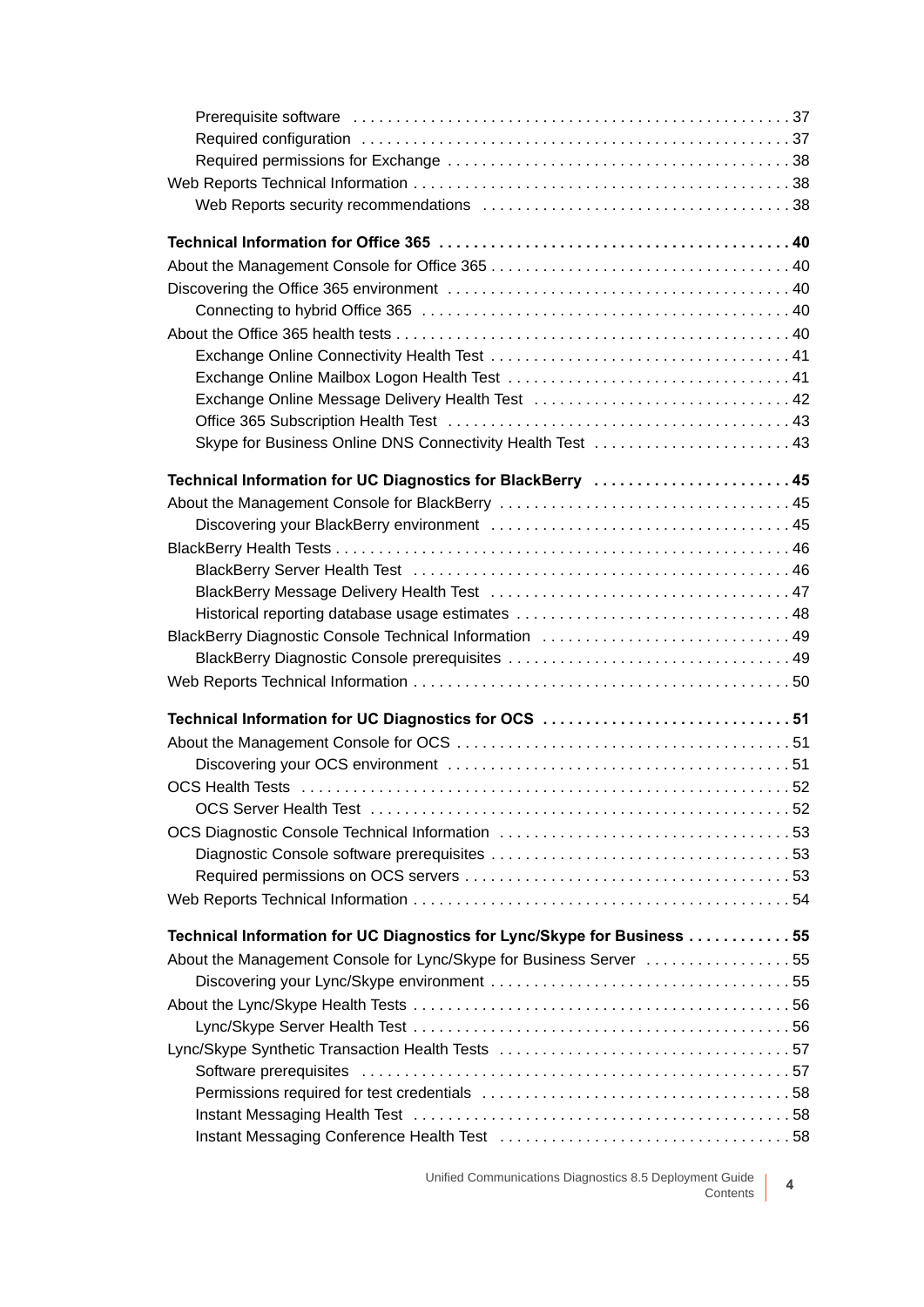| Lync/Skype for Business Diagnostic Console Technical Information 60 |  |
|---------------------------------------------------------------------|--|
|                                                                     |  |
|                                                                     |  |
|                                                                     |  |
|                                                                     |  |
|                                                                     |  |
|                                                                     |  |
|                                                                     |  |
|                                                                     |  |
|                                                                     |  |
|                                                                     |  |
|                                                                     |  |
|                                                                     |  |
|                                                                     |  |
|                                                                     |  |
|                                                                     |  |
|                                                                     |  |
|                                                                     |  |
|                                                                     |  |
|                                                                     |  |
|                                                                     |  |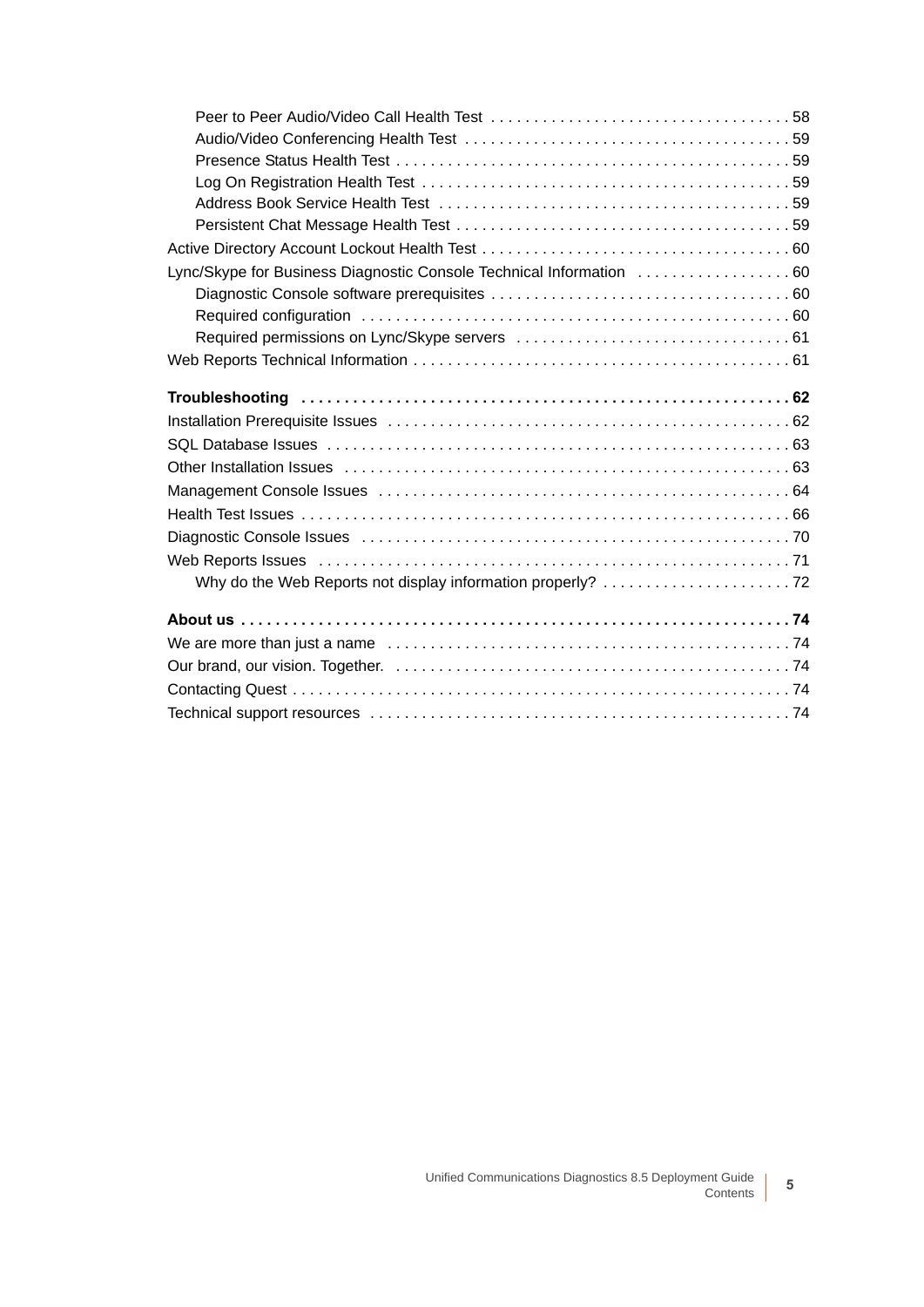# <span id="page-5-0"></span>**Installing and upgrading Unified Communications Diagnostics**

- **•** [Installation and performance considerations](#page-5-1)
- **•** [UC Diagnostics software prerequisites](#page-7-0)
- **•** [SQL Server installation prerequisites](#page-10-0)
- **•** [Deployment recommendations for the Management Console](#page-11-1)
- **•** [About cluster support](#page-13-0)
- **•** [Installing components on multiple computers](#page-13-1)
- **•** [Manually installing the Management Console database](#page-15-0)
- **•** [Manually upgrading the Management Console database](#page-16-0)
- **•** [Configuring existing UC Diagnostics to work with SQL Always On](#page-16-1)
- **•** [Backing up and restoring UC Diagnostics](#page-17-0)
- **•** [Moving UC Diagnostics to a another server](#page-18-0)

# <span id="page-5-1"></span>**Installation and performance considerations**

Before you install UC Diagnostics, ensure your system meets the specified system requirements depending on the type of environment or organization you are running. It is recommended that you install UC Diagnostics on one of the following operating systems depending on the environment you are monitoring,

**Table 1. Recommended operating systems depending on monitored environment.**

| <b>Environment</b>                                           | <b>Operating System</b>     |
|--------------------------------------------------------------|-----------------------------|
| Exchange 2007/2010/2013/2016                                 | Any operating system        |
| <b>BlackBerry</b>                                            | Any operating system        |
| Office Communications Server 2007 and<br>2007 R <sub>2</sub> | Any operating system        |
| Lync Server 2010                                             | Any operating system        |
| Lync Server 2013<br>Skype for Business 2015                  | Any operating system        |
| Office 365                                                   | Any 64-bit operating system |

For more information about Exchange environment prerequisites, see [Diagnostic Services for Exchange 2007 on](#page-8-0)  [page 9](#page-8-0), [Diagnostic Services for Exchange 2010 or Exchange 2013 on page 9,](#page-8-1) or [Diagnostic Services for](#page-8-2)  [Exchange 2016 on page 9.](#page-8-2)

**6**

**1**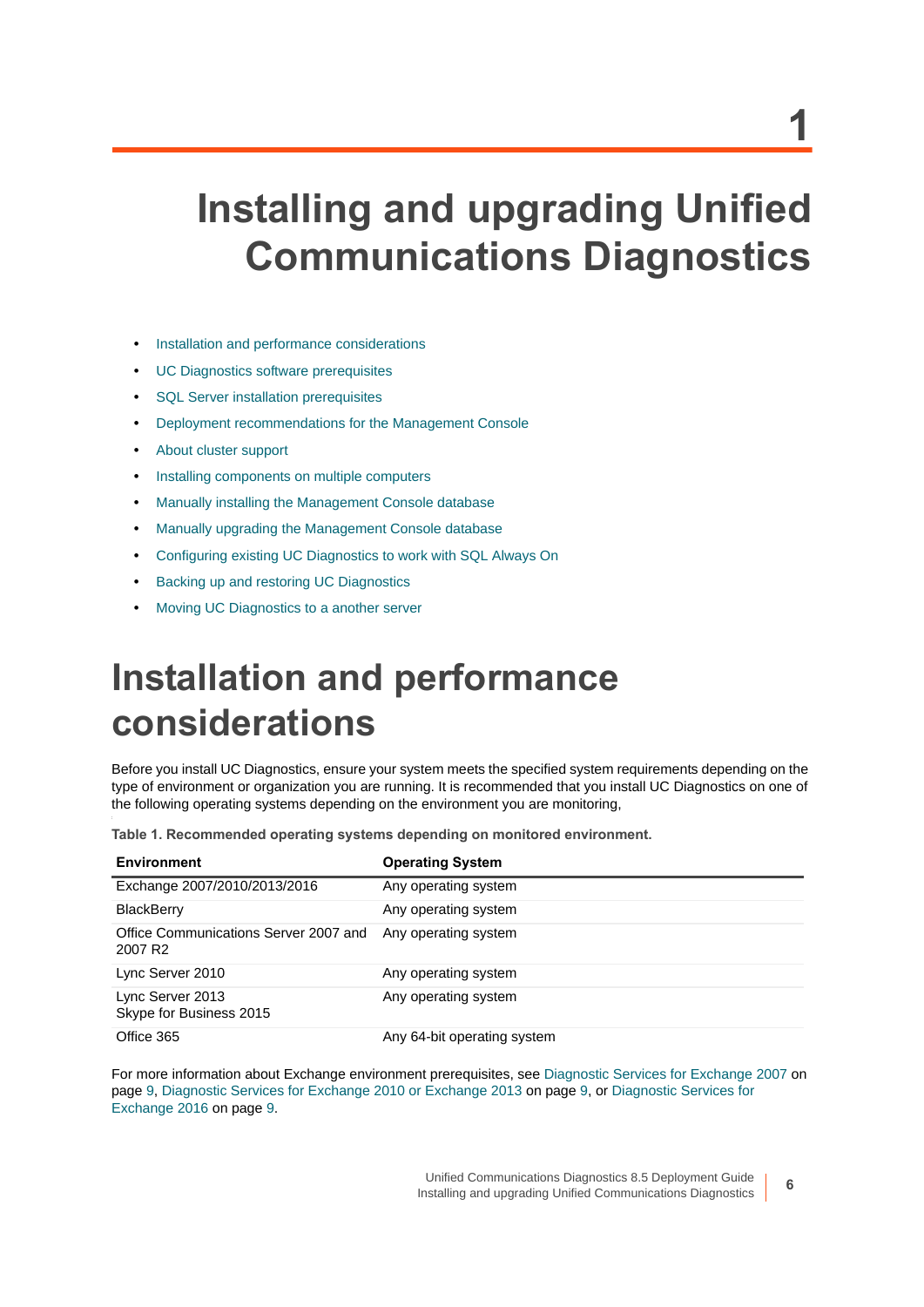## <span id="page-6-0"></span>**Port configuration for monitoring servers in DMZ**

UC Diagnostics connects with native Windows RPC connections. For monitoring servers in a DMZ environment, the following ports must be open:

- **•** Browsing UDP:137,138
- **•** DNS Resolution UDP:53
- **•** Event Viewer TCP:139
- **•** File Sharing access TCP:139
- **•** Logon Sequence UDP:137,138 TCP:139
- **•** NetLogon UDP:138
- **•** Pass Through Validation UDP:137,138 TCP:139
- **•** Performance Monitor TCP:139
- **•** Printing UDP:137,138 TCP:139
- **•** Registry TCP:139
- **•** Server Manager TCP:139
- **•** RPC TCP:135

The ports must be bidirectional.

For more information on the network ports, protocols, and services that are used by Microsoft client and server operating systems, server-based programs, and their subcomponents, see <http://support.microsoft.com/kb/832017>.

The port information in the above article should not be used to configure Windows Firewall. For information about configuring Windows Firewall, see the following Microsoft Web sites:

- **•** [http://technet.microsoft.com/en-us/library/cc779199\(WS.10\).aspx](http://technet.microsoft.com/en-us/library/cc779199(WS.10).aspx)
- **•** <http://technet.microsoft.com/en-us/network/bb545423.aspx>

## <span id="page-6-1"></span>**What files should be excluded from automatic anti-virus scans?**

If certain files or processes are locked by anti-virus scan software, it can affect the ability of UC Diagnostics to operate. The following files should be excluded from anti-virus scans:

### **Management Console**

- **•** C:\Program Files (x86)]\Quest\UC Diagnostics\ManagementConsole\Binaries\SpotlightDianosticTest.exe
- **•** C:\Program Files (x86)]\Quest\UC Diagnostics\ManagementConsole\Binaries\CollectorRecovery.exe
- **•** C:\Program Files (x86)]\Quest\UC Diagnostics\ManagementConsole\Binaries\SpotlightDistributedCollector.exe
- **•** C:\Program Files (x86)]\Quest\UC Diagnostics\ManagementConsole\Binaries\SpotlightDiagnosticTestEngine.exe
- **•** C:\Program Files (x86)]\Quest\UC Diagnostics\ManagementConsole\Binaries\SpotlightRemotingServer.exe
- **•** C:\Program Files (x86)]\Quest\UC Diagnostics\ManagementConsole\Binaries\SpotlightRemotingServerNoImpersonation.exe
- **•** C:\Program Files (x86)]\Quest\UC Diagnostics\ManagementConsole\Binaries\PowerShell64ProxyHost.exe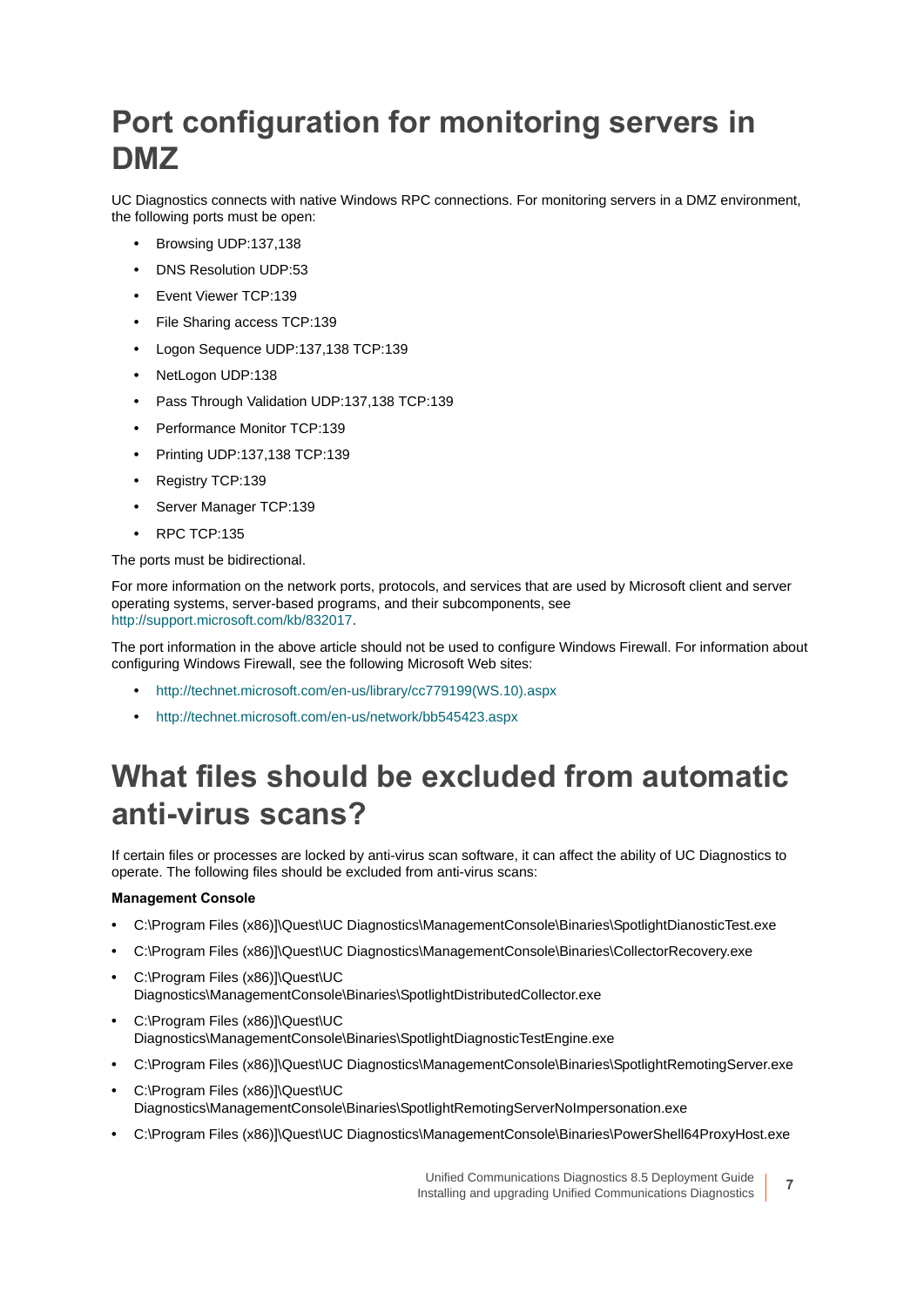- **•** C:\Program Files (x86)]\Quest\UC Diagnostics\ManagementConsole\Binaries\SpotlightLaunch.exe
- **•** C:\Program Files (x86)]\Quest\UC Diagnostics\ManagementConsole\Binaries\iwsnaptrap.exe
- **•** C:\Program Files (x86)]\Quest\UC Diagnostics\ManagementConsole\Binaries\SupportBundle.exe
- **•** C:\Program Files (x86)]\Quest\UC Diagnostics\ManagementConsole\Binaries\OcsEdgeServerConfiguration.exe

#### **Diagnostic Console**

- **•** C:\Program Files (x86)]\Quest\UC Diagnostics\DiagnosticConsole\Binaries\LyncPowerShellProcess64.exe
- **•** C:\Program Files (x86)]\Quest\UC Diagnostics\DiagnosticConsole\Binaries\PowerShellProcess64.exe
- **•** C:\Program Files (x86)]\Quest\UC Diagnostics\DiagnosticConsole\Binaries\BlackBerrySnmpTester.exe
- **•** C:\Program Files (x86)]\Quest\UC Diagnostics\DiagnosticConsole\Binaries\SOMMiscProxy.exe
- **•** C:\Program Files (x86)]\Quest\UC Diagnostics\DiagnosticConsole\Binaries\DataReplayProxy.exe
- **•** C:\Program Files (x86)]\Quest\Spotlight\Console\Spotlight.exe
- **•** C:\Program Files (x86)]\Quest\Spotlight\Plug-ins\DatasourceSOM.exe

#### **Web Reports**

**•** C:\Program Files (x86)]\Common Files\Quest Shared\Web Reports\QSchedExec.exe

#### **Install license**

**•** C:\Program Files (x86)]\Common Files\Quest\ProductLicenseInstaller.exe

## <span id="page-7-0"></span>**UC Diagnostics software prerequisites**

The following section provides the software prerequisites for UC Diagnostics components.

| Component               | <b>System Requirements</b>                                                                                             |  |  |  |  |
|-------------------------|------------------------------------------------------------------------------------------------------------------------|--|--|--|--|
| <b>Operating System</b> | One of the following:                                                                                                  |  |  |  |  |
|                         | Microsoft Windows Server 2008 SP 2 or later (32 bit or 64 bit)<br>٠                                                    |  |  |  |  |
|                         | Microsoft Windows Server 2008 R2 (64 bit)<br>٠                                                                         |  |  |  |  |
|                         | Microsoft Windows 7 SP 1 or later (32 bit or 64 bit)<br>٠                                                              |  |  |  |  |
|                         | Microsoft Windows 8 (32 bit or 64 bit)<br>٠                                                                            |  |  |  |  |
|                         | Microsoft Windows 8.1 (32 bit or 64 bit)<br>٠                                                                          |  |  |  |  |
|                         | Microsoft Windows Server 2012 (64 bit)<br>٠                                                                            |  |  |  |  |
|                         | Microsoft Windows Server 2012 R2 (64 bit)<br>٠                                                                         |  |  |  |  |
|                         | Microsoft Windows 8.1 with update (32 bit or 64 bit)<br>٠                                                              |  |  |  |  |
|                         | Microsoft Windows Server 2012 R2 with update (64 bit)<br>٠                                                             |  |  |  |  |
|                         | Microsoft Windows Server 2016 (64 bit)<br>٠                                                                            |  |  |  |  |
|                         | <b>NOTE:</b> To run health tests against Office 365, UC Diagnostics must be<br>installed on a 64-bit operating system. |  |  |  |  |

**Table 2. System requirements for UC Diagnostics components.**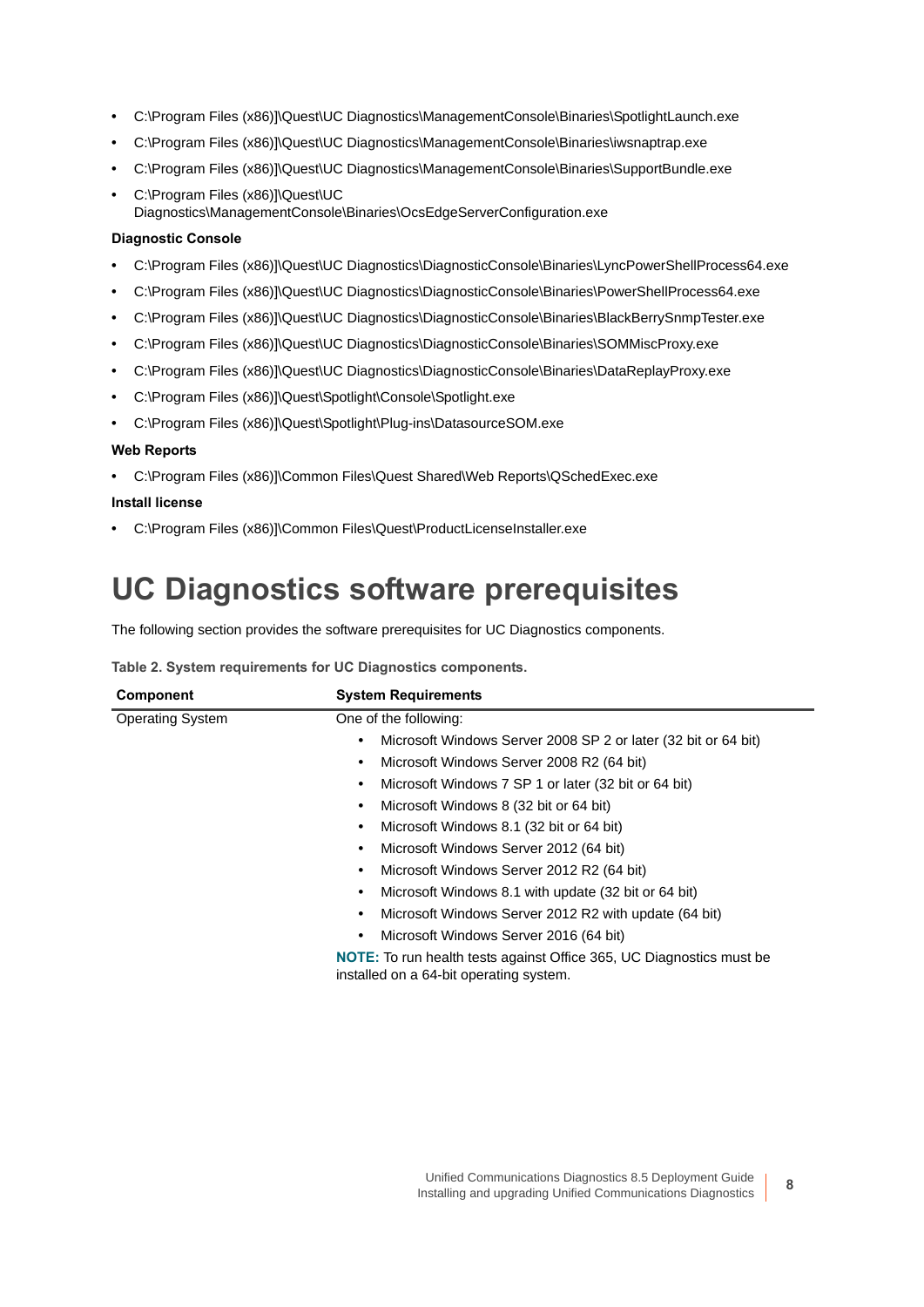**Table 2. System requirements for UC Diagnostics components.**

<span id="page-8-3"></span><span id="page-8-0"></span>

| Component                          | <b>System Requirements</b>                                                                                                                                                                                                                                                                     |  |  |  |  |
|------------------------------------|------------------------------------------------------------------------------------------------------------------------------------------------------------------------------------------------------------------------------------------------------------------------------------------------|--|--|--|--|
| Database                           | One of the following:                                                                                                                                                                                                                                                                          |  |  |  |  |
|                                    | Microsoft SQL Server 2008 SP 3 or later<br>$\bullet$                                                                                                                                                                                                                                           |  |  |  |  |
|                                    | Microsoft SQL Server 2008 Express Edition SP 3 or later<br>$\bullet$                                                                                                                                                                                                                           |  |  |  |  |
|                                    | Microsoft SQL Server 2008 R2 SP 1 or later<br>$\bullet$                                                                                                                                                                                                                                        |  |  |  |  |
|                                    | Microsoft SQL Server 2008 R2 Express Edition SP 1 or later<br>$\bullet$                                                                                                                                                                                                                        |  |  |  |  |
|                                    | Microsoft SQL Server 2012 SP 4<br>$\bullet$                                                                                                                                                                                                                                                    |  |  |  |  |
|                                    | Microsoft SQL Server 2012 Express Edition SP 4<br>$\bullet$                                                                                                                                                                                                                                    |  |  |  |  |
|                                    | Microsoft SQL Server 2014 SP 2<br>$\bullet$                                                                                                                                                                                                                                                    |  |  |  |  |
|                                    | Microsoft SQL Server 2014 Express Edition SP 2<br>$\bullet$                                                                                                                                                                                                                                    |  |  |  |  |
|                                    | Microsoft SQL Server 2016 SP 1<br>$\bullet$                                                                                                                                                                                                                                                    |  |  |  |  |
|                                    | Microsoft SQL Server 2016 Express Edition SP 1<br>$\bullet$                                                                                                                                                                                                                                    |  |  |  |  |
|                                    | Microsoft SQL Server 2017<br>$\bullet$                                                                                                                                                                                                                                                         |  |  |  |  |
|                                    | Microsoft SQL Server 2017 Express Edition<br>$\bullet$                                                                                                                                                                                                                                         |  |  |  |  |
|                                    | NOTE: If you are installing the database on a remote computer, ensure<br>remote connections are enabled on the SQL server and you have sufficient<br>permissions to create/modify the database.                                                                                                |  |  |  |  |
|                                    | NOTE: If you are using SQL Server Always On, you must have configured an<br>availability group listener that connects to the primary replica. For SQL<br>Server 2017, only availability groups that deploy on a Windows Server<br>Failover Cluster (WSFC) are supported.                       |  |  |  |  |
| <b>Diagnostic Services (Health</b> | Microsoft .NET Framework 4.5.1<br>$\bullet$                                                                                                                                                                                                                                                    |  |  |  |  |
| <b>Tests) for all Environments</b> | Microsoft Data Access Components (MDAC) 2.8<br>$\bullet$                                                                                                                                                                                                                                       |  |  |  |  |
|                                    | MDAC 2.8 comes with your operating system. If MDAC is removed, UC<br>Diagnostics cannot run.                                                                                                                                                                                                   |  |  |  |  |
| Diagnostic Services for            | The following prerequisites are needed for Exchange 2007:                                                                                                                                                                                                                                      |  |  |  |  |
| Exchange 2007                      | Exchange Management Console (EMC) 2007 SP 1 and Update<br>٠<br>Rollup 1 or later                                                                                                                                                                                                               |  |  |  |  |
|                                    | The version of Exchange Management Tools version installed on your<br>UC Diagnostics computer must match the Exchange version on the<br>Exchange server. For example, if Exchange 2007 SP 2 is installed,<br>install Exchange Management Console 2007 SP 2 on your UC<br>Diagnostics computer. |  |  |  |  |
|                                    | If your organization is mixed and contains Exchange 2007 servers,<br>you must install EMC 2007 SP 2 or later.                                                                                                                                                                                  |  |  |  |  |
|                                    | Exchange Server MAPI Client and Collaboration Data Objects (MAPI<br>$\bullet$<br>& CDO) Build 6.5.8320.0 or later                                                                                                                                                                              |  |  |  |  |
|                                    | <b>NOTE:</b> Microsoft Outlook must not be installed on the same computer where<br>MAPI & CDO is installed. For more information, see the following Microsoft<br>knowledge base article: http://support.microsoft.com/kb/266418.                                                               |  |  |  |  |
| Diagnostic Services for            | The following prerequisites are needed for Exchange 2010 or 2013:                                                                                                                                                                                                                              |  |  |  |  |
| Exchange 2010 or                   | Microsoft PowerShell 2.0 or later<br>$\bullet$                                                                                                                                                                                                                                                 |  |  |  |  |
| Exchange 2013                      | MAPI & CDO 1.2.1 Build 6.5.8320.0 or later (required for certain<br>$\bullet$<br>health tests). You can download MAPI & CDO here:                                                                                                                                                              |  |  |  |  |
|                                    | http://www.microsoft.com/en-us/download/details.aspx?id=39045<br>$\bullet$                                                                                                                                                                                                                     |  |  |  |  |
| Diagnostic Services for            | The following prerequisites are needed for Exchange 2016:                                                                                                                                                                                                                                      |  |  |  |  |
| Exchange 2016                      | Microsoft PowerShell 2.0 or later<br>$\bullet$                                                                                                                                                                                                                                                 |  |  |  |  |
| Diagnostic Services for            | The following prerequisites are needed for BlackBerry:                                                                                                                                                                                                                                         |  |  |  |  |
| <b>BlackBerry</b>                  | MAPI & CDO 1.2.1 Build 6.5.8320.0 or later (required for certain<br>$\bullet$<br>health tests).                                                                                                                                                                                                |  |  |  |  |

<span id="page-8-2"></span><span id="page-8-1"></span>Unified Communications Diagnostics 8.5 Deployment Guide Installing and upgrading Unified Communications Diagnostics **<sup>9</sup>**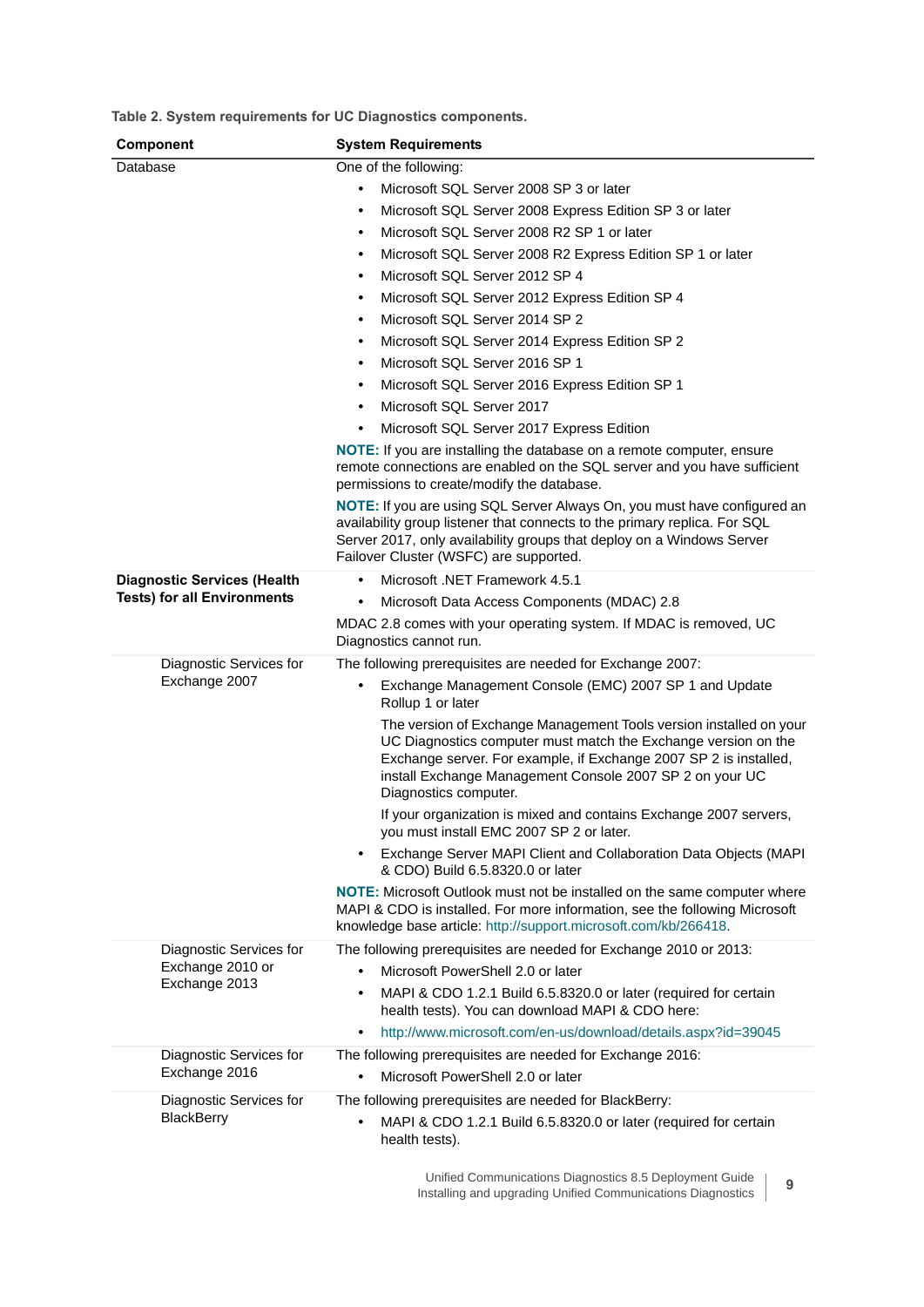**Table 2. System requirements for UC Diagnostics components.**

| Component               |                                                                | <b>System Requirements</b>                                                                                                   |  |  |  |  |
|-------------------------|----------------------------------------------------------------|------------------------------------------------------------------------------------------------------------------------------|--|--|--|--|
| Diagnostic Services for |                                                                | The following prerequisites are needed for Lync/Skype for Business:                                                          |  |  |  |  |
|                         | Lync/Skype for Business                                        | Microsoft PowerShell 2.0 or later<br>$\bullet$                                                                               |  |  |  |  |
|                         | <b>Diagnostic Services</b><br>(Health Tests) for Office        | The following prerequisites are needed for Office 365:                                                                       |  |  |  |  |
|                         | 365 (Exchange Online and                                       | Windows PowerShell 3.0 or later<br>$\bullet$                                                                                 |  |  |  |  |
|                         | Skype for Business                                             | Microsoft Online Service Sign-in Assistant<br>$\bullet$                                                                      |  |  |  |  |
|                         | Online)                                                        | Windows Azure Active Directory for Windows PowerShell<br>$\bullet$                                                           |  |  |  |  |
|                         |                                                                | For more information, see Diagnostic Services (Health Tests) for all<br>Environments on page 9.                              |  |  |  |  |
|                         | <b>Diagnostic Console for all</b><br><b>Environments</b>       | Microsoft .NET Framework 4.5.1                                                                                               |  |  |  |  |
|                         | Diagnostic Console for<br>Exchange 2007                        | EMC 2007 SP 1 or later                                                                                                       |  |  |  |  |
|                         | Diagnostic Console for<br>Exchange 2010                        | Microsoft PowerShell 2.0 or later                                                                                            |  |  |  |  |
|                         | Diagnostic Console for<br>Exchange 2013                        | Microsoft PowerShell 2.0 or later                                                                                            |  |  |  |  |
|                         | Diagnostic Console for<br>Exchange 2016                        | Microsoft PowerShell 2.0 or later                                                                                            |  |  |  |  |
|                         | Diagnostic Console for<br>Lync 2013/Skype for<br>Business 2015 | Microsoft PowerShell 2.0 or later                                                                                            |  |  |  |  |
|                         | <b>Web Reports</b>                                             | For installing Web Reports, you need one of the following:                                                                   |  |  |  |  |
|                         |                                                                | IIS 7.0 or later with the following enabled:<br>٠                                                                            |  |  |  |  |
|                         |                                                                | World Wide Web Services or Web Server (IIS)                                                                                  |  |  |  |  |
|                         |                                                                | Application Development Features: ASP, ASP.NET, Server-<br>Side Includes                                                     |  |  |  |  |
|                         |                                                                | Security: Windows Authentication                                                                                             |  |  |  |  |
|                         |                                                                | $-OR -$                                                                                                                      |  |  |  |  |
|                         |                                                                | IIS 8.0 or later with the following enabled:<br>$\bullet$                                                                    |  |  |  |  |
|                         |                                                                | World Wide Web Services or Web Server (IIS)                                                                                  |  |  |  |  |
|                         |                                                                | Application Development Features: ASP, ASP.NET 3.5,<br>Server-Side Includes                                                  |  |  |  |  |
|                         |                                                                | Security: Windows Authentication                                                                                             |  |  |  |  |
|                         |                                                                | For viewing Web Reports, you need:                                                                                           |  |  |  |  |
|                         |                                                                | Internet Explorer 9.0 or later<br>٠                                                                                          |  |  |  |  |
|                         |                                                                | Requirements for specific operating systems:                                                                                 |  |  |  |  |
|                         |                                                                | If you are using Windows 7, you must enable Static Content and<br>$\bullet$<br>Default Documents in IIS to view Web Reports. |  |  |  |  |
|                         |                                                                | If you are installing Web Reports on a remote computer, you must use<br>$\bullet$<br><b>SQL</b> Authentication.              |  |  |  |  |
|                         | <b>Rights and Privileges</b>                                   | Local Windows Administrator privileges are required on the computer on<br>which UC Diagnostics is installed.                 |  |  |  |  |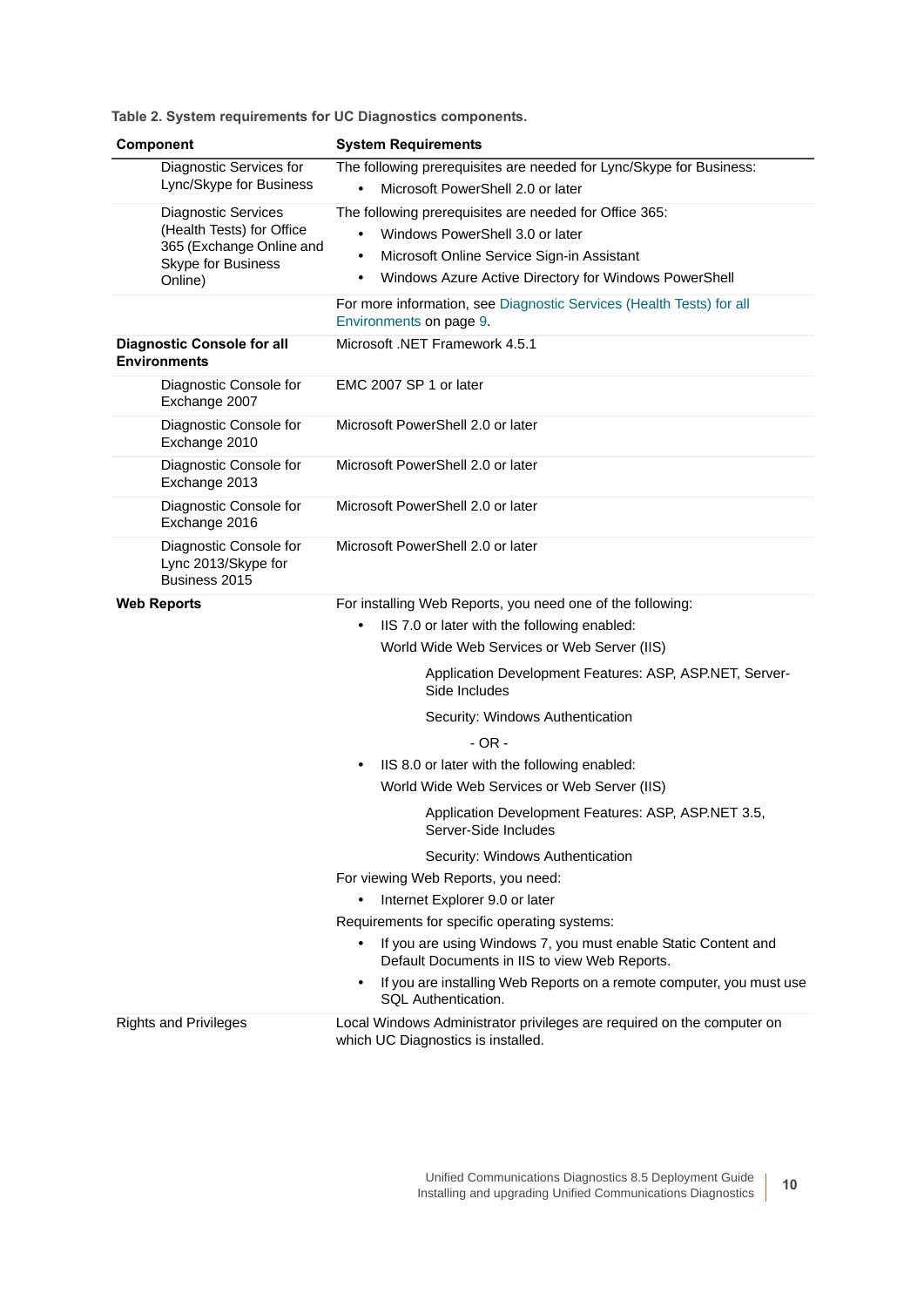## <span id="page-10-0"></span>**SQL Server installation prerequisites**

If you are installing the SQL database on the same computer as other UC Diagnostics components or if you are installing the SQL database remotely, the following permissions are required:

| <b>User Account</b> | <b>Permissions</b>                                                                                                                                                                                                                                                                                                                |  |  |  |  |  |
|---------------------|-----------------------------------------------------------------------------------------------------------------------------------------------------------------------------------------------------------------------------------------------------------------------------------------------------------------------------------|--|--|--|--|--|
| Installer user      | dbcreator and db_owner roles                                                                                                                                                                                                                                                                                                      |  |  |  |  |  |
|                     | Using the installer                                                                                                                                                                                                                                                                                                               |  |  |  |  |  |
|                     | If you install the Spotlight Management Framework database using the<br>Installation wizard, the installer user account must have a SQL Server login with<br>the dbcreator server role.                                                                                                                                           |  |  |  |  |  |
|                     | During installation, the installer automatically grants the db_owner database<br>role to the installer user for the Spotlight Management Framework database.                                                                                                                                                                      |  |  |  |  |  |
|                     | NOTE: If you are using SQL Server Always On, you must have configured an<br>availability group listener that connects to the primary replica.                                                                                                                                                                                     |  |  |  |  |  |
|                     | Manually installing the database                                                                                                                                                                                                                                                                                                  |  |  |  |  |  |
|                     | If you manually install the Spotlight Management Framework database using<br>the scripts, you must have a SQL Server login for the installer user account. You<br>must grant the db_owner database role to the account for Spotlight<br>Management Framework database.                                                            |  |  |  |  |  |
|                     | For more information to manually install Spotlight Management Framework<br>database, see Manually installing the Management Console database on page<br>16.                                                                                                                                                                       |  |  |  |  |  |
| Service account     | Server roles/database roles required for the UC Diagnostics service account at<br>installation time are as follows:                                                                                                                                                                                                               |  |  |  |  |  |
|                     | Using the installer                                                                                                                                                                                                                                                                                                               |  |  |  |  |  |
|                     | If you install Spotlight Management Framework database using Installation<br>wizard, you must have a SQL Server login for the UC Diagnostics service<br>account. During installation, the Installer automatically grants the db_owner<br>database role to the service account for the Spotlight Management Framework<br>database. |  |  |  |  |  |
|                     | Manually installing the database                                                                                                                                                                                                                                                                                                  |  |  |  |  |  |
|                     | If you manually install the Spotlight Management Framework database using<br>the scripts, you must have a SQL Server login for the service account and grant<br>the db_owner database role to the account for the Spotlight Management<br>Framework database.                                                                     |  |  |  |  |  |
|                     | For more information to manually install Spotlight Management Framework<br>database, see Manually installing the Management Console database on page<br>16.                                                                                                                                                                       |  |  |  |  |  |

**Table 3. Required permissions if SQL server is on the same computer or is remote.**

### <span id="page-10-1"></span>**SQL database operating prerequisites**

After the UC Diagnostics SQL database is installed, the following operating permissions are required:

**Table 4. Operating permissions required for the SQL database.**

| <b>User Account</b>     | <b>Permissions</b>                                   |
|-------------------------|------------------------------------------------------|
| Management Console user | db_Owner for Spotlight Management Framework database |
| Service Account         | db_Owner for Spotlight Management Framework database |

**I IMPORTANT:** If you are using SQL Server Always On, you must grant db Owner permissions to the f. Spotlight Management Framework database on **all** the availability replicas.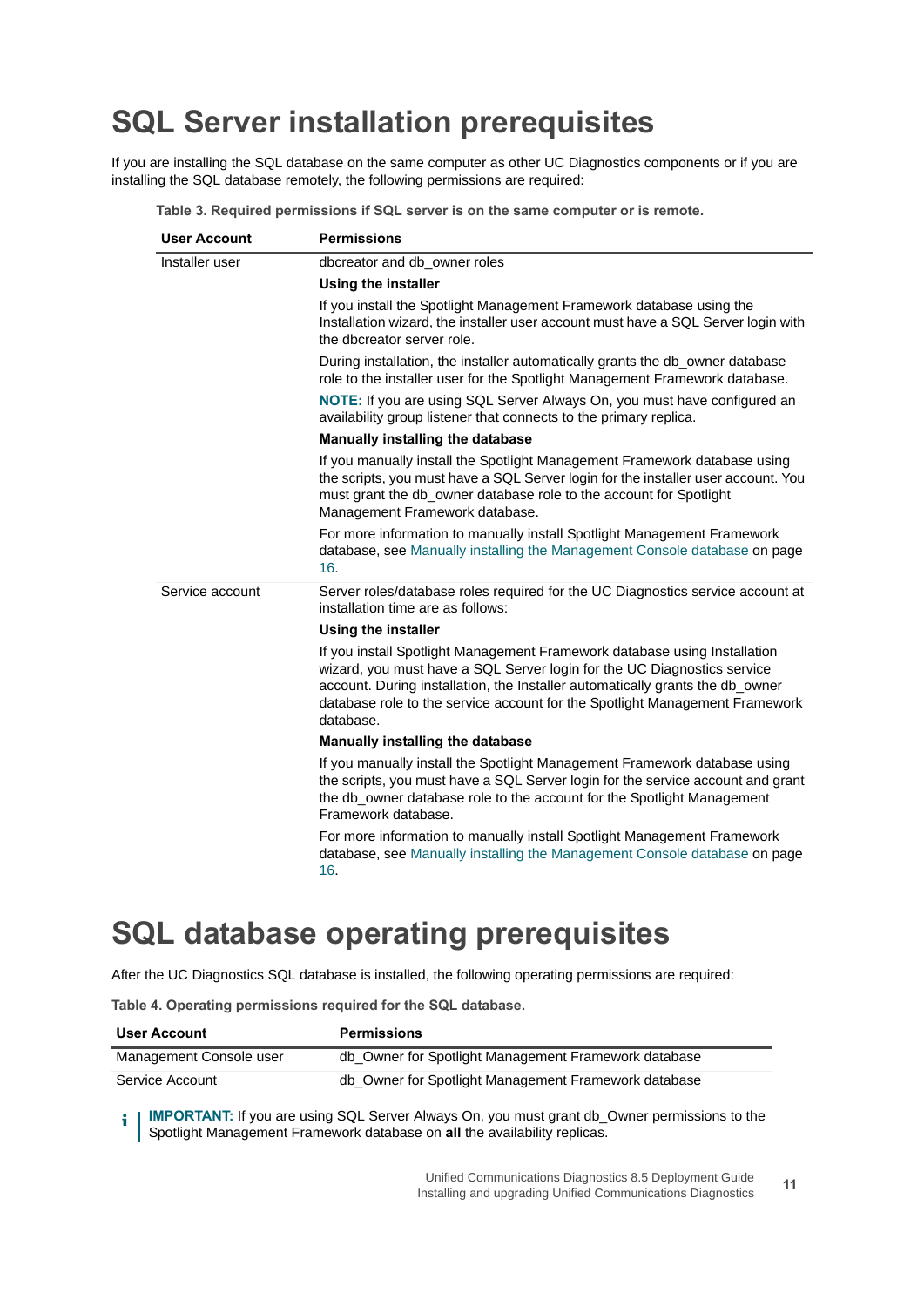# <span id="page-11-0"></span>**Diagnostic Console operating recommendations**

The Diagnostic Console is not intended to be operated continuously for long periods of time. The console frequently retrieves a large amount of data from a server. This places excessive stress on a server, affecting its performance. It also consumes critical system resources, which can affect the stability of UC Diagnostics over a long time period.

Consider the following recommendations:

- **•** Allow the Diagnostic Console to view a maximum number of 10 servers at any one time.
- **•** If you install the Diagnostic Console on a computer containing Spotlight products and you want to launch the Diagnostic Console from the UC Diagnostics Management Console, you must install the Diagnostic Console and the Spotlight products on C: drive. Otherwise, the Diagnostic Console fails to launch from the Management Console. As a workaround, create a shortcut on your desktop to C:\Program Files\Quest\Spotlight\Console\Spotlight.exe to manually open connections.

# <span id="page-11-1"></span>**Deployment recommendations for the Management Console**

Consider the following recommendations before you install the Management Console, depending on the number of Exchange or Skype for Business/Lync servers you have.

| If You are Monitoring         | <b>RecommendationS</b>                                                                                                                                                                            |
|-------------------------------|---------------------------------------------------------------------------------------------------------------------------------------------------------------------------------------------------|
| 1 - 50 Exchange servers       | All components can be installed on a single dedicated computer<br>٠                                                                                                                               |
|                               | Console can be installed with the other components or on your<br>desktop computer                                                                                                                 |
|                               | Any of supported databases should be sufficient                                                                                                                                                   |
| 50 - 100 Exchange servers     | Diagnostic Services should be installed on a dedicated computer<br>$\bullet$                                                                                                                      |
|                               | Database should be installed on a separate computer from the<br><b>Diagnostic Services</b>                                                                                                        |
|                               | SQL Express Edition is not recommended<br>$\bullet$                                                                                                                                               |
|                               | If Web Reports is frequently used or test monitoring intervals are less<br>than 30 minutes, Web Reports should be installed separately from the<br><b>Diagnostic Services</b>                     |
|                               | Console can be installed with the Diagnostic Services or on your<br>desktop computer                                                                                                              |
| 100 or more Exchange servers  | Diagnostic Services should be installed on a dedicated computer<br>$\bullet$                                                                                                                      |
|                               | Database should be installed on a separate computer from the<br>$\bullet$<br><b>Diagnostic Services</b>                                                                                           |
|                               | SQL Express Edition is not recommended<br>$\bullet$                                                                                                                                               |
|                               | If Web Reports is moderately or frequently used or test monitoring<br>$\bullet$<br>intervals are less than 30 minutes, Web Reports should be installed<br>separately from the Diagnostic Services |
|                               | Console should be installed separately from the Diagnostic Services<br>$\bullet$                                                                                                                  |
| 1 - 50 Skype/Lync/OCS servers | All components can be installed on a single dedicated computer                                                                                                                                    |
|                               | Console can be installed with the other components or on your<br>$\bullet$<br>desktop computer                                                                                                    |

**Table 5. Deployment recommendations based on number of servers monitored.**

Unified Communications Diagnostics 8.5 Deployment Guide Installing and upgrading Unified Communications Diagnostics **<sup>12</sup>**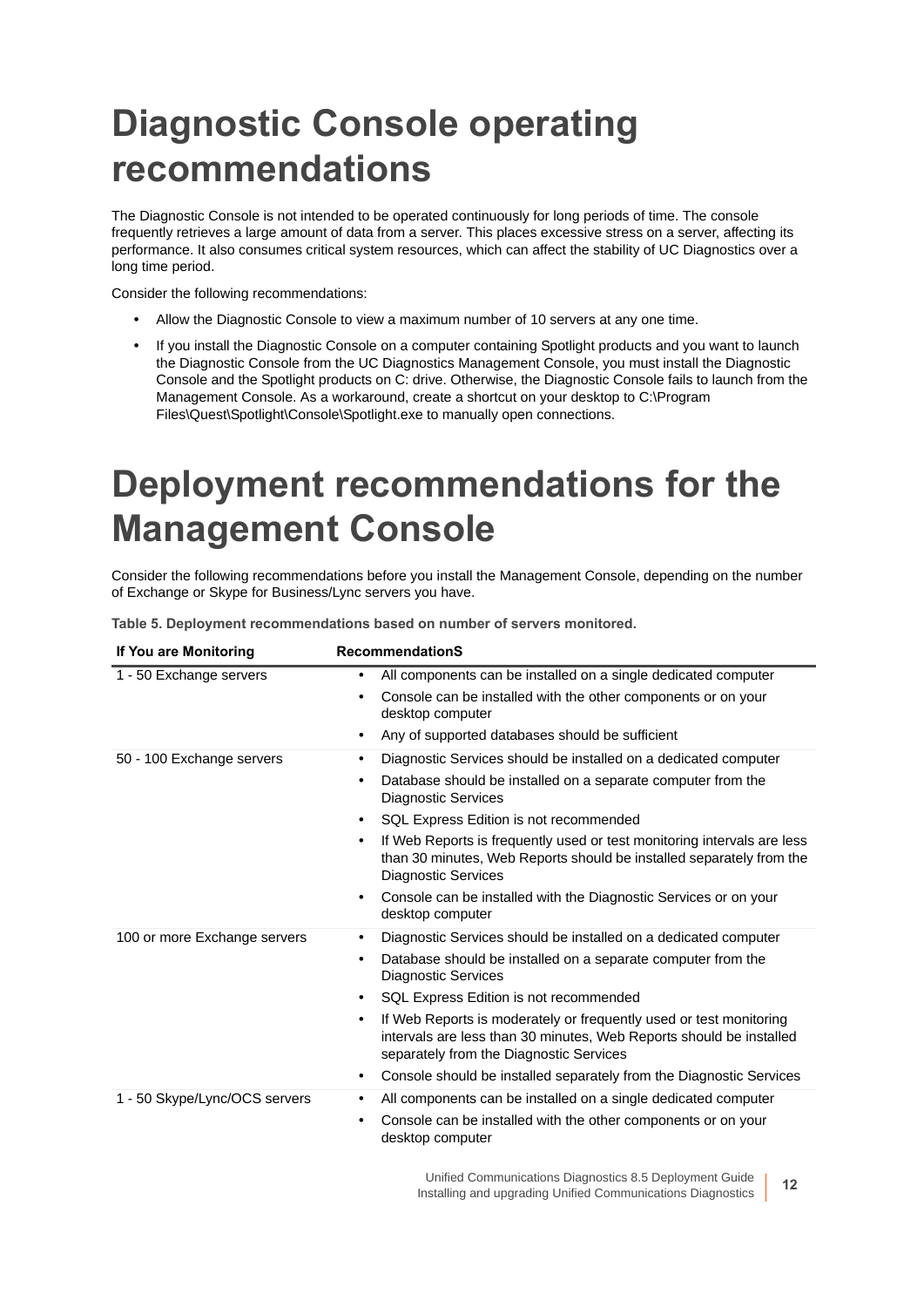**Table 5. Deployment recommendations based on number of servers monitored.**

| If You are Monitoring                | <b>RecommendationS</b>                                                                                                                                                                     |  |  |  |  |
|--------------------------------------|--------------------------------------------------------------------------------------------------------------------------------------------------------------------------------------------|--|--|--|--|
| 50 or more Skype/Lync/OCS<br>servers | Diagnostic Services should be installed on a dedicated computer<br>٠                                                                                                                       |  |  |  |  |
|                                      | Database should be installed on a separate computer from the<br>٠<br><b>Diagnostic Services</b>                                                                                            |  |  |  |  |
|                                      | If Web Reports is frequently used or test monitoring intervals are less<br>$\bullet$<br>than 30 minutes, Web Reports should be installed separately from the<br><b>Diagnostic Services</b> |  |  |  |  |
|                                      | Console can be installed with the Diagnostic Services or on your<br>٠<br>desktop computer                                                                                                  |  |  |  |  |

If you are monitoring more than 100 servers or operating in a mixed environment, you might need a more distributed installation or additional UC Diagnostics installations. Please contact Support for advice.



## <span id="page-12-0"></span>**Factors to consider during deployment**

When deploying UC Diagnostics, consider the following factors:

- **•** Multiple diagnostic consoles can be connected to the same Diagnostic Services simultaneously, and have full read/write access to all UC Diagnostics functionality.
- **•** The Diagnostic Services, database, and the Web Report components must be deployed 1-for-1. The database can only support one instance of Diagnostic Services.
- **•** The Diagnostic Services and Management Console components can be deployed 1-to-many (or many-tomany). So one Diagnostic Services computer can support multiple Management Consoles computers (connected at the same time), and one Management Console computer could connect to multiple Diagnostic Services computers (using separate instances of the MMC snap-in).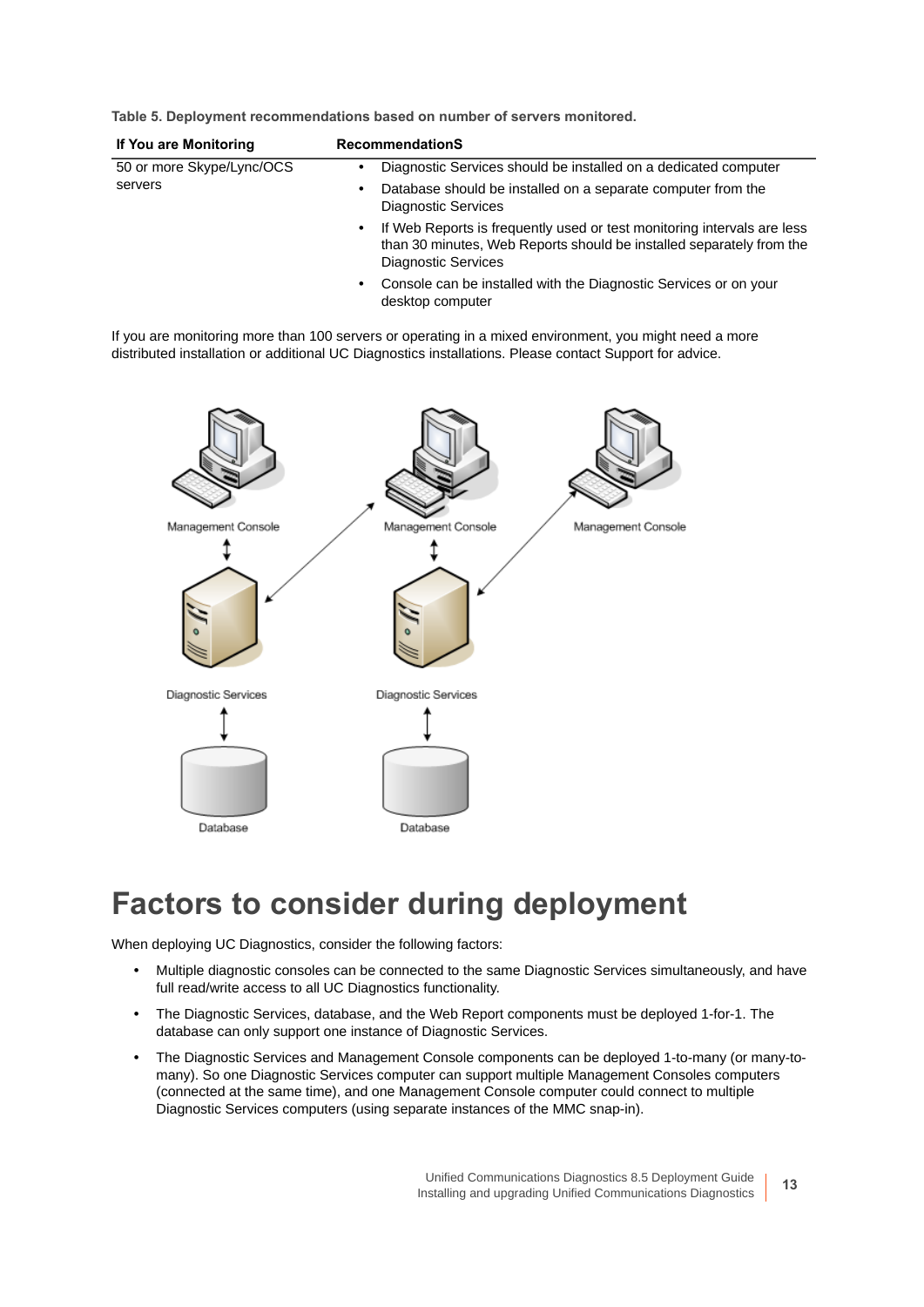**•** The Diagnostic Console is completely independent from the Management Console, and can be deployed however you want.

if you access the same Diagnostic Services server from multiple consoles, consider these additional factors:

- **•** Different users can manage or edit the same tests at the same time. If different users edit the same test, the user who saves the changes last has the settings preserved.
- **•** Information such as discovery, tests, credentials, test settings, custom groups, and global settings are shared amongst the Management Consoles
- **•** Global filters, Topology layout, and Group By settings are not shared amongst the Management Consoles

Different Management Consoles can be connected to different organizations. For example, one Management Console can be connected to an Exchange organization, while another is connected to a Skype for Business environment.

Generally, due to the few BlackBerry servers most users have, your BlackBerry configuration is unlikely to put a significant load on your deployment. Use the performance guidelines for the other environments to determine how best to deploy your Management Console.

## <span id="page-13-0"></span>**About cluster support**

UC Diagnostics supports running health tests on servers in a clustered environment. However, UC Diagnostics only monitors virtual nodes; it does not detect failover. Windows clusters are not supported as a separate plug-in.

While you can run all health tests on clusters, the Exchange Replication Health test explicitly reports on clusters in Exchange 2007 and later organizations.

|  |  |  |  |  |  | Table 6. Types of clusters that are supported for different servers. |  |
|--|--|--|--|--|--|----------------------------------------------------------------------|--|
|--|--|--|--|--|--|----------------------------------------------------------------------|--|

| Server type                 | Type of cluster supported                        |
|-----------------------------|--------------------------------------------------|
| Exchange 2007               | Local Continuous Replication (LCR)<br>٠          |
|                             | <b>Cluster Continuous Replication (CCR)</b><br>٠ |
|                             | Standby Continuous Replication (SCR)<br>٠        |
|                             | Single Copy Cluster (SCC)<br>$\bullet$           |
| Exchange 2010/2013/2016     | Database Availability Group (DAG)<br>٠           |
| <b>BlackBerry</b>           | High Availability (HA) architecture<br>$\bullet$ |
| OCS/Lync/Skype for Business | Network Load Balancing (NLB)<br>$\bullet$        |
|                             | Component Load Balancing (CLB)<br>$\bullet$      |

# <span id="page-13-1"></span>**Installing components on multiple computers**

You can install the Management Console components on separate computers if you have a large organization. For information on installing the components on a single computer, see the *Unified Communications Diagnostics Evaluator Guide*.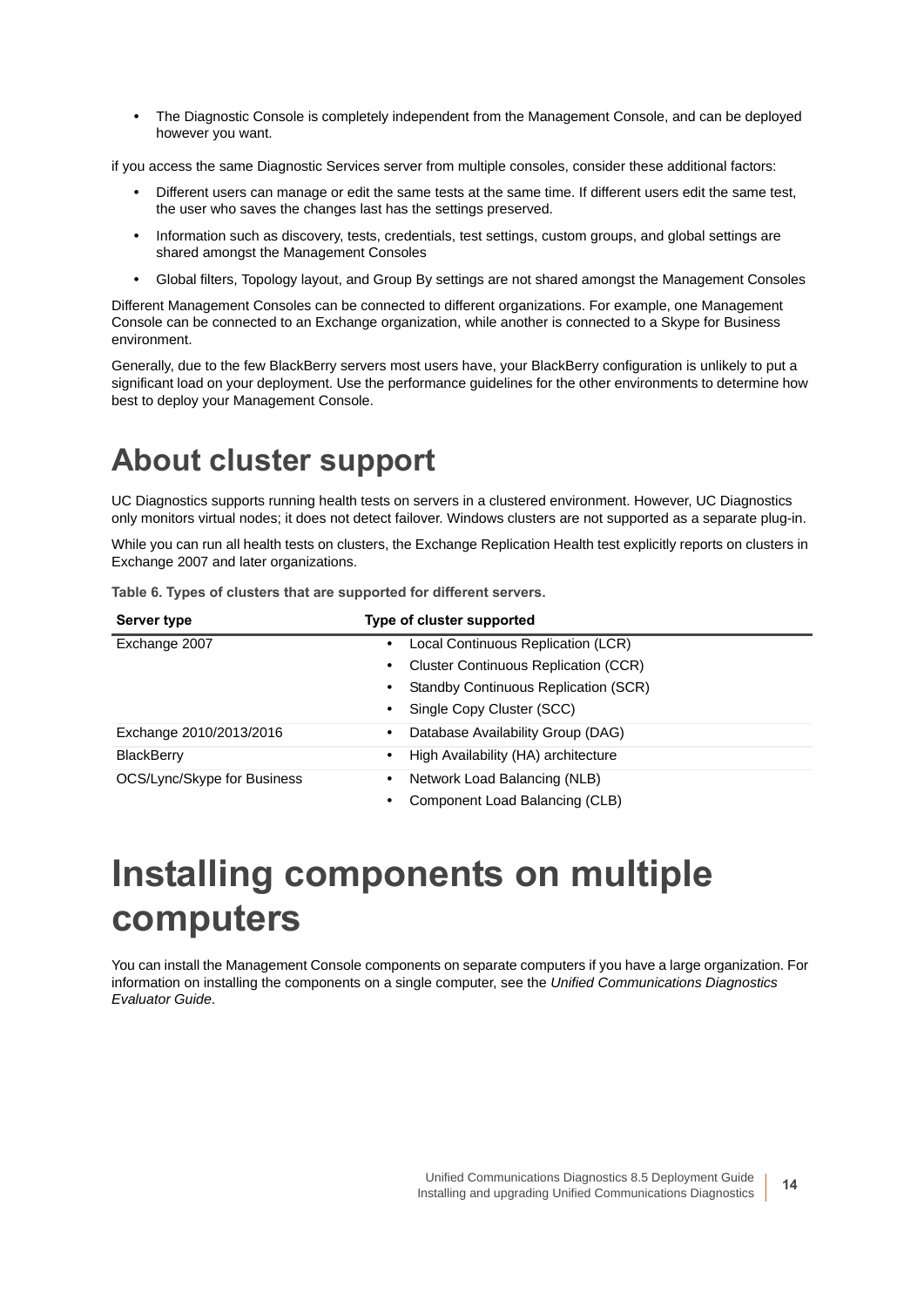## <span id="page-14-0"></span>**Limitations and recommendations**

You cannot install UC Diagnostics on a domain controller.

If you are using anti-virus software, you must exclude the UC Diagnostics directories from the anti-virus software.

If you are installing for the first time or upgrading each component on its own computer, install the components in the following order:

- 1 Database
- 2 Diagnostic Services
- 3 Web Reports
- 4 Console

If you are upgrading, you must perform the upgrade on each computer in the specified order where you have each component installed.

If your Diagnostic Services, Web Reports, or database components are deployed across multiple computers and you must upgrade them individually, manually stop the IIS services, the Spotlight Distributed Collector services, and the Spotlight Diagnostic Test Engine. If you installed the Diagnostic Services and Database on a single computer, or if you installed your database on a remote computer, you do not have to stop these services.

You can install the Diagnostic Console at any time.

#### *To install components on multiple computers*

- 1 Log on to your computer using an account that has local administrative privileges.
- 2 Download UC Diagnostics, and click **Autorun.exe** in the root directory.
- 3 Click the **Install** tab.
- 4 Click the **Unified Communications Diagnostics** link.
- 5 If you are installing UC Diagnostics for the first time, click **Next** in the **Welcome to Unified Communications Diagnostics Setup Wizard** dialog box, read and accept the license agreement, then click **Next**.

If you are upgrading from a previous version of UC Diagnostics, you do not need to uninstall the previous versions. When you install UC Diagnostics, click **Next** in the **Welcome to the Unified Communications Diagnostics Upgrade Wizard** dialog box, read and accept the license agreement, then click **Next**.

6 Indicate the features you want to install on the local hard drive, and click **Next**.

The following table identifies the different configuration pages that appear, depending on the features that you have selected for the local computer:

| Component           | <b>Configuration Pages Displayed</b>                                                                                                                                 |
|---------------------|----------------------------------------------------------------------------------------------------------------------------------------------------------------------|
| Console             | None<br>$\bullet$                                                                                                                                                    |
| Diagnostic Services | SQL Server to allow you to specify the location of your SQL Server<br>$\bullet$<br>database.                                                                         |
|                     | Server Account Setup to allow you to enter the credentials under<br>$\bullet$<br>which discovery and test all run by default. This must be a local<br>administrator. |
|                     | The database can be installed before or at the same time you install the<br>Diagnostic Services.                                                                     |

**Table 7. Configuration pages for each component.**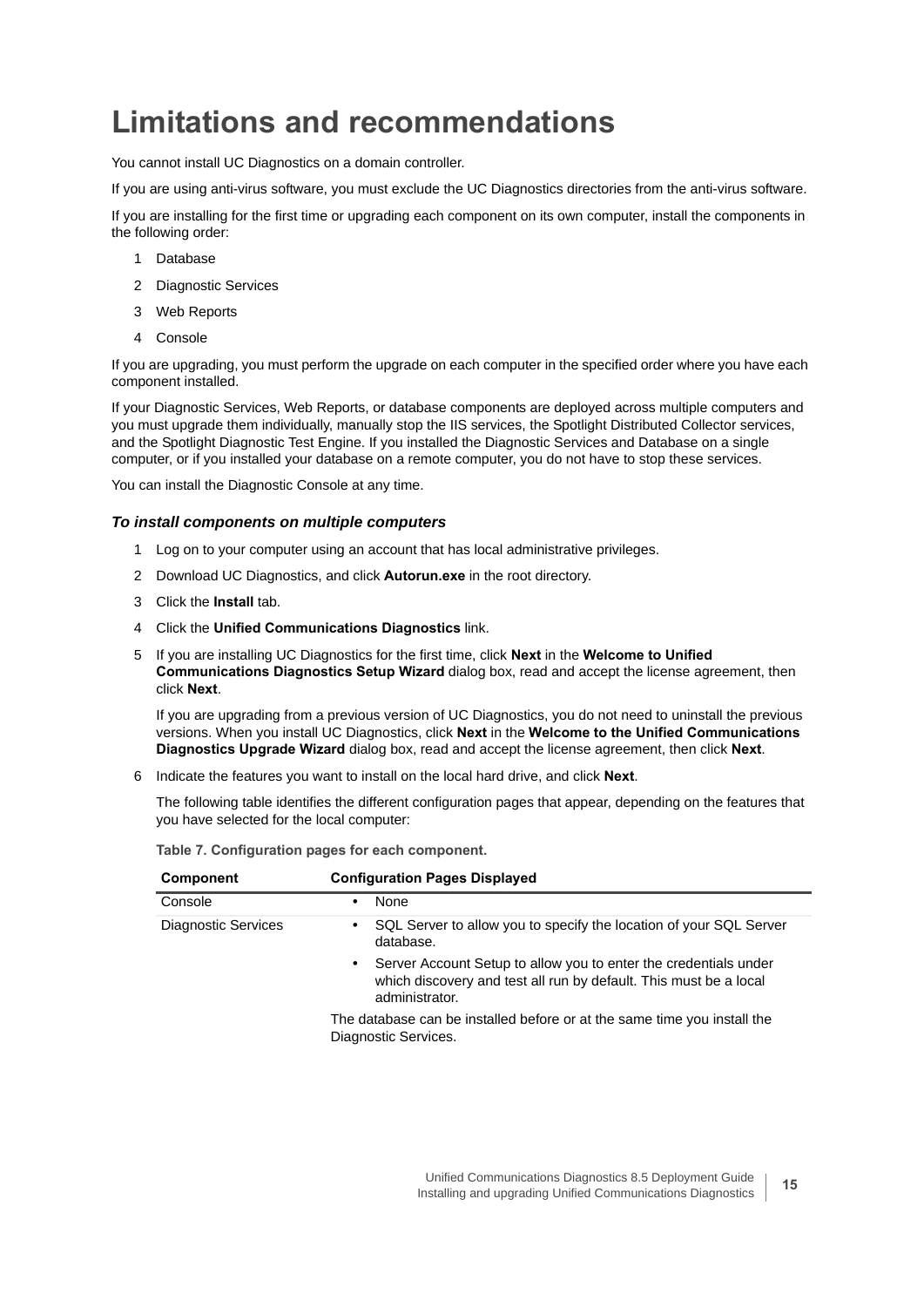**Table 7. Configuration pages for each component.**

| <b>Component</b> | <b>Configuration Pages Displayed</b>                                                                                                                                                                                                                                                                                                                          |
|------------------|---------------------------------------------------------------------------------------------------------------------------------------------------------------------------------------------------------------------------------------------------------------------------------------------------------------------------------------------------------------|
| Database         | SQL Server to allow you to specify the server where the database<br>$\bullet$<br>instance should be installed.                                                                                                                                                                                                                                                |
|                  | If you are installing the database on a remote computer, ensure remote<br>connections are enabled on the SQL Server, and you have sufficient rights to<br>create/modify the database.                                                                                                                                                                         |
|                  | If you are using SQL Server Always On, you must specify an availability group<br>listener that connects to the primary replica.                                                                                                                                                                                                                               |
|                  | NOTE: If you are upgrading from a previous version to version 8.5, click Yes<br>to use the existing database. If you are installing UC Diagnostics 8.5 for the<br>first time, you do not see this dialog box. For more information on upgrading<br>your database, For more information, see Manually upgrading the<br>Management Console database on page 17. |
| Web Reports      | SQL Server to allow you to specify the location of your SQL Server<br>$\bullet$<br>database.                                                                                                                                                                                                                                                                  |
|                  | Select Web Site to allow you to select the default Web Site or another<br>$\bullet$<br>Web Site where Web Reports will be installed.                                                                                                                                                                                                                          |
|                  | Web Reports Optional Settings to allow you to set criteria for<br>$\bullet$<br>subscriptions, such as SMTP server and sender email address.<br>Subscriptions allow you to schedule when you want specific reports to<br>run.                                                                                                                                  |
|                  | The database can be installed before or at the same time you install Web<br>Reports.                                                                                                                                                                                                                                                                          |
|                  | <b>NOTE:</b> If you are installing Web Reports on a remote computer, you must use<br>SQL Authentication.                                                                                                                                                                                                                                                      |

7 Click **Install** to begin the installation.

## <span id="page-15-0"></span>**Manually installing the Management Console database**

You can manually install your database using the Install Scripts from the Install tab of the Autorun dialog box.

#### *To manually install your database*

- 1 Open Microsoft SQL Server Management Studio (or similar application to open SQL scripts).
- 2 Click **File | Open | File**.
- 3 Open **CreateDatabase.sql**.
- 4 Select **Query | Execute**.
- 5 Repeat steps 3 and 4 to install the following SQL script files in the following order:
	- **▪** UserFunctions.sql
	- **▪** DatabaseSchema.sql
	- **▪** ImportData.sql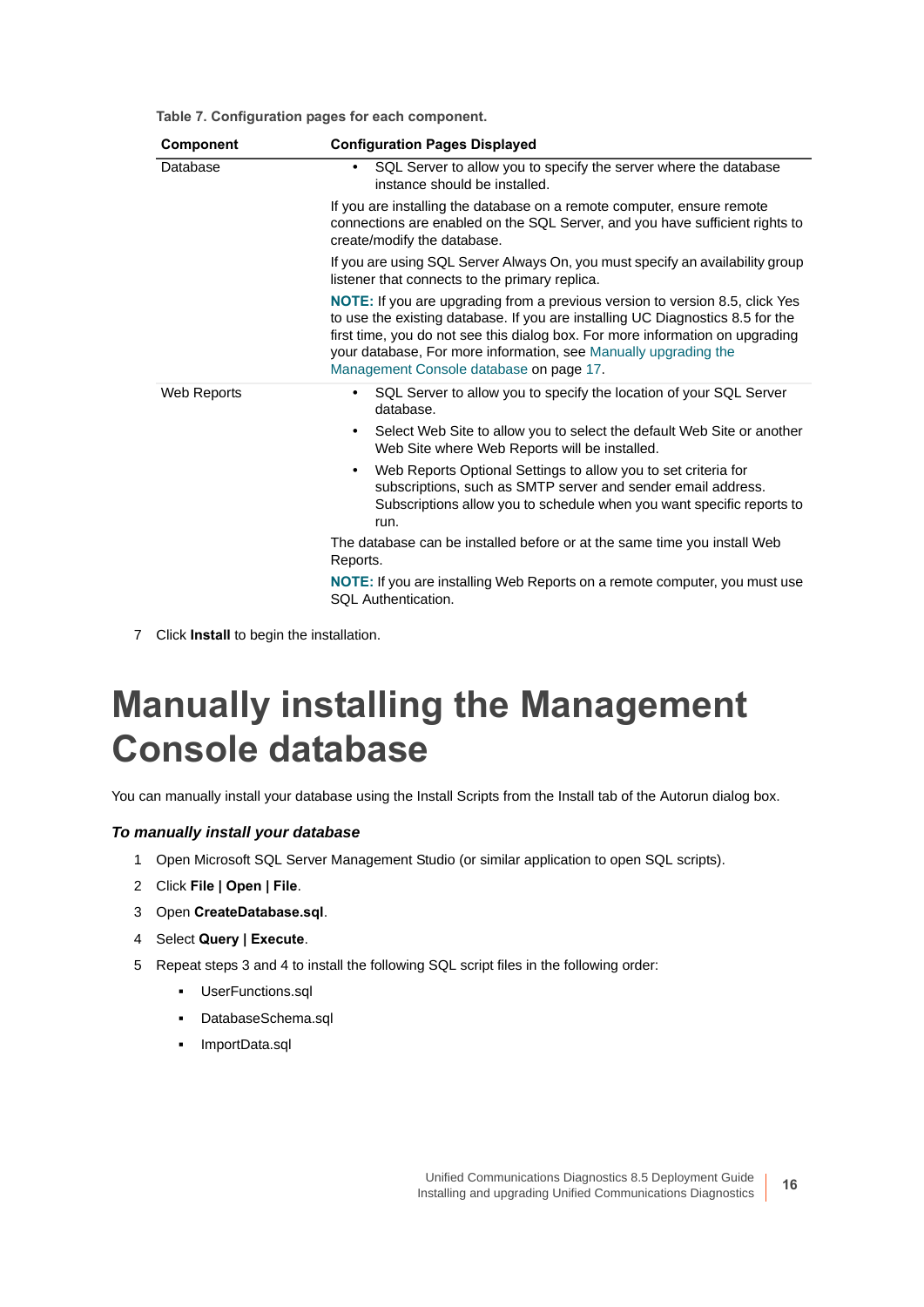## <span id="page-16-0"></span>**Manually upgrading the Management Console database**

If you installed the database manually, you must upgrade it manually incrementally per minor release. For example, if you are upgrading from version 7.0, you must first upgrade from 7.0 to 7.1, then from 7.1 to 7.2, and so on.

You can manually upgrade your database using the Upgrade Scripts from the Install tab of the Autorun dialog box.

#### *To manually upgrade your database*

- 1 Stop your Diagnostic Services.
- 2 Open Microsoft SQL Server Management Studio (or similar application to open SQL scripts).
- 3 Click **File | Open | File**.
- 4 Depending on the version from which you are upgrading, install the two or more of the following scripts in the following order:
	- **▪** UpgradeSchema1.sql
	- **▪** UpgradeSchema2.sql
	- **▪** UpgradeData.sql
	- **▪** UpgradeData2.sql
- 5 Select **Query | Execute**.

The Diagnostic Services restart once the upgrade of the Diagnostic Services is complete.

# <span id="page-16-1"></span>**Configuring existing UC Diagnostics to work with SQL Always On**

If you recently configured SQL Server Always On and have an existing UC Diagnostics deployment, you must make some changes in SQL and in UC Diagnostics to support the new configuration.

- **•** In SQL server, you must create an availability group listener that connects to the primary replica. Suppose that you have created a listener called UCDAGListener.
- **•** For the UC Diagnostics Management Console, you must change the SQL server name used for the SQL server connection to use the availability group listener name by editing the registry.
- **•** For Web Reports, you must edit the WebReports.udl file used to connect to Web Reports to the SQL server and modify the SQL server name to the availability group listener name.

#### *To edit the registry for the Management Console*

- 1 Stop the Diagnostic Services.
- 2 From the Registry Editor, go to HKEY\_LOCAL\_MACHINE | SOFTWARE | Quest | Spotlight Management Framework | Diagnostic Services.
- 3 Double-click **DatabaseConnectionString**.
- 4 Modify the Data Source to specify the availability group listener name that you created in SQL, such as tcp: UCDAGListener.
- 5 Modify the SqlServer to use the availability group listener name that you created in SQL.
- 6 Click **OK**.
- 7 Restart the Diagnostic Services.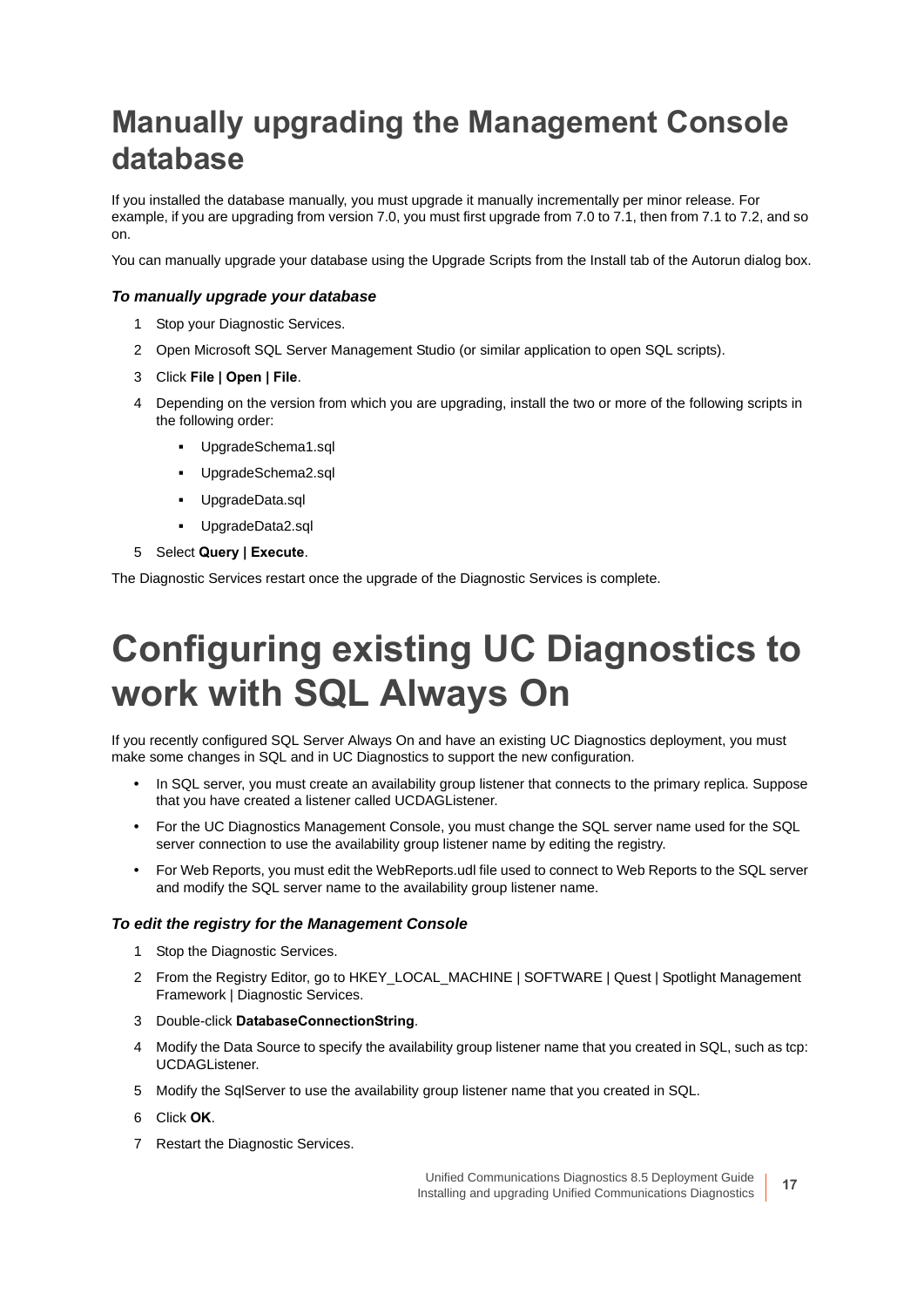#### *To modify the UDL (Universal Data Link) file for Web Reports*

1 Locate and open the WebReports.udl file ( …\Quest\UC Diagnostics\Web Reports).

The file is located where you have Web Reports installed. Once open, the Data Link Properties dialog box is displayed.

- 2 Click the **Connection** tab.
- 3 Modify the SQL server name to be the availability group listener name such as tcp: UCDAGListener.
- 4 Enter the account and password that must be used for SQL authentication.

**NOTE:** SQL authentication must be used for Web Reports if you have implemented SQL Always On.i I

5 Select the **Allow saving password** check box and click **OK**.

# <span id="page-17-0"></span>**Backing up and restoring UC Diagnostics**

Use the following sections to back up and to restore the database and information settings for the Management Console and for the Diagnostic Console.

## <span id="page-17-1"></span>**Backing up and restoring the settings and database for the Management Console**

#### *To back up the settings and database for the Management Console*

- 1 Backup your SQL database using Microsoft's best practices.
- 2 To back up your topology and MMC customizations, back up the UC Diagnostics.msc file.

The .msc file is located at %userprofile%\Application Data\Microsoft\MMC.

You can also export your topology layout to a file to backup your topology settings.

#### *To restore the settings and database for the Management Console*

- 1 Restore the SQL database.
- 2 Install UC Diagnostics.
- 3 At the SQL Server dialog box during installation, click **Yes** to use the existing database.
- 4 Add the UC Diagnostics.msc file back to %userprofile%\Application Data\Microsoft\MMC. If you have exported your topology layout, re-import it.

## <span id="page-17-2"></span>**Backing up and restoring the Diagnostic Console information**

#### *To back up the connection, configuration, and template information*

**•** Save each connection as a template file.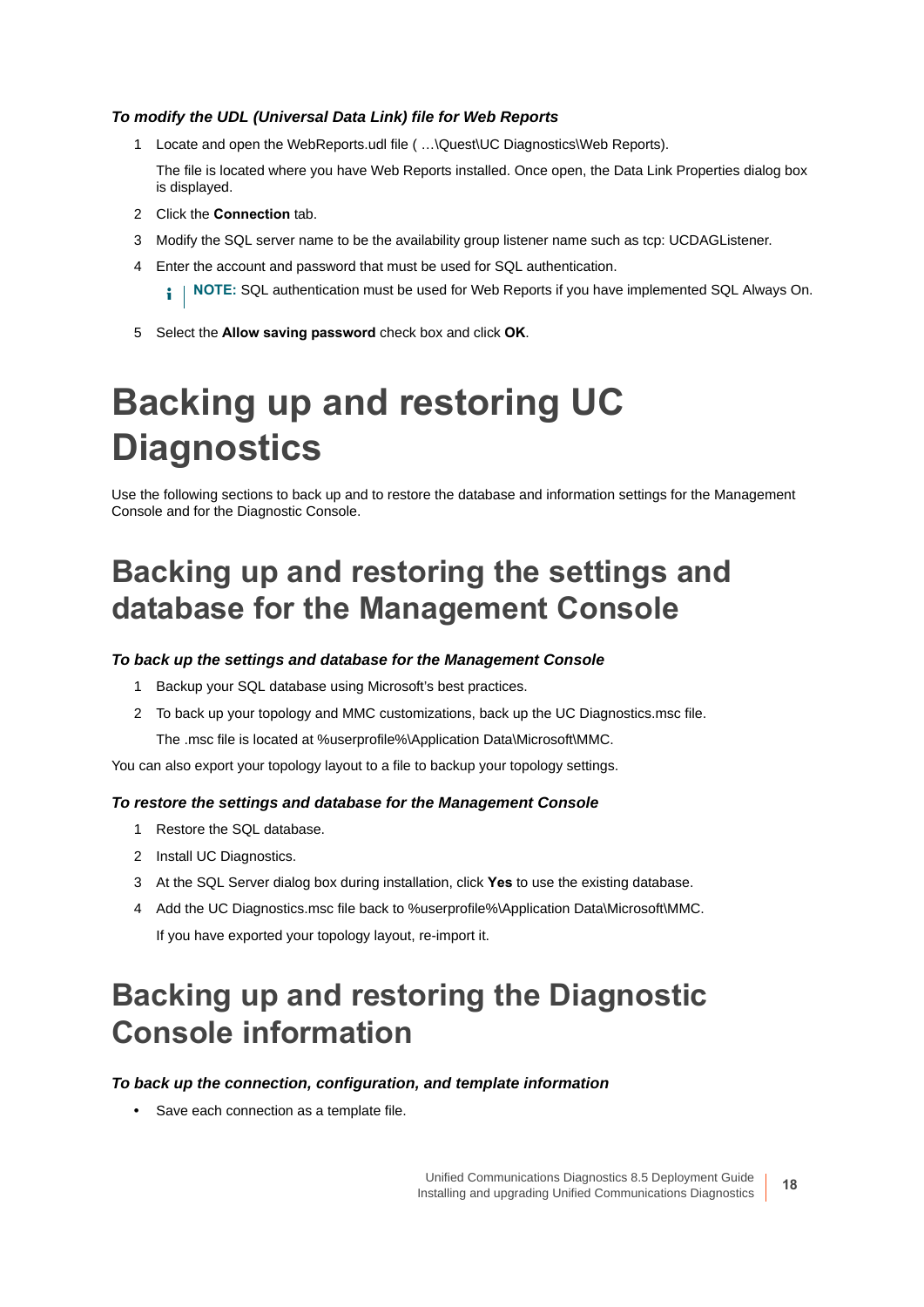#### *To restore the connection, configuration, and template information*

- 1 Install UC Diagnostics.
- 2 Create a connection using the backed up template files.

# <span id="page-18-0"></span>**Moving UC Diagnostics to a another server**

#### *To move UC Diagnostics to another server*

- 1 Follow the steps for [Backing up and restoring the settings and database for the Management Console on](#page-17-1)  [page 18](#page-17-1).
- 2 Copy the MMC settings to the new server.

All the Management Console settings are stored in the .msc file. If you are using the default shortcut, that file is cached to %userprofile%\Application Data\Microsoft\MMC.

3 Follow the steps for [Backing up and restoring the Diagnostic Console information on page 18.](#page-17-2)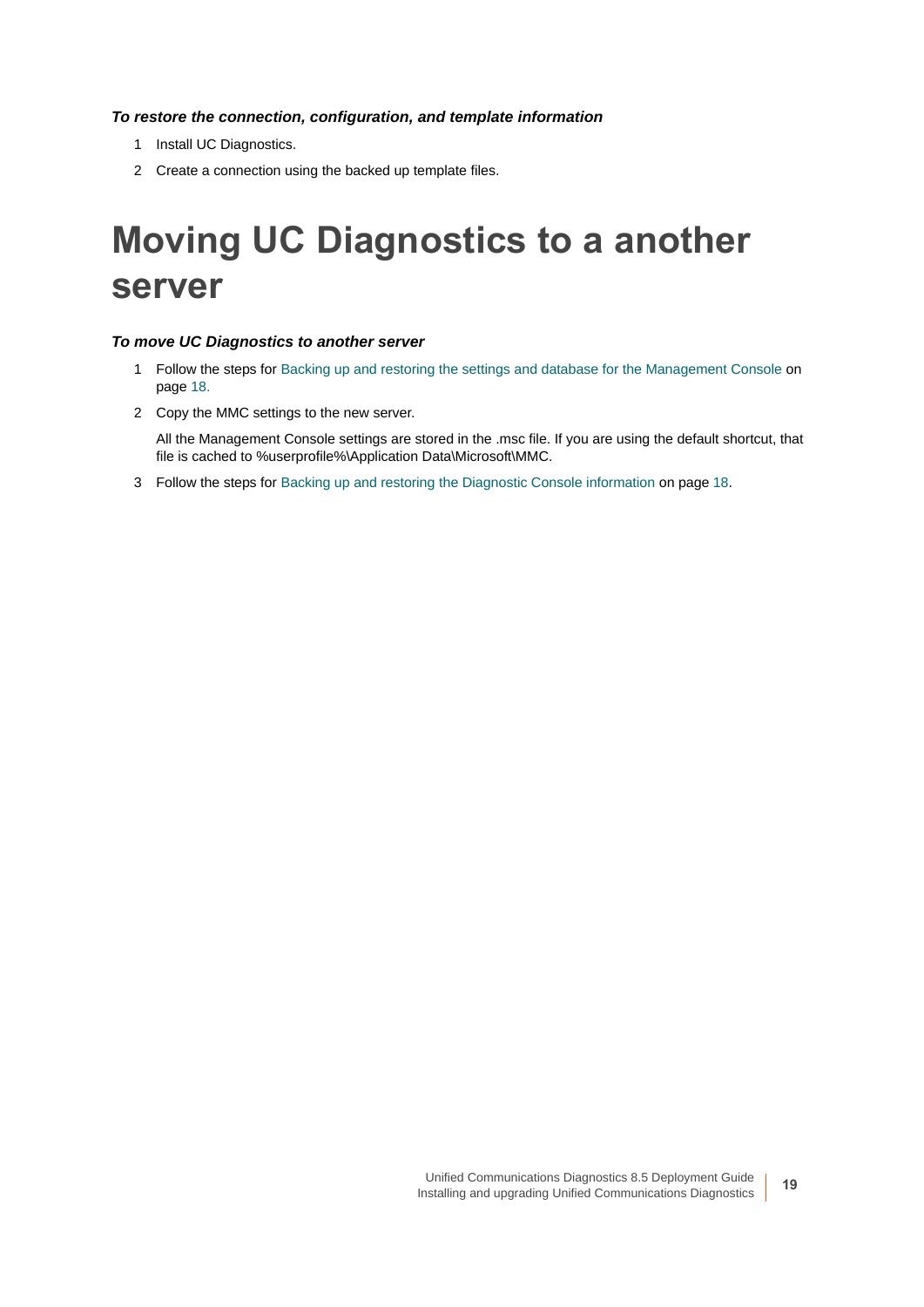# <span id="page-19-0"></span>**Technical Information for UC Diagnostics for Exchange**

- **•** [About the Management Console for Exchange](#page-19-1)
- **•** [Discovering the Exchange organization](#page-19-2)
- **•** [About the Exchange Health Tests](#page-20-0)
- **•** [Historical Reporting Database Usage Estimates](#page-34-1)
- **•** [Exchange Diagnostic Console Technical Information](#page-36-0)
- **•** [Web Reports Technical Information](#page-37-1)

# <span id="page-19-1"></span>**About the Management Console for Exchange**

You can use UC Diagnostics to monitor the health and performance of individual servers or your entire Exchange organization. Health tests detect problems by collecting and analyzing data or simulating user interaction with the Exchange servers at regular intervals.

Review this section to determine the prerequisites that must be met for each of the Exchange health tests. For information about creating test mailboxes and configuring the different health tests, see the *Unified Communications Diagnostics User Guide*.

## <span id="page-19-2"></span>**Discovering the Exchange organization**

When you connect to an Exchange organization, the Management Console discovers and displays your entire Exchange organization. Discovery is initially configured to run automatically once a day to detect changes to your environment. See the following table for the permissions needed by the diagnostics services account.

**Table 1. Permissions required for the diagnostic services account.**

| <b>Exchange Version</b>       | Permissions required for diagnostic services account                                                                                                                                    |
|-------------------------------|-----------------------------------------------------------------------------------------------------------------------------------------------------------------------------------------|
| All                           | Member of Local Administrators group on each Exchange server to<br>retrieve the site and domain information for servers.                                                                |
|                               | For additional required permissions, see the individual test prerequisites.                                                                                                             |
| Exchange 2007                 | Member of View-Only Exchange Administrators group to enumerate<br>Exchange objects in Active Directory and to enumerate computer,<br>site, and domain objects in the domain partitions. |
| Exchange 2010, 2013, and 2016 | Member of View-Only Organization Management group to enumerate<br>Exchange objects in Active Directory and to enumerate computer,<br>site, and domain objects in the domain partitions. |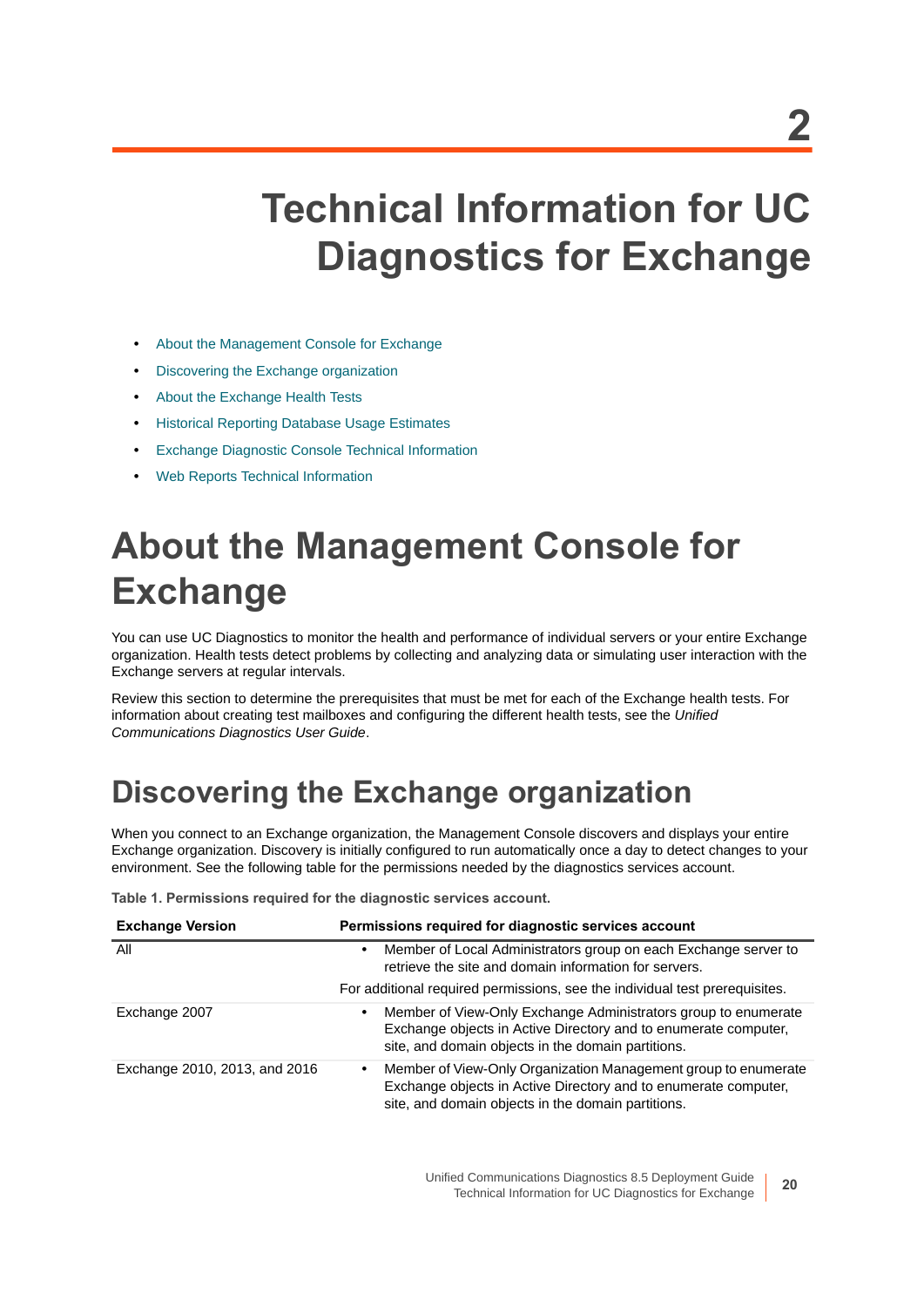# <span id="page-20-0"></span>**About the Exchange Health Tests**

UC Diagnostics contains the following health tests that each monitor one aspect of your Exchange servers:

- **•** [Exchange Server Health Test](#page-20-1)
- **•** [Exchange Internal Server Delivery Health Test](#page-22-0)
- **•** [Exchange Internal Mailbox Delivery Health Test](#page-24-0)
- **•** [Exchange External Message Delivery Health Test](#page-25-0)
- **•** [Exchange Modern Message Delivery Health Test](#page-26-0)
- **•** [Exchange Storage Health Test](#page-28-0)
- **•** [Exchange Queue Health Test](#page-29-0)
- **•** [Internal Outlook Web Access \(OWA\) Availability Health Test](#page-30-0)
- **•** [External Outlook Web Access \(OWA\) Availability Health Test](#page-31-0)
- **•** [Exchange Replication Health Test](#page-32-0)
- **•** [Exchange System Health Test](#page-33-0)
- **•** [Active Directory Account Lockout Health Test](#page-34-0)
- **•** [Web Reports security recommendations](#page-37-2)

This section describes the different Exchange health tests and provides information about the test targets, software and permissions prerequisites, and required configuration for each test.

By default, you should run these tests every 30 minutes, except for the Server health test. You can configure two server health tests - one test without monitoring event logs with an interval of 30 minutes and the second test for monitoring event logs that run only once a day. For more information on test settings, see the *Unified Communications Diagnostics User Guide*.

### **Edge server support for Exchange 2007 and later**

By default, any Edge servers that are not in the same forest as your Exchange organization cannot be fully discovered or monitored by health tests. The credentials under which discovery and the health tests run do not have permissions to access the Edge server.

Microsoft does provide a workaround to allow access to servers outside of the forest. If you create a local user on the Edge server, with the same name and password as the credentials under which discovery or the health tests run, UC Diagnostics can access the server.

If you use the Microsoft workaround, you can run only the Server Health test.

## <span id="page-20-1"></span>**Exchange Server Health Test**

The Exchange Server health test allows you to monitor the basic health of your Exchange servers. This test allows you to monitor the following types of information:

- **•** Network availability (such as ping time)
- **•** Operating system disk space usage
- **•** Any Performance Counter
- **•** Any Windows service
- **•** Any Event Log entry

You can run the server health test against any version of Exchange.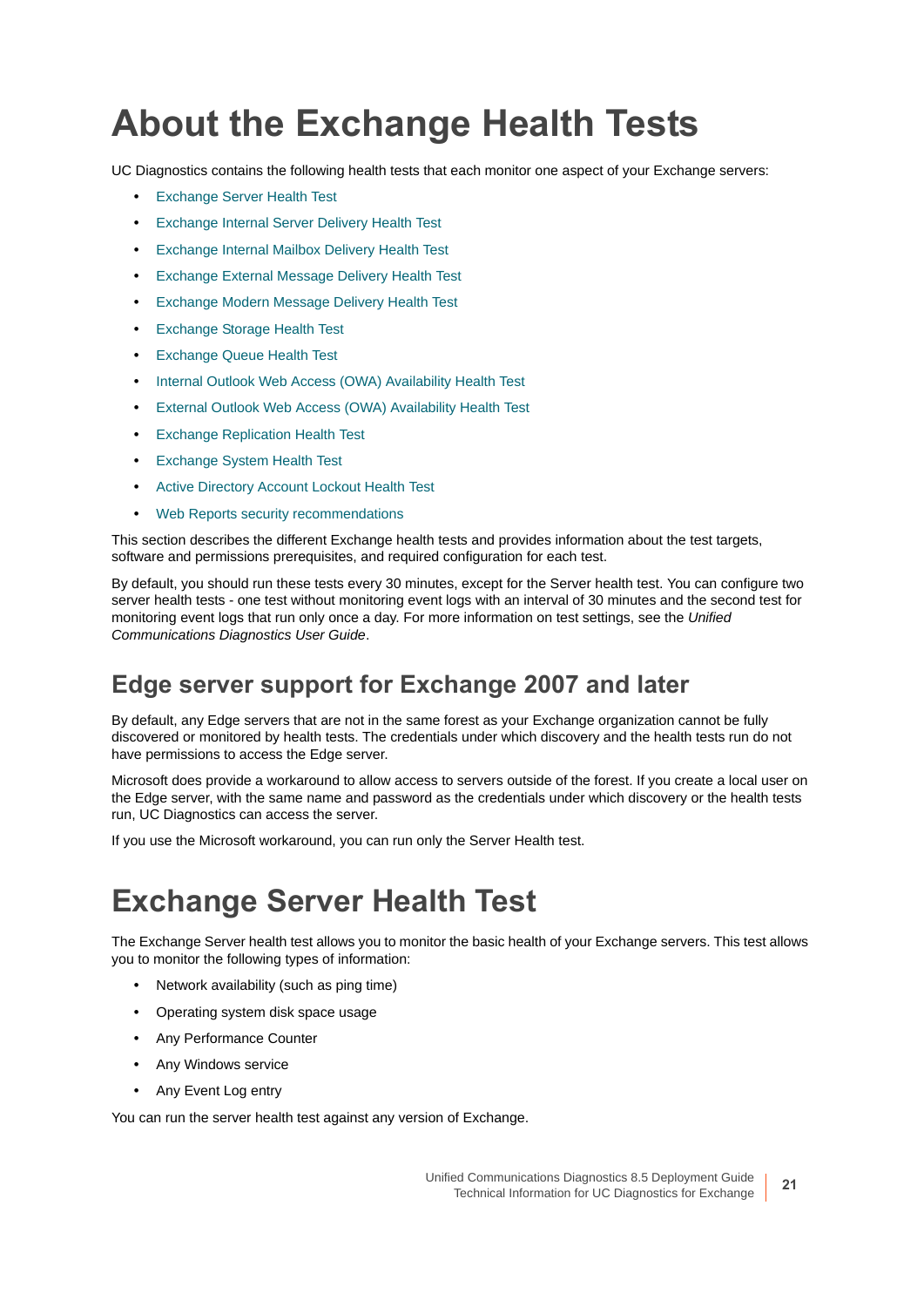### **Test prerequisites**

See the following tables for the required configuration, and the required permissions for this test.

The Exchange server must be configured as follows:

**Table 2. Exchange server health test configuration.**

| <b>Exchange server version</b> | <b>Required Configuration</b>                                                                                                                                                                                                                                               |
|--------------------------------|-----------------------------------------------------------------------------------------------------------------------------------------------------------------------------------------------------------------------------------------------------------------------------|
| All                            | Enable WMI on each Exchange server                                                                                                                                                                                                                                          |
|                                | <b>NOTE:</b> WMI is required to support retrieving accurate disk space<br>information when using mount points. If you do not use mount points,<br>you can disable the requirement for WMI by clicking the Data Collection<br>options link in the Server Health test wizard. |

The test credentials must have the following permissions.

**Table 3. Exchange server health test permissions.**

| <b>Exchange server version</b> | <b>Permissions Required for Test Credentials</b>                                       |
|--------------------------------|----------------------------------------------------------------------------------------|
| All                            | Member of Local Administrators group on each Exchange server. This<br>is required for: |
|                                | Read access to system drive to retrieve disk space<br>$\bullet$                        |
|                                | Read access to Windows system directory to access Event<br>٠<br>Logs                   |
|                                | Read access to Service Control Manager<br>$\bullet$                                    |
|                                | Read access to Registry to access Performance Counters and<br>٠<br>Event Logs          |

# <span id="page-21-0"></span>**About the Exchange Delivery Health Tests**

The Exchange delivery health tests allow you to monitor the ability of your servers to deliver email traffic. The Exchange delivery health tests include the following tests:

- **•** [Exchange Internal Server Delivery Health Test](#page-22-0)
- **•** [Exchange Internal Mailbox Delivery Health Test](#page-24-0)
- **•** [Exchange External Message Delivery Health Test](#page-25-0)
- **•** [Exchange Modern Message Delivery Health Test](#page-26-0)

You must meet the following software prerequisites to run the Exchange delivery health tests:

**Table 4. Software required for the Exchange delivery health tests.**

| <b>Exchange Version</b> | <b>Required Software</b>                                                                   |
|-------------------------|--------------------------------------------------------------------------------------------|
| Exchange 2007/2010/2013 | Install MAPI & CDO 1.2.1 (Build 6.5.8320.0 or later). You can<br>download MAPI & CDO here: |
|                         | http://www.microsoft.com/en-us/download/details.aspx?id=39045                              |
| Exchange 2010 and later | PowerShell 2.0 or later                                                                    |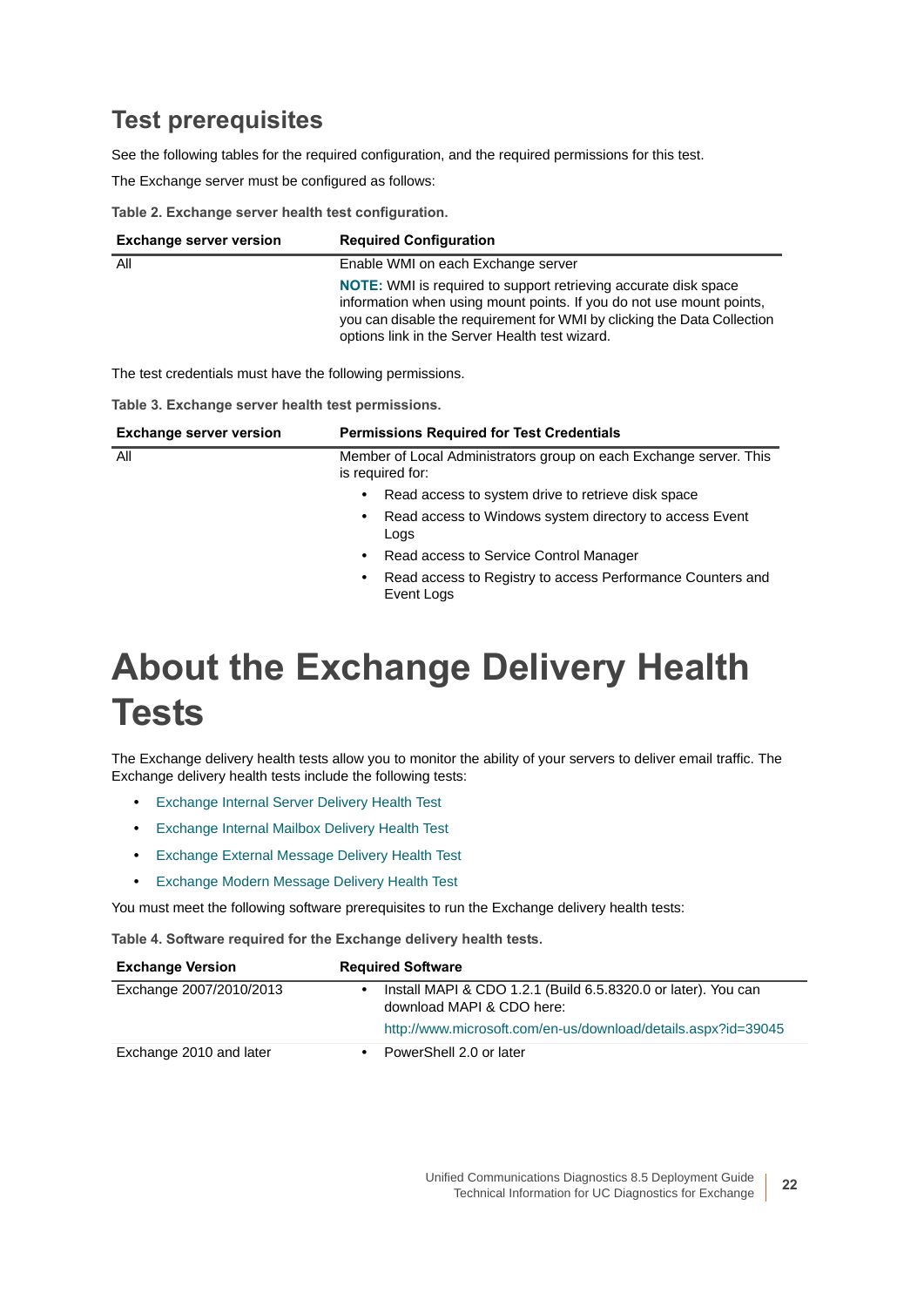# <span id="page-22-0"></span>**Exchange Internal Server Delivery Health Test**

The Exchange Internal Server Delivery health test monitors the ability to deliver email within your organization. This test sends a test message from each target server in the test to every other target server.



**Figure 1. A test message is sent from each server to every other server.**

For example, if you select an Exchange organization as the test target and the organization has five mailbox servers, the test sends 20 test messages (5 source servers x 4 destination servers) at each monitoring interval.

You must manually create test mailboxes and match the name to the mailbox mask specified in the test configuration. For information about creating test mailboxes, see the *Unified Communications Diagnostics User Guide.*

When the test runs on Exchange 2007 and earlier servers, the test looks for a test mailbox on each server. The test mailbox can be on any store on that server. If there are multiple test mailboxes on each server, the test uses the first one it finds. By default, the test mailbox creation scripts create one test mailbox per store.

This health test is not supported for Exchange 2013 and later. This test is also not useful for Exchange 2010 organizations that have implemented Database Availability Groups (DAGs) since mailboxes in a DAG are not linked to a specific server.

For Exchange 2007, you can use the Internal Mailbox Delivery Health test to monitor the sending and receiving of messages between mailboxes. For Exchange 2010 and later, you can use the Exchange Modern Message Delivery Health test.

### **Recommendations for Performance Optimization**

For large organizations, select a subset of the servers to reduce the amount of traffic generated. For example, select one server per geographical region. You can also decrease the monitoring frequency.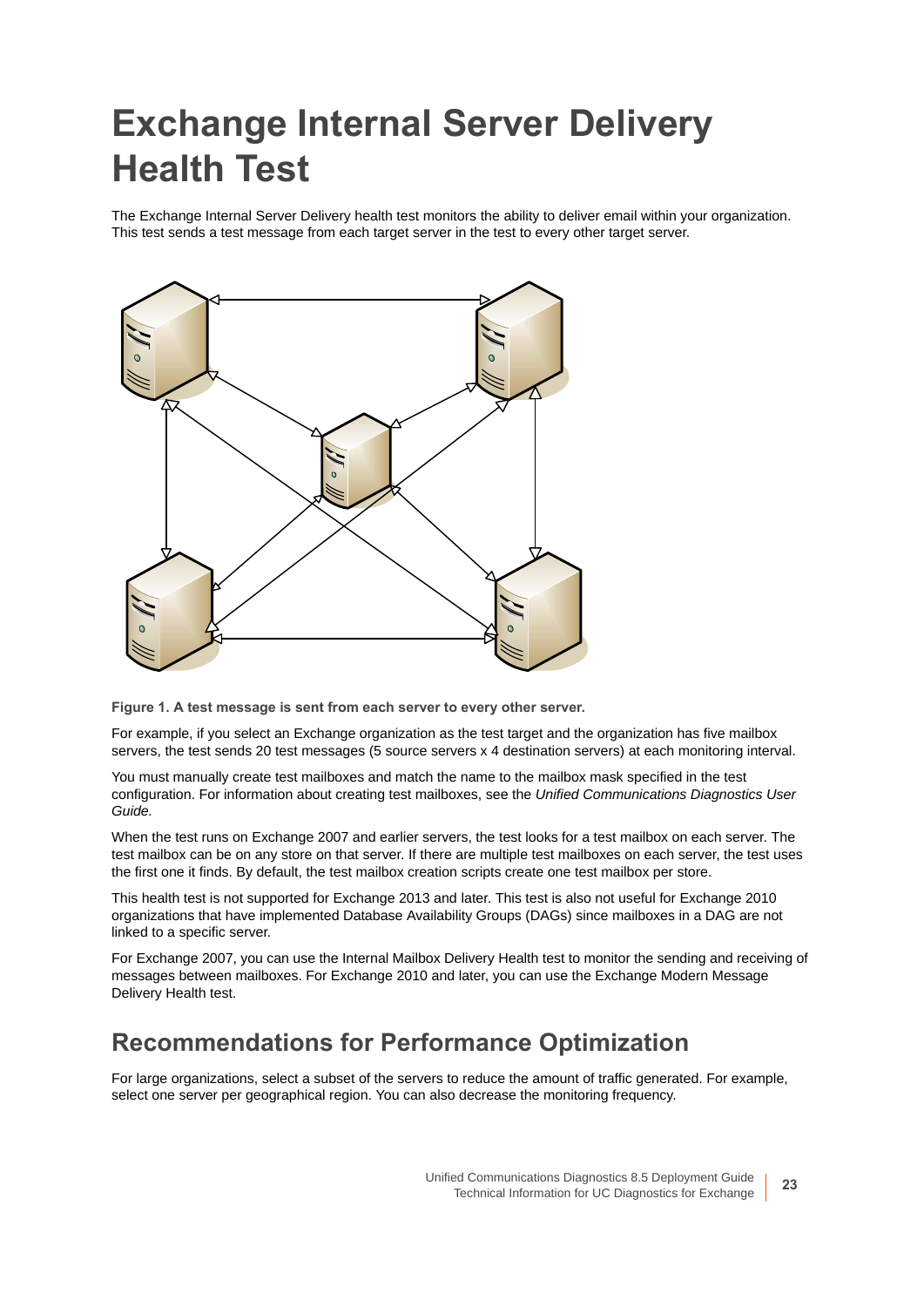While the test is executing, storage groups and stores are enumerated in alphabetical order. If the test takes a long time to complete, you can create a test mailbox in the first storage group in the first store (in alphabetical order) on every server to speed up the query.

For example, you have a server called AMER-MBX-01 with the following stores:

- **•** First-Mailbox-Store (in storage group First-Storage-Group)
- **•** Second-Mailbox-Store (in storage group First-Storage-Group)
- **•** Third-Mailbox-Store (in storage group Second-Storage-Group)

If the mailbox mask specified in the test is the default mask

(SOM\_<ServerName>\_<StorageGroupName>\_<StoreName>, then the test looks for the following mailboxes for AMER-MBX-01 until it finds one that is accessible:

- **•** SOM\_AMER-MBX-01\_First-Storage-Group\_First-Mailbox-Store
- **•** SOM\_AMER-MBX-01\_First-Storage-Group\_Second-Mailbox-Store
- **•** SOM\_AMER-MBX-01\_Second-Storage-Group\_Third-Mailbox-Store

On Exchange 2010 servers, when the test runs, it looks for a test mailbox on each server. The test mailbox is in a mailbox database. If there are multiple test mailbox boxes on each server, the test uses the first one it finds. By default, the test mailbox creation scripts create one test mailbox per mailbox database.

For example, you have a server called AMER-MBX-01 containing Database1 and Database2. If the mailbox mask specified in the test is the default mask (SOM\_<ServerName>\_<DatabaseName>, then the test looks for the following mailboxes for AMER-MBX-01 until it finds one that is accessible:

- **•** SOM\_AMER-MBX-01\_Database1
- **•** SOM\_AMER-MBX-01\_Database2
	- <DatabaseName> token is optional.

All test messages sent are automatically deleted from the internal test mailboxes. But other mail, such as NDR messages, is not automatically deleted. You must manually clean out your test mailboxes periodically.

### **Test prerequisites**

See the following tables for the test targets, required configuration, and the required permissions for this test. The Exchange Internal Server Delivery health test does not support Exchange 2013 or later.

You can run the test against the following target servers.

**Table 5. Internal server delivery health test targets.**

| <b>Exchange server version</b> | Target type  |
|--------------------------------|--------------|
| Exchange 2007/2010             | Mailbox role |

The Exchange server must be configured as follows:

**Table 6. Internal server delivery health test configuration.**

| <b>Exchange server version</b> | <b>Configuration required</b>                                                                                                                                                                                             |
|--------------------------------|---------------------------------------------------------------------------------------------------------------------------------------------------------------------------------------------------------------------------|
| All<br>$\bullet$               | Create test mailboxes on each server that match the mailbox mask<br>specified in the test configuration. For information about how to<br>create test mailboxes, see the Unified Communications Diagnostics<br>User Guide. |
|                                | To track test messages, enable Tracking Logs on each Exchange<br>server through which the test message passes.                                                                                                            |

The test credentials must have the following permissions.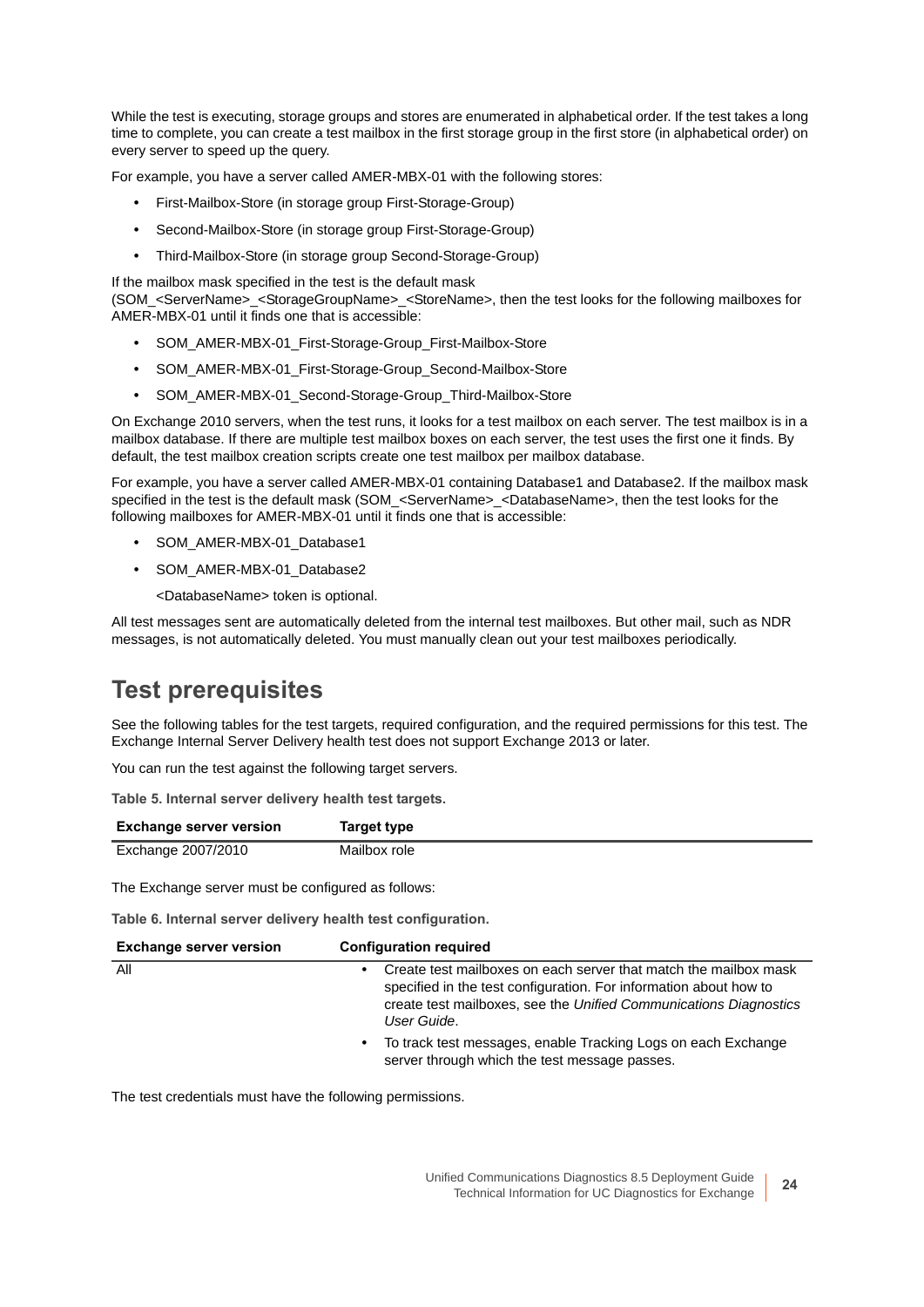| <b>Exchange version</b> | Permissions required for test credentials                                                                     |
|-------------------------|---------------------------------------------------------------------------------------------------------------|
| Exchange 2007/2010      | Full access permissions to each test mailbox to access the mailbox<br>inbox to send and receive test messages |
|                         | Member of Local Administrators group on each Exchange server<br>٠<br>through which the message passes         |
| Exchange 2007           | Must be a member of View-Only Exchange Administrators group<br>٠                                              |
| Exchange 2010           | Must be a member of View-Only Organization Management group<br>٠                                              |

## <span id="page-24-0"></span>**Exchange Internal Mailbox Delivery Health Test**

You can use the Exchange Internal Mailbox Delivery health test to monitor the sending and receipt of messages between mailboxes in an Exchange organization. This test supports DAG.

### **Test prerequisites**

See the following tables for the test targets, required configuration, and the required permissions for this test.

You can run the test against the following target servers.

**Table 8. Internal mailbox delivery health test targets.**

| <b>Exchange Server version</b> | Target type  |
|--------------------------------|--------------|
| Exchange 2007/2010/2013        | Mailbox role |

**TIP:** For Exchange 2010 and later, it is recommended that you run the Exchange Modern Message Delivery f. Health Test instead, especially in scenarios in which the CAS server is behind a load balancer

The Exchange server must be configured as follows:

**Table 9. Internal mailbox delivery health test configuration.**

| <b>Exchange Server version</b> | <b>Configuration required</b>                                           |
|--------------------------------|-------------------------------------------------------------------------|
| All                            | Create user mailboxes or dedicated test mailboxes for source and target |
|                                | mailbox pairs. For more information, see Historical Reporting Database  |
|                                | Usage Estimates on page 35.                                             |

The test credentials must have the following permissions.

**Table 10. Internal mailbox delivery health test permissions needed by test credentials.**

| <b>Exchange</b><br><b>Version</b> | In an organization without Exchange<br>2013                                                                        | In an organization with Exchange 2013                                                                                 |
|-----------------------------------|--------------------------------------------------------------------------------------------------------------------|-----------------------------------------------------------------------------------------------------------------------|
| All Exchange<br>versions          | Member of the Local Administrators<br>٠<br>group on each Exchange server<br>through which the message passes       | Member of the Local Administrators<br>٠<br>group on each Exchange server through<br>which the message passes          |
|                                   | • Full access permissions to each test<br>mailbox to access the mailbox inbox<br>to send and receive test messages | Full access permissions to each test<br>٠<br>mailbox to access the mailbox inbox to<br>send and receive test messages |
| Additional for<br>Exchange 2007   | Member of the Exchange View-Only<br>٠<br>Administrators group                                                      | Member of the Exchange View-Only<br>$\bullet$<br>Administrators group                                                 |
|                                   |                                                                                                                    | Send on Behalf permission to each test<br>$\bullet$<br>mailbox to allow to send email on behalf<br>of the mailbox     |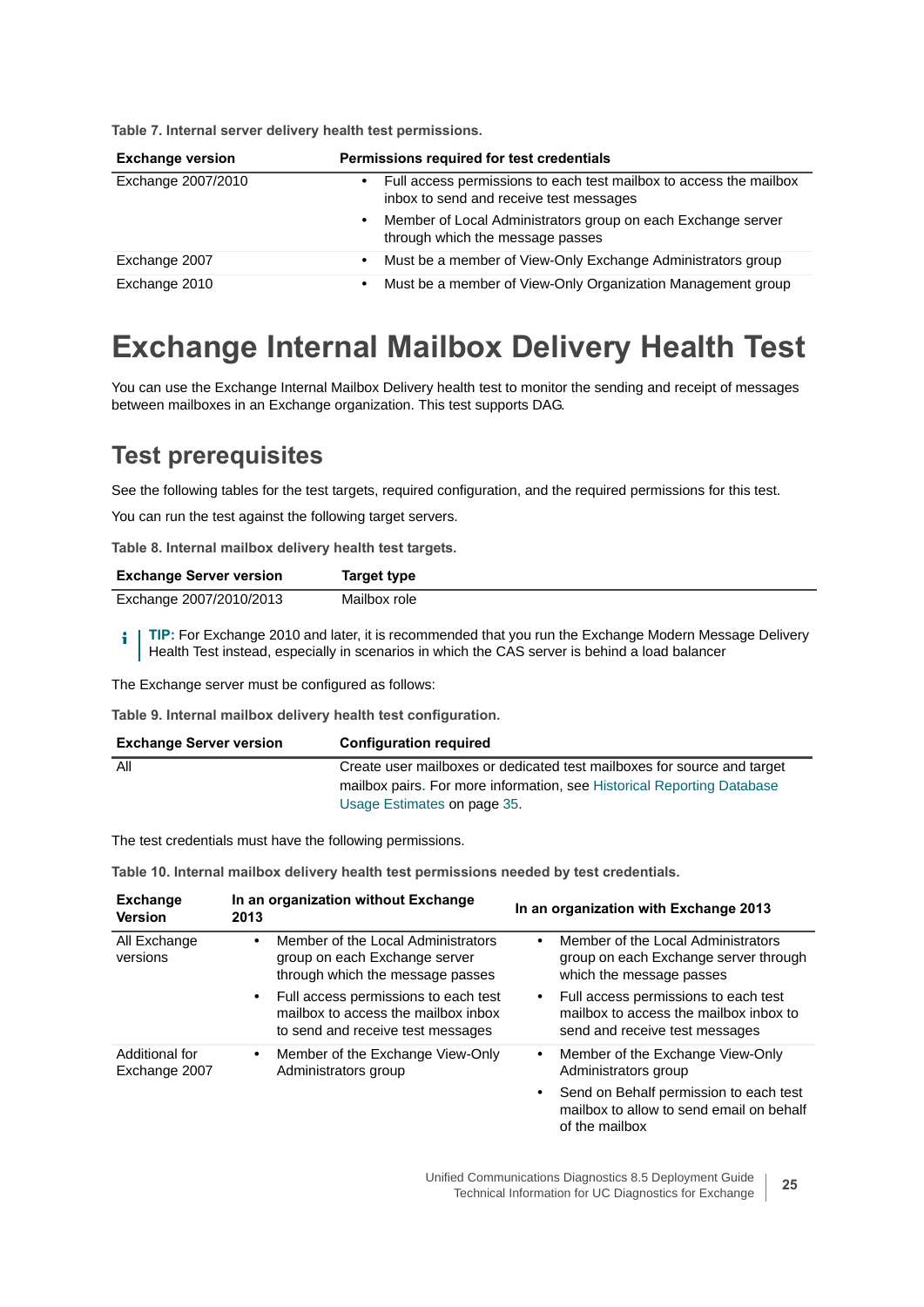| <b>Exchange</b><br><b>Version</b> | In an organization without Exchange<br>2013                                                                                   | In an organization with Exchange 2013                                                                                                                                                                     |
|-----------------------------------|-------------------------------------------------------------------------------------------------------------------------------|-----------------------------------------------------------------------------------------------------------------------------------------------------------------------------------------------------------|
| Additional for<br>Exchange 2010   | Member of View-Only Organization<br>$\bullet$<br>Management group<br>Member of Public Folder<br>$\bullet$<br>Management group | Member of View-Only Organization<br>$\bullet$<br>Management group<br>Member of Public Folder Management<br>$\bullet$<br>group                                                                             |
|                                   |                                                                                                                               | Send on Behalf permission to each test<br>$\bullet$<br>mailbox to allow to send email on behalf<br>of the mailbox                                                                                         |
| Additional for<br>Exchange 2013   | Not applicable                                                                                                                | Member of View-Only Organization<br>٠<br>Management group<br>Member of Public Folder Management<br>$\bullet$<br>group<br>All extended rights permission to each<br>٠<br>test mailbox in Active Directory. |

**Table 10. Internal mailbox delivery health test permissions needed by test credentials.**

## <span id="page-25-0"></span>**Exchange External Message Delivery Health Test**

The Exchange External Message Delivery health test allows you to monitor the ability to send and receive email from sources outside your Exchange organization.

To monitor round-trip messages, the external mailbox must be configured to automatically bounce the message back to the original mailbox, then enable the Round-Trip Delivery counter in the test.

All test messages sent are automatically deleted from the external test mailbox. But any other mail, like NDR messages, is not automatically deleted. You may need to periodically clean out your test mailboxes.

### **Test prerequisites**

See the following tables for the test targets, required configuration, and the required permissions for this test.

You can run the test against the following target servers.

**Table 11. External message delivery health test targets.**

| <b>Exchange version</b> | Target type           |
|-------------------------|-----------------------|
| Exchange 2007/2010/2013 | Exchange organization |

**TIP:** For Exchange 2010 and later, it is recommended that you run the Exchange Modern Message Delivery i Health Test instead, especially in scenarios in which the CAS server is behind a load balancer

The Exchange server must be configured as follows:

**Table 12. External message delivery health test configuration**

| <b>Exchange mailbox version</b> | <b>Configuration required</b>                                                                                                          |
|---------------------------------|----------------------------------------------------------------------------------------------------------------------------------------|
| All                             | Create a source test mailbox. For information about creating test<br>mailboxes, see the Unified Communications Diagnostics User Guide. |
|                                 | For Organization Exit counters, enable Tracking Logs on each<br>Exchange server through which the test message passes.                 |

The test credentials must have the following permissions.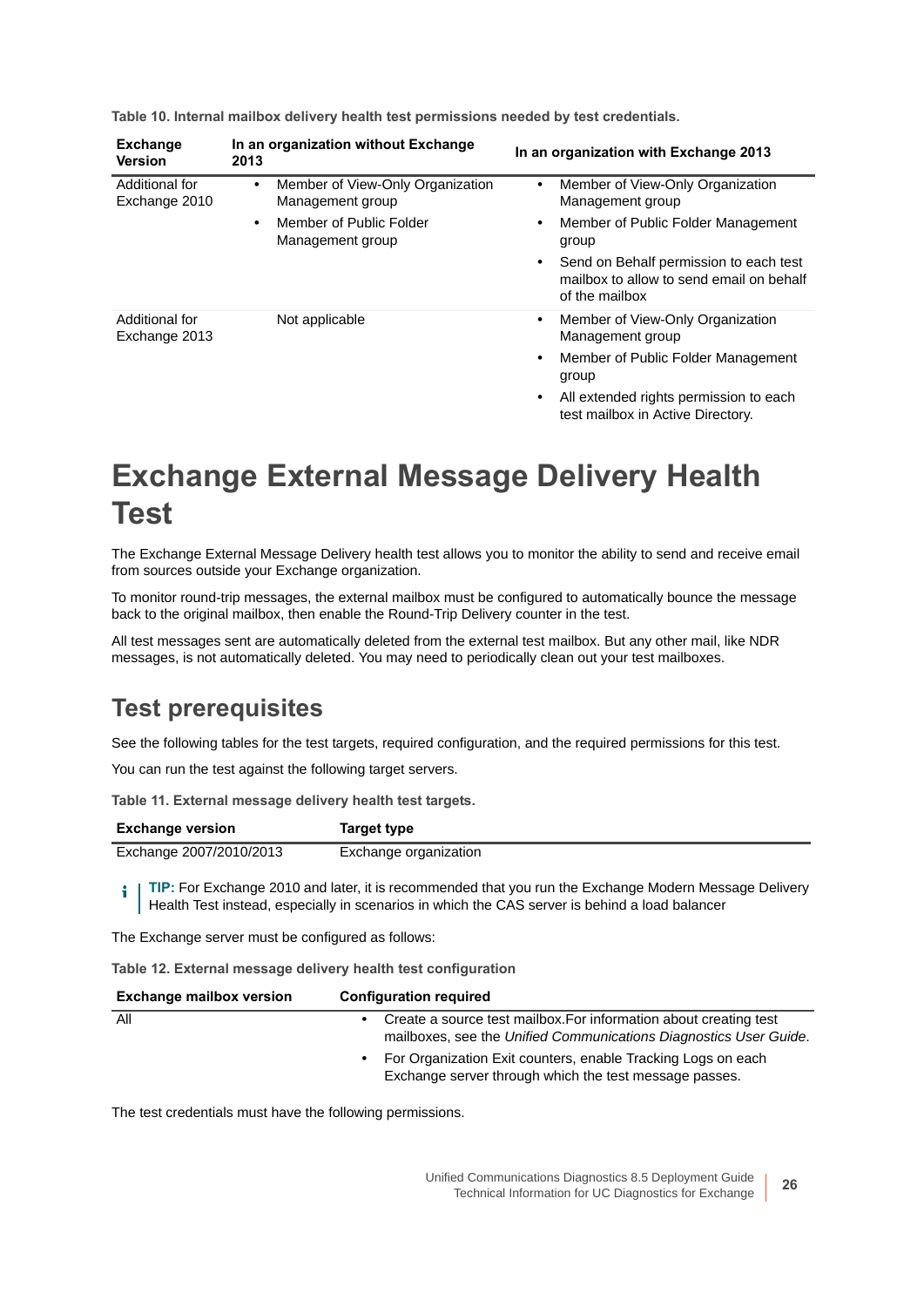| <b>Exchange</b><br>version      | In an organization without<br>Exchange 2013                                                                                                                                                                                                                | In an organization with<br>Exchange 2013                                                                                                                                                                                                              |
|---------------------------------|------------------------------------------------------------------------------------------------------------------------------------------------------------------------------------------------------------------------------------------------------------|-------------------------------------------------------------------------------------------------------------------------------------------------------------------------------------------------------------------------------------------------------|
| All Exchange<br>versions        | Member of the Local Administrators<br>$\bullet$<br>group on each Exchange server<br>through which the message passes<br>s<br>Full access permissions to each test<br>$\bullet$<br>mailbox to access the mailbox inbox<br>to send and receive test messages | Member of the Local Administrators<br>$\bullet$<br>group on each Exchange server through<br>which the message passes<br>Full access permissions to each test<br>$\bullet$<br>mailbox to access the mailbox inbox to<br>send and receive test messages |
| Additional for<br>Exchange 2007 | Member of View-Only Organization<br>$\bullet$<br>Management group<br>Member of Public Folder<br>$\bullet$<br>Management group                                                                                                                              | Member of View-Only Organization<br>$\bullet$<br>Management group<br>Member of Public Folder Management<br>٠<br>group<br>Send on Behalf permission to each test<br>$\bullet$<br>mailbox to allow to send email on behalf<br>of the mailbox            |
| Additional for<br>Exchange 2010 | Member of View-Only Organization<br>$\bullet$<br>Management group<br>Member of Public Folder<br>$\bullet$<br>Management group                                                                                                                              | Member of View-Only Organization<br>$\bullet$<br>Management group<br>Member of Public Folder Management<br>$\bullet$<br>group<br>Send on Behalf permission to each test<br>$\bullet$<br>mailbox to allow to send email on behalf<br>of the mailbox    |
| Additional for<br>Exchange 2013 | Not applicable                                                                                                                                                                                                                                             | Member of View-Only Organization<br>$\bullet$<br>Management group<br>Member of Public Folder Management<br>$\bullet$<br>group<br>All extended rights permission to each<br>test mailbox in Active Directory.                                          |

**Table 13. External message delivery health test required permissions for test credentials.**

## <span id="page-26-0"></span>**Exchange Modern Message Delivery Health Test**

The Exchange Modern Message Delivery Health test monitors overall message delivery health for Exchange 2010, Exchange 2013, and Exchange 2016. The test provides information about both internal and external message delivery.

Depending on how you configure the test, it sends a test email to a target email address or tracks the time it takes an email to leave the Exchange organization. By default, the organization exit counters are enabled and the round trip counters are disabled.

The Modern Exchange Message Delivery Health test uses Exchange Web Services (EWS) for internal and external message delivery tests, and also uses the Exchange message tracking logs for internal and external message delivery tests. The prerequisites for the modern message delivery health test are as follows.

### **Test prerequisites**

See the following tables for the test targets, required configuration, and the required permissions for this test.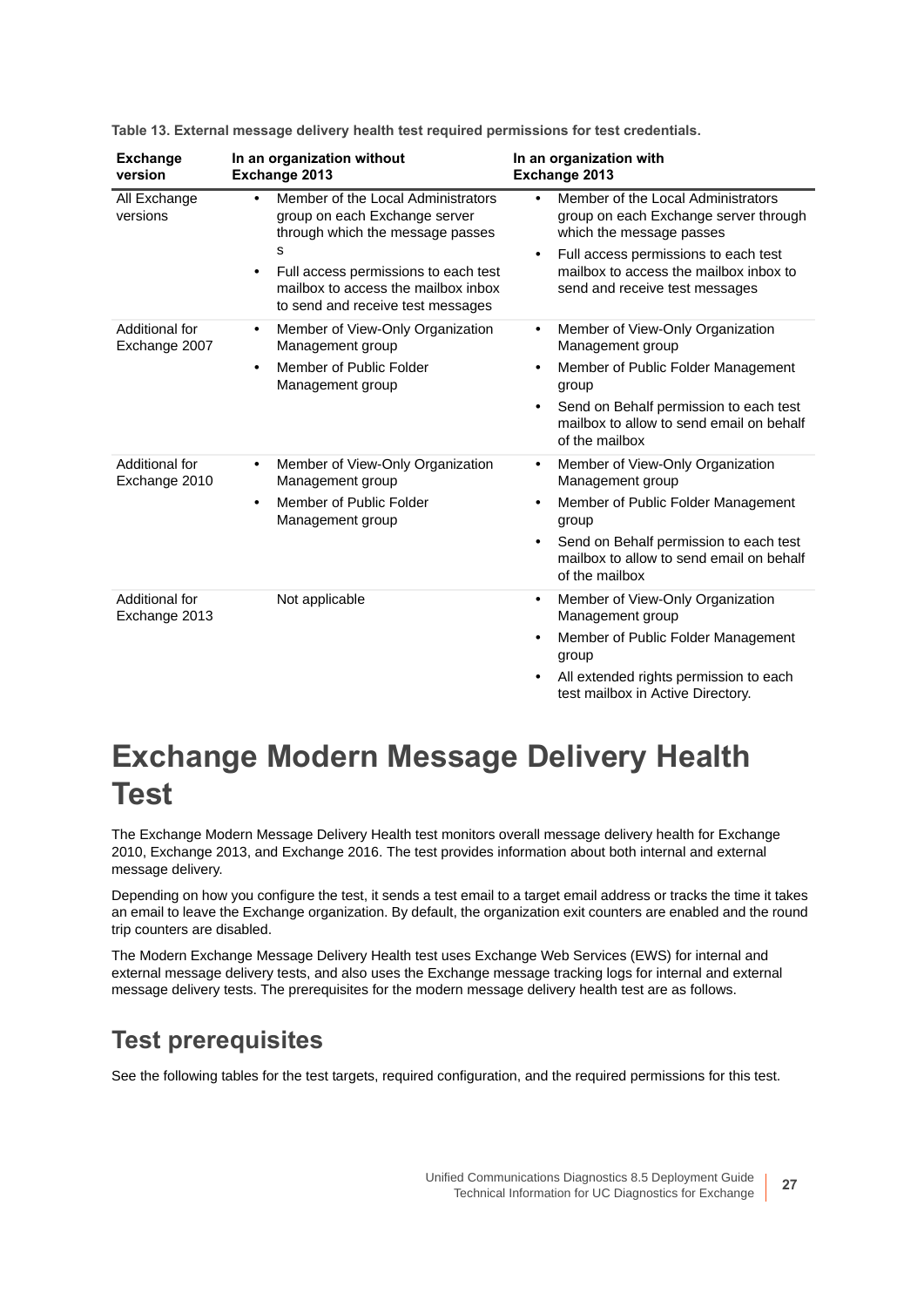**Table 14. Exchange modern message delivery health test targets**

| <b>Exchange version</b> | Target type           |
|-------------------------|-----------------------|
| Exchange 2010/2013/2016 | Exchange organization |

**Table 15. Exchange modern message delivery health test general (internal and external message delivery) configuration.**

| <b>Exchange version</b> | <b>Required configuration</b>                                                                               |
|-------------------------|-------------------------------------------------------------------------------------------------------------|
| Exchange 2010/2013/2016 | Create an Exchange 2010 or later mailbox for the test credentials.<br>You must enable MAPI for the mailbox. |

For the modern internal message delivery test, the Exchange servers must be configured as follows:

**Table 16. Exchange modern internal message delivery health test configuration.**

| <b>Exchange version</b> | <b>Required configuration</b>                                                                                                                                                                           |
|-------------------------|---------------------------------------------------------------------------------------------------------------------------------------------------------------------------------------------------------|
| Exchange 2010/2013/2016 | Create user mailboxes or dedicated test mailboxes for source and<br>target mailbox pairs. For information about how to create test<br>mailboxes, see the Unified Communications Diagnostics User Guide. |

For the modern external message delivery test, the Exchange servers must be configured as follows:

**Table 17. Exchange modern external message delivery health test configuration.**

| <b>Exchange version</b> | <b>Required configuration</b>                                                                                                                                                             |
|-------------------------|-------------------------------------------------------------------------------------------------------------------------------------------------------------------------------------------|
| Exchange 2010/2013/2016 | Create a source test mailbox and create an external test mailbox. For<br>information about how to create test mailboxes, see the Unified<br><b>Communications Diagnostics User Guide.</b> |
|                         | For Organization Exit counters, enable the message tracking logs on<br>each Exchange server through which the test message passes.                                                        |

The test credentials must have the following permissions.

**Table 18. Modern message delivery health test permissions needed by test credentials.**

| <b>Exchange version</b> | <b>Required permissions</b>                                                                                                                                                                                      |  |
|-------------------------|------------------------------------------------------------------------------------------------------------------------------------------------------------------------------------------------------------------|--|
| Exchange                | Member of View-Only Organization Management group<br>٠                                                                                                                                                           |  |
| 2010/2013/2016          | Member of the Local Administrators group on each Exchange server<br>٠                                                                                                                                            |  |
|                         | Credentials used to access the test mailboxes require Exchange impersonation<br>٠<br>access. For information about configuring Exchange impersonation, see the<br>Unified Communications Diagnostics User Guide. |  |

# <span id="page-27-0"></span>**Additional Exchange Health Tests for Monitoring**

Other Exchange health tests allow you to monitor your Exchange storage subsystems, message queues, transaction log replication, and to verify whether mailboxes can be successfully accessed using Outlook Web Access (OWA).

The following sections provide the test prerequisites for the following Exchange health tests:

**•** [Exchange Storage Health Test](#page-28-0)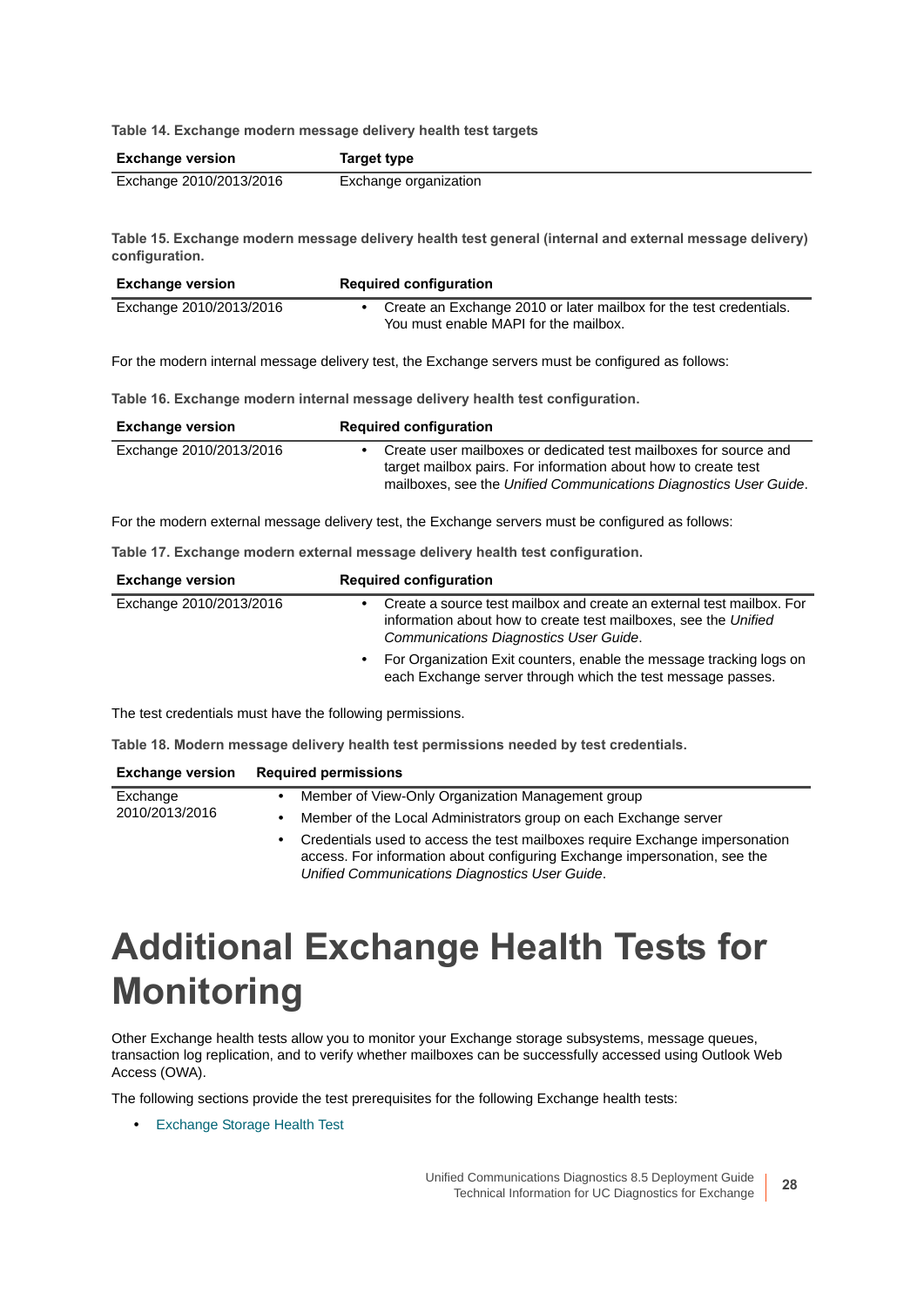- **•** [Exchange Queue Health Test](#page-29-0)
- **•** [Internal Outlook Web Access \(OWA\) Availability Health Test](#page-30-0)
- **•** [External Outlook Web Access \(OWA\) Availability Health Test](#page-31-0)
- **•** [Exchange Replication Health Test](#page-32-0)
- **•** [Exchange System Health Test](#page-33-0)

## <span id="page-28-0"></span>**Exchange Storage Health Test**

The Exchange Storage health test allows you to monitor the overall health of your Exchange storage subsystems. This test allows you to ensure the following:

- **•** All of your stores or databases are mounted or healthy
- **•** There is sufficient disk space on your Exchange system drive
- **•** There is sufficient disk space for your transaction logs
- **•** There is sufficient disk space for your mailbox database and public folder

Stores in that are in recovery storage groups have the following special behavior:

- **•** For Exchange 2010/2013/2016 servers, all the recovery database copies are not monitored.
- **•** For Exchange 2007 servers, the store status counter is reported, but the error or warning condition is ignored. For example, if the counter is configured to alarm when the store is offline, no alarm or notification is generated, and the result for the counter is reported as "Informational".

### **Test prerequisites**

See the following tables for the test targets, required configuration, and the required permissions for this test.

You can run the test against the following target servers.

**Table 19. Exchange storage health test targets.**

| <b>Exchange version</b>      | Target type  |
|------------------------------|--------------|
| Exchange 2007/2010/2013/2016 | Mailbox role |

You must meet the following software prerequisites to run the Exchange storage health tests:

**Table 20. Exchange storage health test software prerequisites.**

| <b>Exchange version</b> | Software required on UC Diagnostics computer |
|-------------------------|----------------------------------------------|
| Exchange 2010/2013/2016 | PowerShell 2.0 or later                      |
| Exchange 2007           | EMC SP 1 Rollup 1 or later                   |

The Exchange server must be configured as follows:

**Table 21. Exchange storage health test configuration.**

| <b>Exchange version</b> | <b>Configuration required</b>                                                                                                                                                                                                                                                |
|-------------------------|------------------------------------------------------------------------------------------------------------------------------------------------------------------------------------------------------------------------------------------------------------------------------|
| All                     | Enable WMI                                                                                                                                                                                                                                                                   |
|                         | <b>NOTE:</b> WMI is required to support retrieving accurate disk space information<br>when using mount points. If you do not use mount points, you can disable the<br>requirement for WMI by clicking the Data Collection options link in the<br>Storage Health test wizard. |

The test credentials must have the following permissions.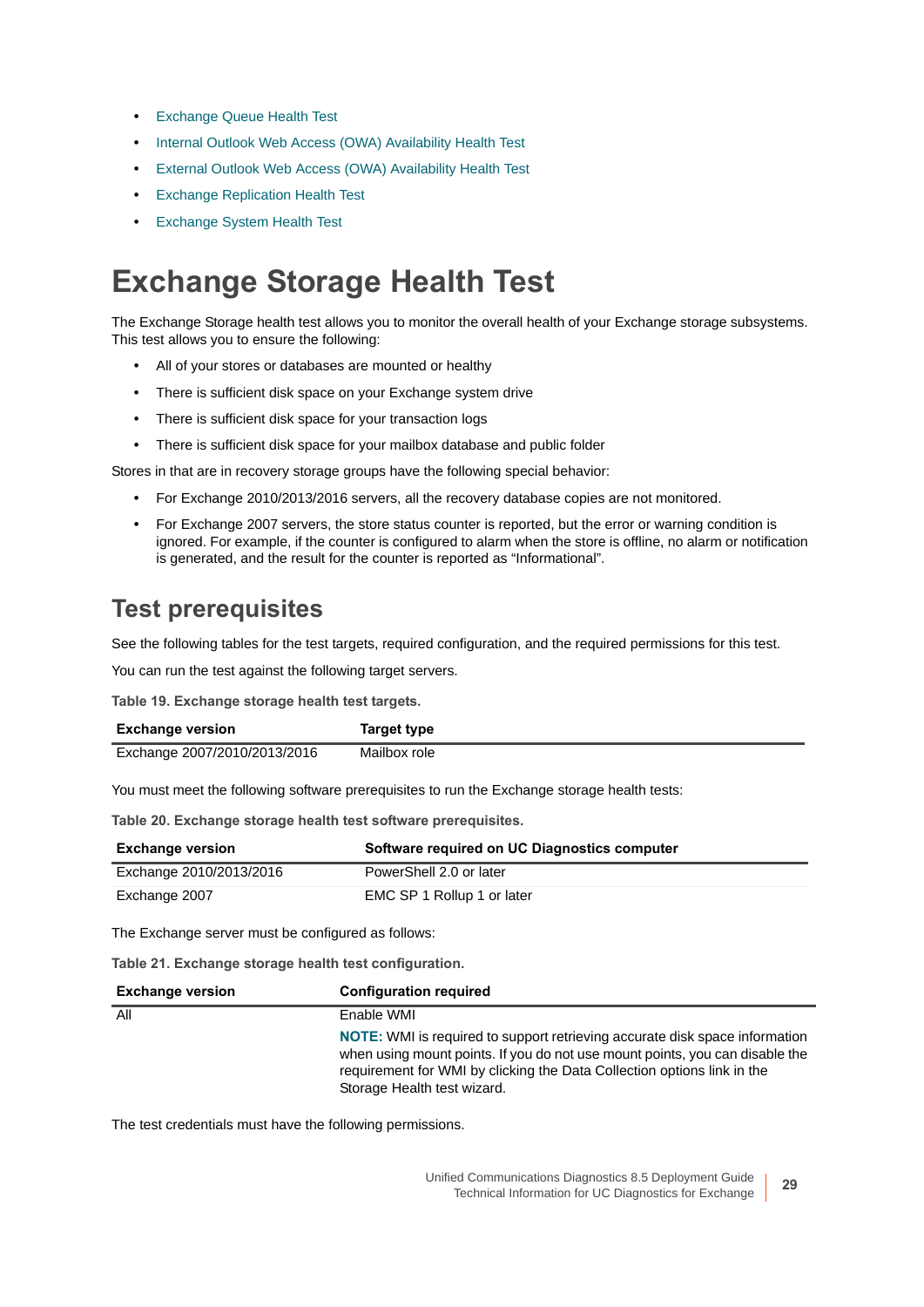**Exchange Version Permissions required for test credentials** All **•** Member of Local Administrators group to retrieve disk space Exchange 2007 **•** Member of View-Only Exchange Administrators group to collect store status Exchange 2010, 2013 and 2016 **•** Member of View-Only Organization Management group to collect store status

**Table 22. Exchange storage health test permissions.**

## <span id="page-29-0"></span>**Exchange Queue Health Test**

The Exchange Queue health test allows you to monitor the health of your Exchange message queues. This test allows you to ensure the following:

- **•** Messages are not backing up (that is, messages are being delivered in a timely manner)
- **•** Large number of queues are not being created (for example in virus outbreaks)

### **Test prerequisites**

See the following tables for the test targets, required configuration, and the required permissions for this test.

You can run the test against the following target servers.

**Table 23. Exchange queue health test targets.**

| <b>Exchange server version</b> | Target type  |
|--------------------------------|--------------|
| Exchange 2013/2016             | Mailbox role |
| Exchange 2007/2010             | Hub role     |

You must meet the following software prerequisites to run the Exchange queue health tests:

**Table 24. Exchange queue health test software prerequisites.**

| <b>Exchange server version</b> | Software required on UC Diagnostics computer             |
|--------------------------------|----------------------------------------------------------|
| Exchange 2010/2013/2016        | PowerShell 2.0 or later                                  |
| Exchange 2007                  | Exchange Management Console (EMC) SP 1 Rollup 1 or later |

The test credentials must have the following permissions.

**Table 25. Exchange queue health test permissions.**

| <b>Exchange version</b> | <b>Permissions Required for Test Credentials</b>                                                                                                                                                                                   |
|-------------------------|------------------------------------------------------------------------------------------------------------------------------------------------------------------------------------------------------------------------------------|
| All                     | Member of Local Administrators group<br>$\bullet$                                                                                                                                                                                  |
| Exchange 2007           | Member of View-Only Exchange Administrators group<br>٠                                                                                                                                                                             |
| Exchange 2010/2013/2016 | Member of View-Only Organization Management group<br>$\bullet$<br><b>NOTE:</b> To run the Exchange Queue Health Test against Exchange<br>2010 SP3 RU 6, you must add the test credentials to the Organization<br>Management group. |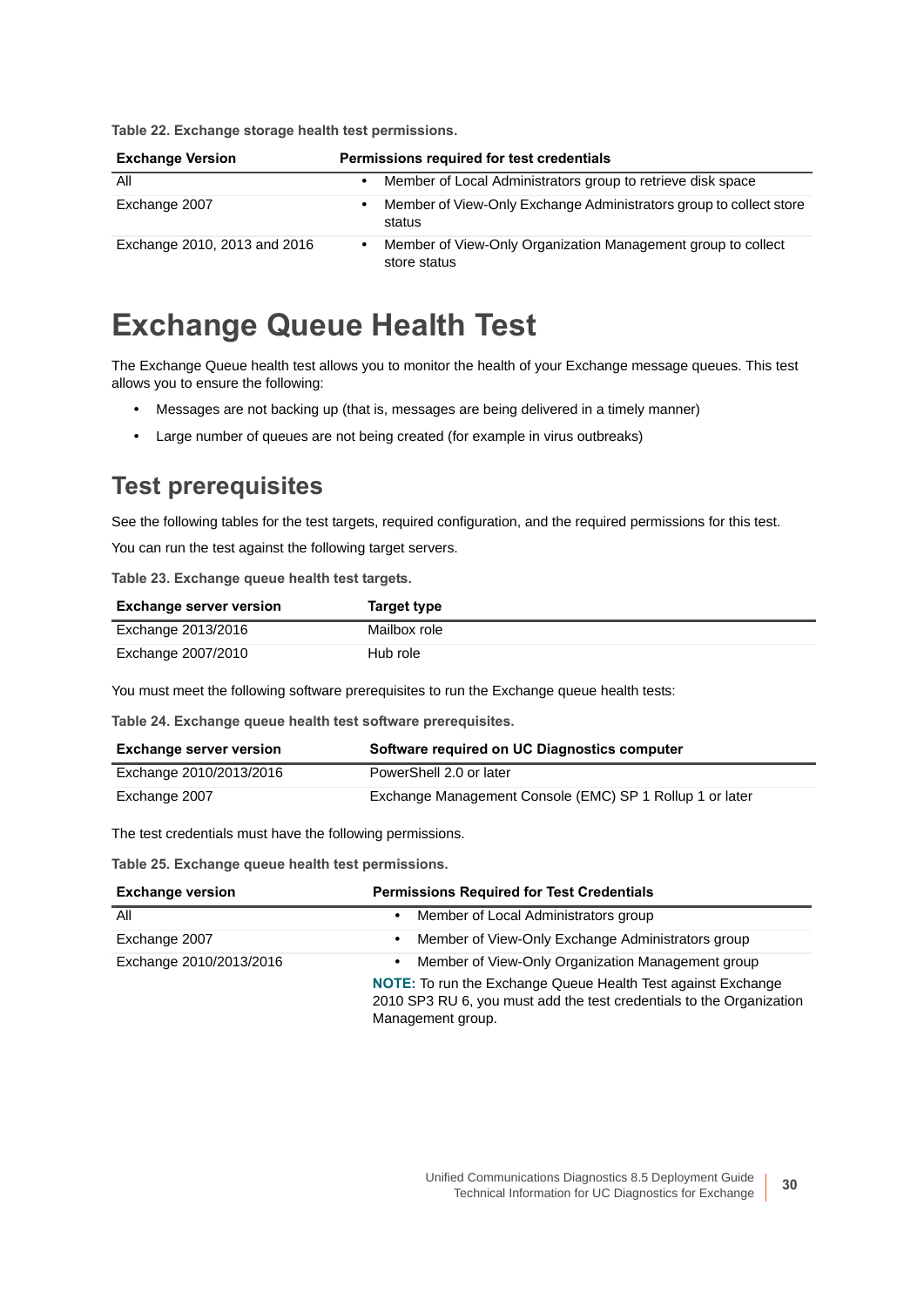## <span id="page-30-0"></span>**Internal Outlook Web Access (OWA) Availability Health Test**

The Exchange Internal Outlook Web Access Availability Health test verifies that a user can log on to a mailbox through Outlook Web Access (OWA) from inside your organization. This test uses internal server URL names only. It does not test external availability or OWA using your public URL.

This test does not run on Exchange 2013 or later because the Microsoft Exchange Management Shell does not support OWA Connectivity testing for these versions. For Exchange 2013 or Exchange 2016, you can use the Exchange System Health test to monitor OWA health.

The Exchange Internal Outlook Web Access Availability Health test monitors all sites configured within a CAS server. You cannot monitor one site at a time.

This test allows you to ensure the following:

- **•** Mailbox is accessible
- **•** Mailbox logon latency is within expected threshold

### **About the Internal OWA Availability Health Test for Exchange 2007/2010**

For Exchange 2010 Client Access (CAS) servers, UC Diagnostics attempts to log on to Exchange 2010 mailbox in the same site, if one exists. For Exchange 2007 Client Access (CAS) servers, UC Diagnostics attempts to log on to either:

**•** an Exchange 2007 mailbox if there are Exchange 2007 mailbox servers in the same site. If logon fails or no mailbox servers are found, UC Diagnostics logs on to any Exchange 2007 mailbox server in the organization.

The Internal OWA Availability health test for Exchange 2010 requires that at least one Exchange 2007 mailbox server exists within your organization.

The Internal OWA Availability health test for Exchange 2010 requires that at least one Exchange 2010 mailbox server exists in the same site.

The Internal OWA Availability health test for Exchange 2007/2010 does not use specified alternate credentials. Before you run this test, use the Exchange PowerShell script (provided by Microsoft) to create test mailboxes. This test automatically manages mailbox credentials while it logs onto the mailboxes. For more information, see the *Unified Communications Diagnostics User Guide.*

For Exchange 2007/2010, you must specify a logon method and timeout to signify the maximum amount to time to wait between logon attempts.

### **Test prerequisites**

See the following tables for the test targets, required configuration, and the required permissions for this test.

You can run the test against the following target servers.

**Table 26. Internal OWA availability health test targets.**

| <b>Exchange server version</b> | Target type        |
|--------------------------------|--------------------|
| Exchange 2007/2010             | Client Access role |

You must meet the following software prerequisites to run the Internal OWA availability health tests: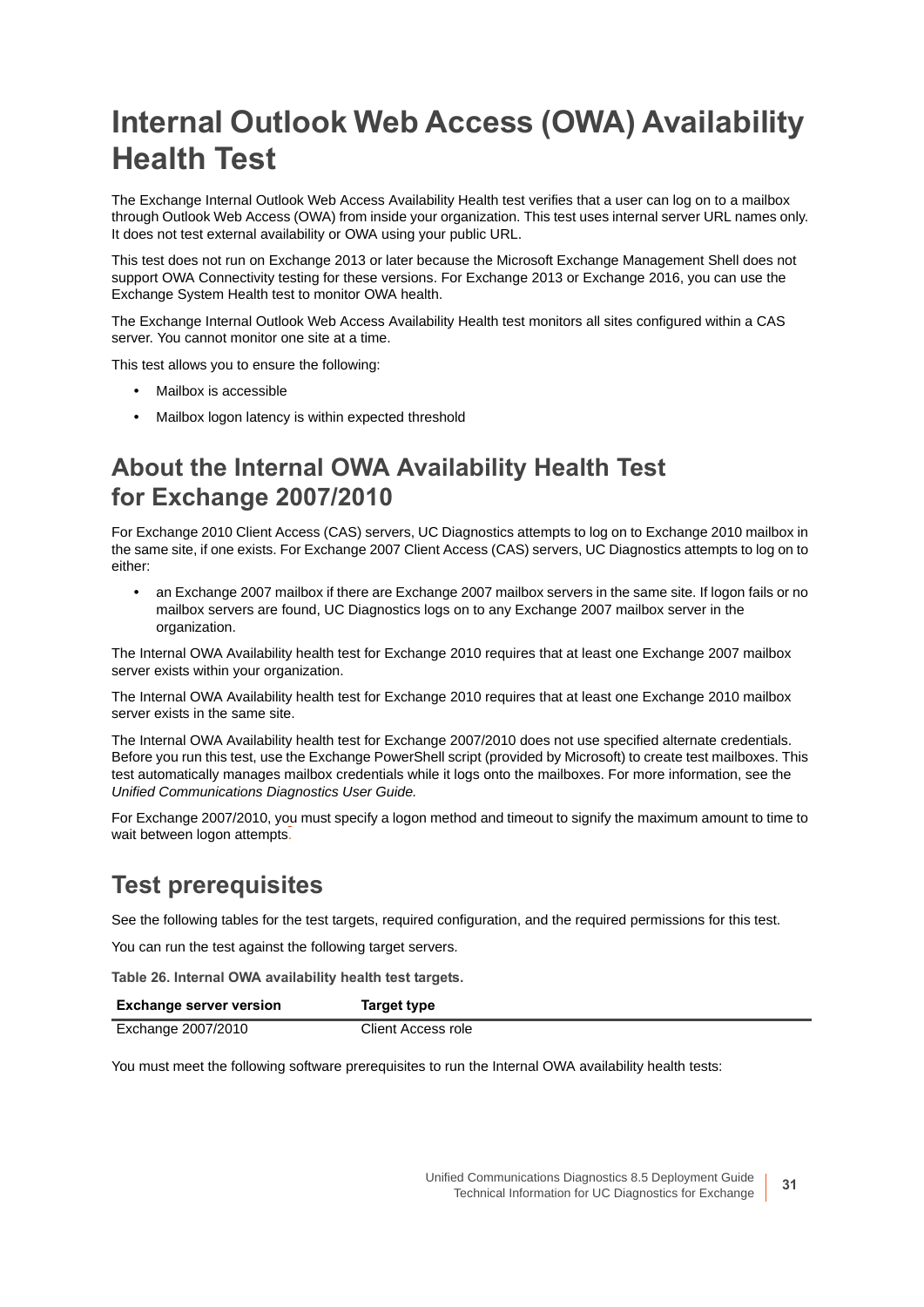**Table 27. Internal OWA availability health test required software.**

| <b>Exchange server version</b> | Software required on UC Diagnostics computer             |
|--------------------------------|----------------------------------------------------------|
| Exchange 2010                  | PowerShell 2.0 or later                                  |
| Exchange 2007                  | Exchange Management Console (EMC) SP 1 Rollup 1 or later |

The Exchange server must be configured as follows:

**Table 28. Internal OWA availability health test configuration.**

| <b>Exchange server version</b>                               | <b>Configuration required</b>                                                                                                                                       |
|--------------------------------------------------------------|---------------------------------------------------------------------------------------------------------------------------------------------------------------------|
| Exchange 2007/2010                                           | Create at least one test mailbox. For more information, For information<br>about creating test mailboxes, see the Unified Communications Diagnostics<br>User Guide. |
| The test credentials must have the following permissions.    |                                                                                                                                                                     |
| Table 29. Internal OWA availability health test permissions. |                                                                                                                                                                     |
| <b>Exchange server version</b>                               | Permissions required for test credentials                                                                                                                           |
| All                                                          | Receive As permission to the test mailbox to be able to log on                                                                                                      |

## <span id="page-31-0"></span>**External Outlook Web Access (OWA) Availability Health Test**

The External OWA Availability health test monitors the availability of OWA functionality in your organization through an external URL. This test uses an external or an internal URL. This test verifies that the users associated with the alternate credentials can logon to their mailboxes through an external OWA URL. If an external URL is specified, ensure that the DNS server can resolve this URL.

This test allows you to ensure the following:

- **•** Mailbox is accessible
- **•** Mailbox logon latency is within expected threshold.

This test is only applicable to organizations with at least one Exchange 2007 or Exchange 2010 server. This test does not run on Exchange 2013 or later because the Microsoft Exchange Management Shell does not support OWA Connectivity testing for these versions. For Exchange 2013 or Exchange 2016, you can use the Exchange System Health test to monitor OWA health.

This test uses mailboxes associated with alternate credentials. You must explicitly choose the alternate credentials on the Test Settings page when you create this test. You cannot configure test if you have selected the **Use Diagnostic Services Credentials** option.

For an Exchange 2010 mailbox, a PowerShell 2.0 cmdlet is run on each Exchange 2010 CAS server in the organization until the mailbox logon attempt is successful.

For an Exchange 2007 mailbox, logons to the mailbox are attempted using a local Exchange 2007 Management Shell cmdlet.

### **Recommendation**

If you want to test External OWA functionality using both types of mailboxes, you must configure two tests - one using credentials of the user who has 2007 mailbox, and the second using credentials of the user with 2010 mailbox.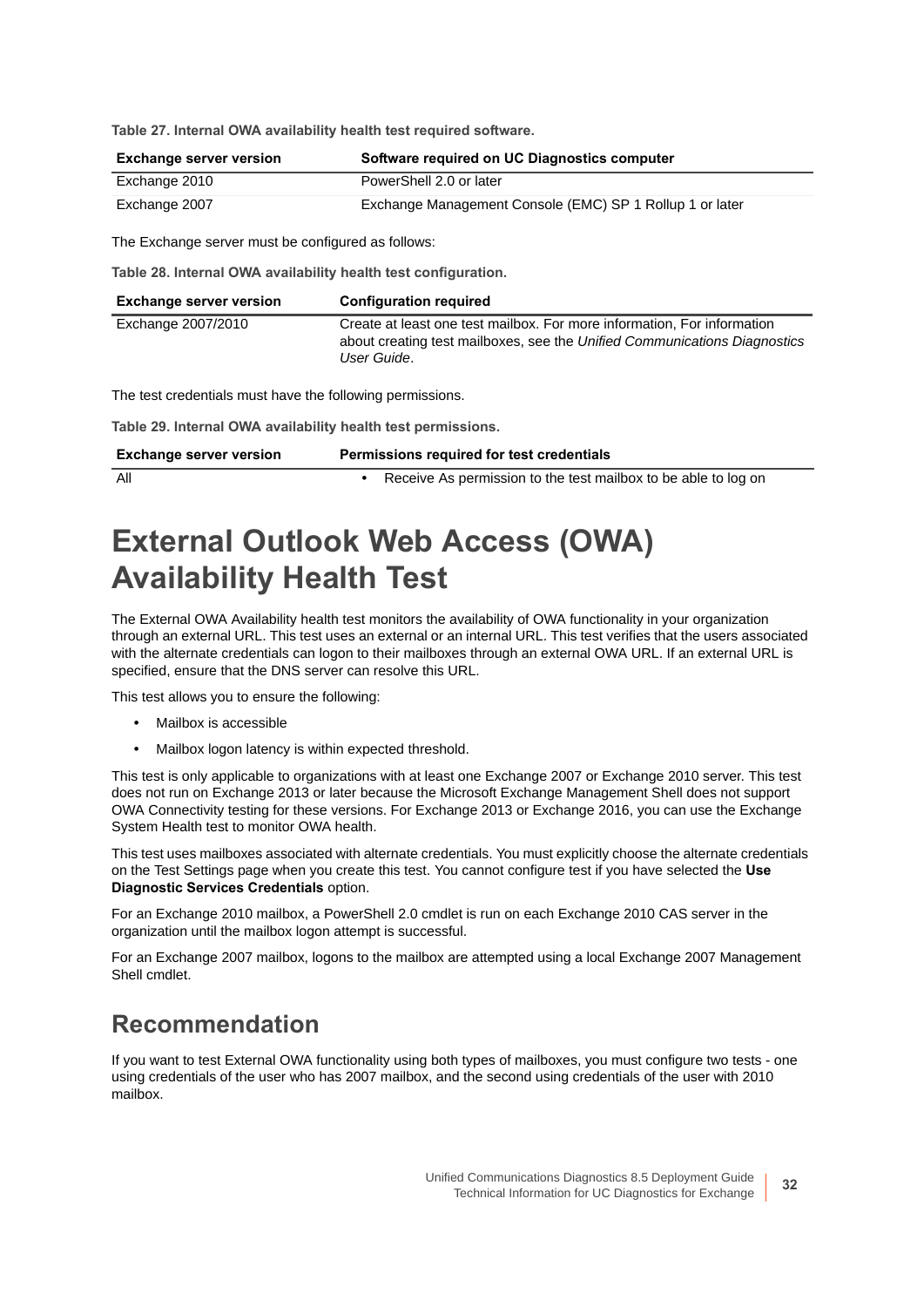### **Test prerequisites**

See the following tables for the test targets, required configuration, and the required permissions for this test. You can run the test against the following target servers.

**Table 30. External OWA availability health test targets.**

| <b>Exchange server version</b> | Target type           |
|--------------------------------|-----------------------|
| All                            | Exchange organization |

You must meet the following software prerequisites to run the external OWA availability health tests:

**Table 31. External OWA availability health test required software.**

| <b>Exchange mailbox version</b> | Software required on UC Diagnostics computer                  |
|---------------------------------|---------------------------------------------------------------|
| Exchange 2010                   | PowerShell 2.0 or later                                       |
| Exchange 2007                   | Exchange 2007 Management Console (EMC) SP 1 Rollup 1 or later |

The Exchange server must be configured as follows:

**Table 32. External OWA availability health test configuration.**

| <b>Exchange mailbox version</b> | <b>Configuration required</b>                                                                                   |
|---------------------------------|-----------------------------------------------------------------------------------------------------------------|
| Exchange 2010                   | Account specified in the alternative credentials for the test must have mailbox<br>on the Exchange 2010 server. |
| Exchange 2007                   | Account specified in the alternative credentials for the test must have mailbox<br>on the Exchange 2007 server. |

The test credentials must have the following permissions.

**Table 33. External OWA availability health test permissions.**

| <b>Exchange version</b> | Permissions required for test credentials                                                                                                                                    |
|-------------------------|------------------------------------------------------------------------------------------------------------------------------------------------------------------------------|
| Exchange 2007/2010      | Account specified in alternate credentials must have an Exchange<br>٠<br>2007/2010 mailbox, and sufficient rights to browse the Exchange<br>container in Active Directory.   |
| Exchange 2007           | Diagnostic services account must have sufficient rights to execute<br>Exchange 2007 Management Shell SP 1.0 cmdlets on the server where<br>UC Diagnostics is installed.      |
| Exchange 2010           | Diagnostic services account must have sufficient rights to execute<br>Exchange cmdlets using PowerShell 2.0 on the Exchange 2010 CAS<br>server in the Exchange organization. |

## <span id="page-32-0"></span>**Exchange Replication Health Test**

The Exchange Replication health test allows you to monitor the overall health of your transaction log replication on your Exchange 2007, Exchange 2010, Exchange 2013, and Exchange 2016 mailbox servers.

### **Test prerequisites**

See the following tables for the test targets and the required permissions for this test.

You can run the test against the following target servers.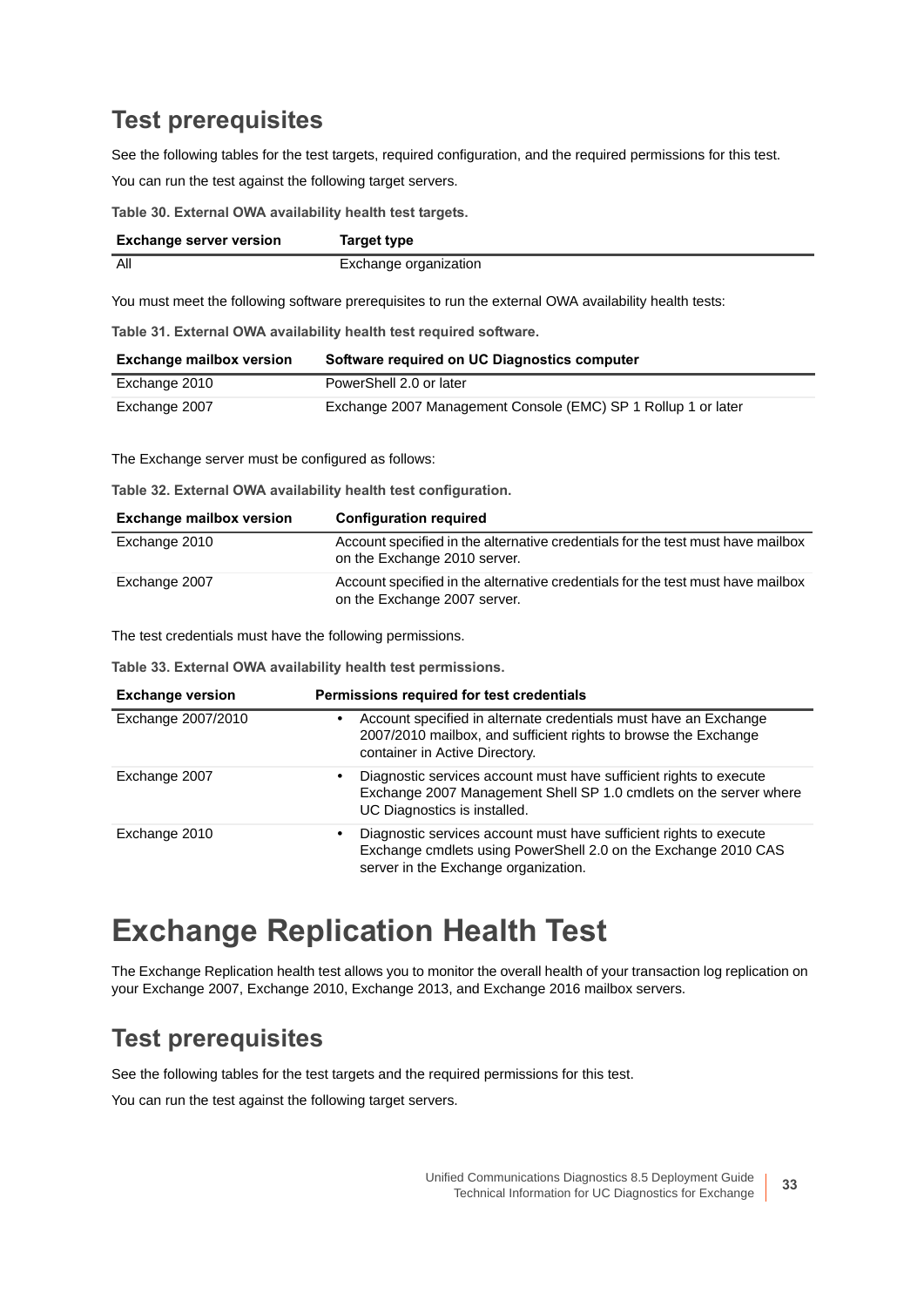**Table 34. Exchange replication health test targets.**

| <b>Exchange server version</b> | Target type  |
|--------------------------------|--------------|
| Exchange 2007/2010/2013/2016   | Mailbox role |

You must meet the following software prerequisites to run the Exchange replication health tests:

**Table 35. Exchange replication health test required software.**

| <b>Exchange server version</b>                            | Software required on UC Diagnostics computer             |
|-----------------------------------------------------------|----------------------------------------------------------|
| Exchange 2010/2013/2016                                   | PowerShell 2.0 or later                                  |
| Exchange 2007                                             | Exchange Management Console (EMC) SP 1 Rollup 1 or later |
| The test credentials must have the following permissions. |                                                          |

**Table 36. Exchange replication health test permissions.**

| <b>Exchange version</b>       | Permissions required for test credentials                                                                                                               |
|-------------------------------|---------------------------------------------------------------------------------------------------------------------------------------------------------|
| Exchange 2007                 | Member of View-only Exchange Administrators group to enumerate<br>storage groups and replication configurations in Active Directory                     |
| Exchange 2010, 2013, and 2016 | Member of View-only Organization Management group to enumerate<br>storage groups and replication configurations in Active Directory<br>using PowerShell |

## <span id="page-33-0"></span>**Exchange System Health Test**

The Exchange System Health Test monitors health sets (groups of monitors) and health information on your Exchange 2013/2016 server, verifying the state of each health set's monitors. Monitors that are similar or are related to a component's architecture are grouped to form a health set. Health sets provide the health information for applications and services such as Outlook Web App, Exchange ActiveSync, the Information Store service, content indexing, and transport services on your Exchange 2013 and Exchange 2016 servers.

This test allows you to ensure the health state of health set (whether health or unhealthy).

You can run the system health test against Exchange 2013 and later.

### **Test prerequisites**

See the following tables for the test targets and the required permissions for this test.

You can run the test against the following target servers.

**Table 37. Exchange system health test targets.**

| <b>Exchange server version</b> | Target type                     |
|--------------------------------|---------------------------------|
| Exchange 2013                  | Client Access Server (CAS) role |
|                                | Mailbox role                    |
| Exchange 2016                  | Mailbox role                    |

You must meet the following software prerequisites to run the Exchange system health tests:

**Table 38. Exchange system health test required software.**

| <b>Exchange server version</b> | Software required on UC Diagnostics computer |
|--------------------------------|----------------------------------------------|
| Exchange 2013/2016             | PowerShell 2.0 or later                      |

The test credentials must have the following permissions.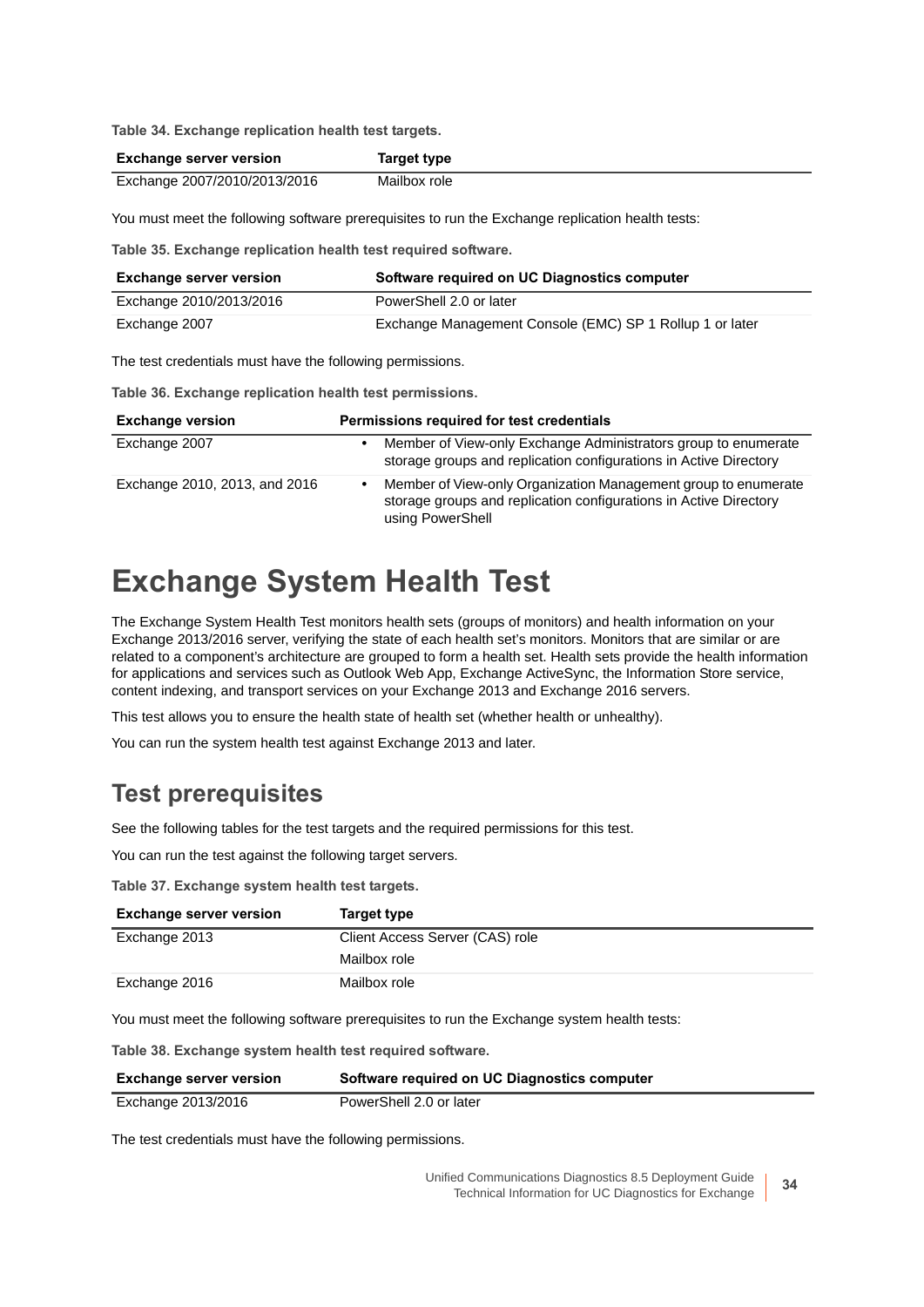**Table 39. Exchange system health test permissions.**

**Exchange server version Permissions Required for Test Credentials**

All **•** Member of View-only Organization Management

## <span id="page-34-0"></span>**Active Directory Account Lockout Health Test**

The Active Directory Account Lockout Health test provides information about how many and which Active Directory accounts are currently locked out. The test shows accounts that are locked out due to invalid passwords being submitted and accounts that are locked because the password has expired.

### **Test prerequisites**

The following tables show the test targets for the test and the permissions required by the test credentials.

**Table 40. Active Directory Account Lockout Health test targets.**

| <b>Platform Versions</b>                   | <b>Target Type</b> |
|--------------------------------------------|--------------------|
| Exchange 2007/2010/2013/2016               | Organization       |
| Lync 2010/2013 and Skype for Business 2015 | Environment        |

The test credentials must have read permission on User objects in Active Directory.

**Table 41. Active Directory Account Lockout Health test credential required permissions.**

| <b>Platform</b>         | <b>Permissions Required for Test Credentials</b>                                                 |  |
|-------------------------|--------------------------------------------------------------------------------------------------|--|
| Exchange                | Member of View-Only Exchange Administrators group or View-Only<br>Organization Management group. |  |
| Lync/Skype for Business | Member of CSHelpDesk, CSServerAdministrator, or CSViewOnlyAdministrator<br>group                 |  |

# <span id="page-34-1"></span>**Historical Reporting Database Usage Estimates**

The following table lists the approximate amount of space required for each test each monitoring interval when running Web Reports and when storing test history:

## <span id="page-34-2"></span>**Exchange 2013/2016 space usage**

**Table 42. Space required for web reports and test history - Exchange 2013/2016.**

| <b>Health Test</b>                         | <b>Total Space Required per Server per</b><br><b>Monitoring Interval (Web Reports)</b> | <b>Total Space Required per Server per</b><br><b>Monitoring Interval (Test History)</b> |
|--------------------------------------------|----------------------------------------------------------------------------------------|-----------------------------------------------------------------------------------------|
| Server Health                              | 1.2 KB                                                                                 | 242 KB                                                                                  |
| Internal Mailbox<br>Delivery Health        | 0.1 KB (per source/destination delivery<br>pair)                                       | 75 KB (for a test with 50 pairs)                                                        |
| <b>External Message</b><br>Delivery Health | $0.1$ KB                                                                               | 37 KB                                                                                   |

Unified Communications Diagnostics 8.5 Deployment Guide Technical Information for UC Diagnostics for Exchange **<sup>35</sup>**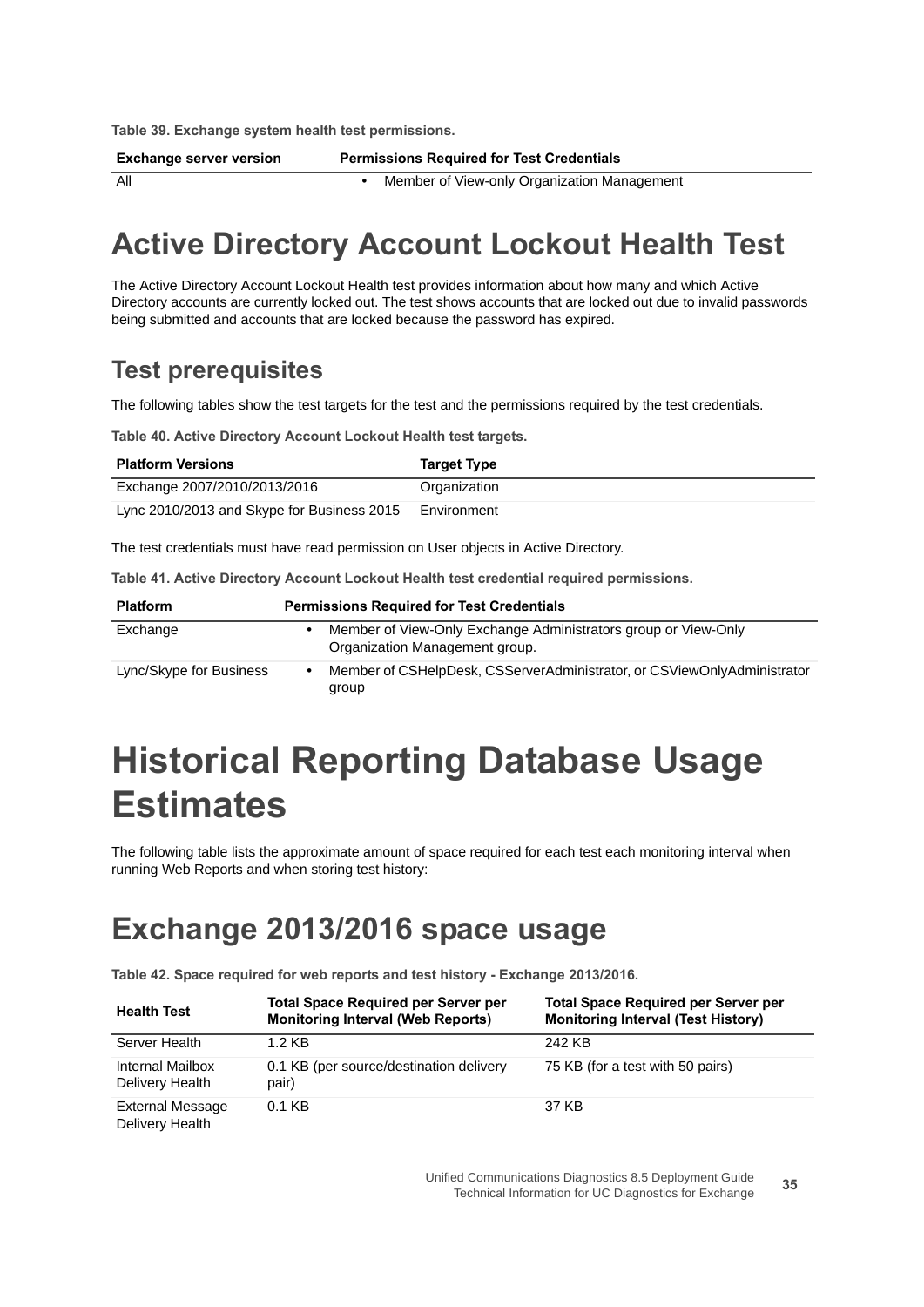| <b>Health Test</b>        | <b>Total Space Required per Server per</b><br><b>Monitoring Interval (Web Reports)</b> | <b>Total Space Required per Server per</b><br><b>Monitoring Interval (Test History)</b> |
|---------------------------|----------------------------------------------------------------------------------------|-----------------------------------------------------------------------------------------|
| Storage Health            | 0.3 KB (per store and per storage group)                                               | 52 KB                                                                                   |
| Queue Health              | 0.2 KB (per queue)                                                                     | 41 KB (per queue)                                                                       |
| <b>Replication Health</b> | 0.3 KB (per storage group)                                                             | 35 KB                                                                                   |

**Table 42. Space required for web reports and test history - Exchange 2013/2016.**

## <span id="page-35-0"></span>**Exchange 2007/2010 space usage**

**Table 43. Space required for web reports and test history - Exchange 2007/2010.**

| <b>Health Test</b>                         | <b>Total Space Required per Server per</b><br><b>Monitoring Interval (Web Reports)</b> | <b>Total Space Required per Server per</b><br><b>Monitoring Interval (Test History)</b> |
|--------------------------------------------|----------------------------------------------------------------------------------------|-----------------------------------------------------------------------------------------|
| Server Health                              | $1.2$ KB                                                                               | 242 KB                                                                                  |
| Internal Server<br>Delivery Health         | 0.1 KB (per target server)                                                             | 36 KB                                                                                   |
| Internal Mailbox<br>Delivery Health        | 0.1 KB (per source/destination delivery pair) 75 KB (for a test with 50 pairs)         |                                                                                         |
| <b>External Message</b><br>Delivery Health | $0.1$ KB                                                                               | 37 KB                                                                                   |
| Storage Health                             | 0.3 KB (per store and per storage group)                                               | 52 KB                                                                                   |
| Queue Health                               | 0.2 KB (per queue)                                                                     | 41 KB (per queue)                                                                       |
| Internal OWA Health                        | $0.1$ KB                                                                               | 37 KB                                                                                   |
| External OWA Health                        | $0.1$ KB                                                                               | 37 KB                                                                                   |
| <b>Replication Health</b>                  | 0.3 KB (per storage group)                                                             | 35 KB                                                                                   |

For example, to run Exchange 2007 Server Health on one server, the maximum space required (with default parameters) would be:

- **•** Raw data: 1.2 KB x 1 day x 48 bi-hourly values= 58 KB
- **•** Hourly data: 1.2 KB x 7 days x 24 hourly values = 202 KB
- **•** Daily data: 1.2 KB x 30 days x 1 daily value = 36 KB

For example, you have a medium-sized environment with the following characteristics:

- **•** Monitoring 50 Exchange servers
- **•** Each Exchange server has an average of 5 stores
- **•** Each Exchange server has an average of 10 queues
- **•** Running one of each test using the default counters
- **•** Using default monitoring of 30 minutes for all tests
- **•** Using default data retention of 7 days for hourly aggregation data
- **•** Using default data retention of 30 days for daily aggregation data
- **•** Running Internal Server Delivery Health fully meshed with all servers

The approximate space required for historical data would be:

**Table 44. Estimated space requirements for specific tests.**

| <b>Health Test</b> | <b>Total Space Required</b> |
|--------------------|-----------------------------|
| Server Health      | 9.3 MB                      |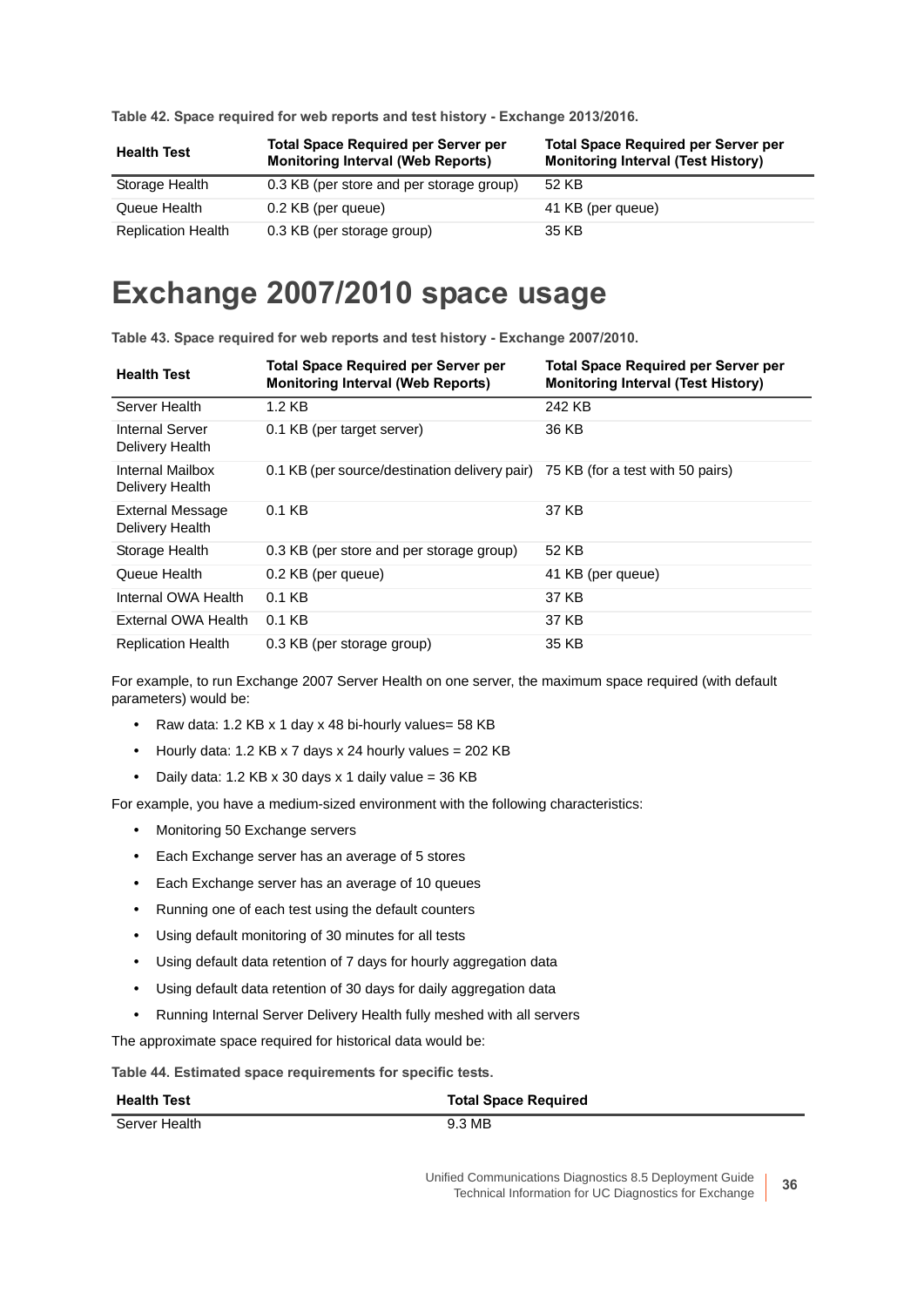**Table 44. Estimated space requirements for specific tests.**

| <b>Health Test</b>               | <b>Total Space Required</b> |
|----------------------------------|-----------------------------|
| Internal Server Delivery Health  | 15.3 MB                     |
| External Message Delivery Health | 0.6 <sub>MB</sub>           |
| Storage Health                   | 6.2 MB                      |
| Queue Health                     | 9.3 MB                      |
| Internal OWA Health              | $0.6$ MB                    |
| External OWA Health              | $0.6$ MB                    |
| <b>Replication Health</b>        | 2.3 MB                      |
| Total                            | 41 MB                       |

# **Exchange Diagnostic Console Technical Information**

The Exchange Diagnostic Console provides you with a real-time representation of the messaging system processes and components within Exchange.

You can diagnose and resolve issues using the Exchange Diagnostic Console.

## **Prerequisite software**

The following software must be installed on the UC Diagnostics computer to run the diagnostic console.

**Table 45. Exchange diagnostic console required software.**

| <b>Exchange server version</b> | Software required on UC Diagnostics computer    |
|--------------------------------|-------------------------------------------------|
| Exchange 2010/2013/2016        | PowerShell 2.0 or later                         |
| Exchange 2007                  | Exchange Management Console (EMC) SP 1 or later |

## **Required configuration**

The following configuration is required on the Exchange server.

**Table 46. Exchange diagnostic console configuration.**

| <b>Exchange server version</b> | <b>Configuration required</b> |
|--------------------------------|-------------------------------|
| All                            | Enable WMI                    |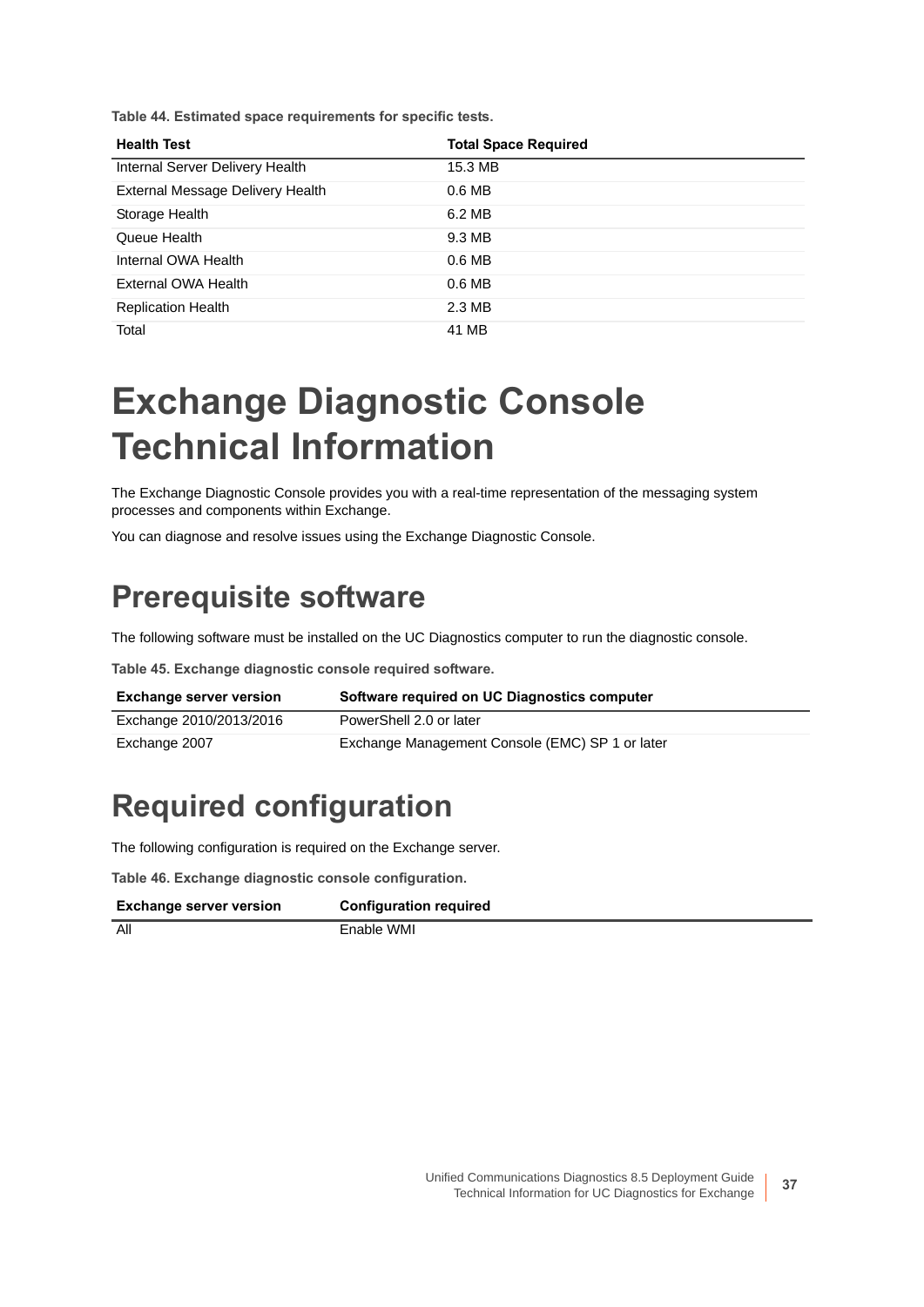## **Required permissions for Exchange**

The following permissions are required on the Exchange servers.

**Table 47. Exchange diagnostic console permissions.**

| <b>Exchange server version</b> | Permissions required to access Exchange server                                                                     |
|--------------------------------|--------------------------------------------------------------------------------------------------------------------|
| Exchange 2010/2013/2016        | Member of Local Administrators group to have:<br>$\bullet$                                                         |
|                                | Read access to operating system drive to retrieve disk information                                                 |
|                                | Read access to Service Control Manager                                                                             |
|                                | Read access to WMI to retrieve disk information                                                                    |
|                                | Read access to Registry to access Performance Counters, DNS settings,<br>and Exchange information                  |
|                                | Read access to PowerShell cmdlets for queue and mailbox database<br>information                                    |
|                                | Member of View-Only Exchange Administrator or the View-Only<br>$\bullet$<br>Organization Management group to have: |
|                                | Read access to PowerShell cmdlets for queue and mailbox database<br>information                                    |
| Exchange 2007                  | Member of Local Administrators group to have:<br>$\bullet$                                                         |
|                                | Read access to operating system drive to retrieve disk information                                                 |
|                                | Read access to Service Control Manager                                                                             |
|                                | Read access to WMI to retrieve disk information                                                                    |
|                                | Read access to Registry to access Performance Counters, DNS settings,<br>and Exchange information                  |
|                                | Read access to PowerShell cmdlets for queue, storage group, store, and<br>mailbox information                      |
|                                | Member of View-Only Exchange Administrator to have:<br>٠                                                           |
|                                | Read access to PowerShell cmdlets for queue, storage group, store, and<br>mailbox information                      |

# <span id="page-37-1"></span>**Web Reports Technical Information**

UC Diagnostics has a separate web-based reporting component called UC Diagnostics Web Reports.

UC Diagnostics Web Reports provides a collection of reports called Preconfigured Reports. Preconfigured Reports allow report consumers to view data across multiple subsections of your organization. You can change relevant report parameters immediately using Quick Filters. Web Reports also provides a Web Report Wizard, which allows you to create customized reports based on any data available in your Web Reports database.

### <span id="page-37-0"></span>**Web Reports security recommendations**

UC Diagnostics Web Reports supports both Windows Authentication and SQL Server Authentication for Exchange. When you select SQL Server Authentication, the installer creates a Universal Data Link (UDL) file to store your SQL credentials.

If you would like to protect your credentials to your UC Diagnostics database, you can do the following depending if you have installed Web Reports on the same computer as SQL database, or if you have Web Reports installed on a separate computer.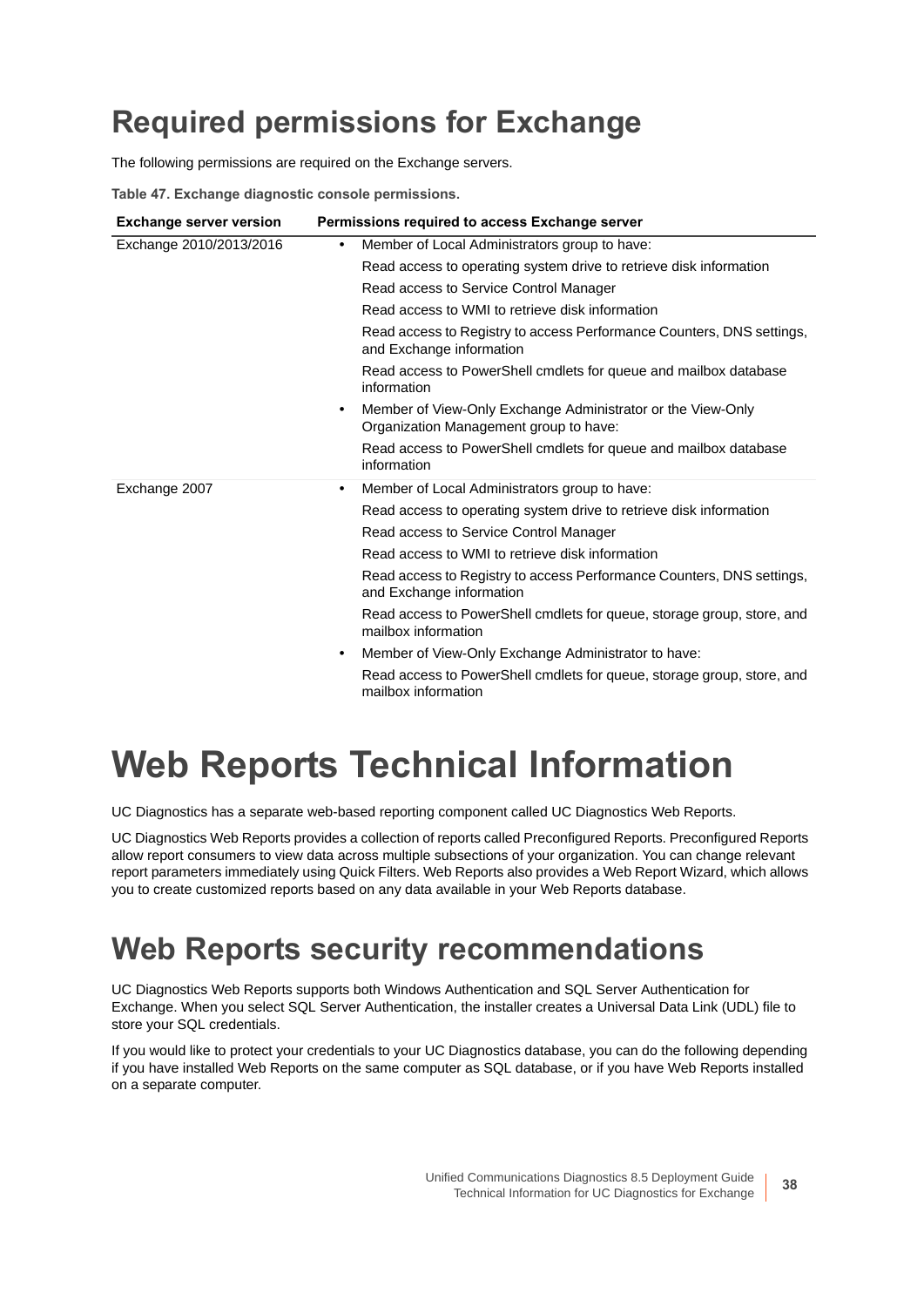**Table 48. Security considerations for the web reports.**

| lf                                                                         | Then                                                                                                                                                                                                                                 |
|----------------------------------------------------------------------------|--------------------------------------------------------------------------------------------------------------------------------------------------------------------------------------------------------------------------------------|
| Web Reports are installed on the same<br>machine as your SQL database      | Change authentication from SQL Server Authentication to Windows<br>Authentication.                                                                                                                                                   |
| Web Reports are installed on a separate<br>computer than your SQL database | Protect the UDL file using New Technologies File System (NTFS) file<br>permissions to guard against connection information being exposed<br>or modified. Then restrict the SQL account to have read-only rights to<br>your database. |

### **Security settings**

Web Reports includes a flexible solution for report security which allows you to assign certain permissions to users, and enable different views of the reporting tree depending on user needs and security requirements.

Web Reports supports two types of security:

- **•** Role-based Security which is inherent in Web Reports.
- **•** File-System Based Security which requires NTFS manipulation of your network.

For more information on security settings, see the Web Reports Online Help.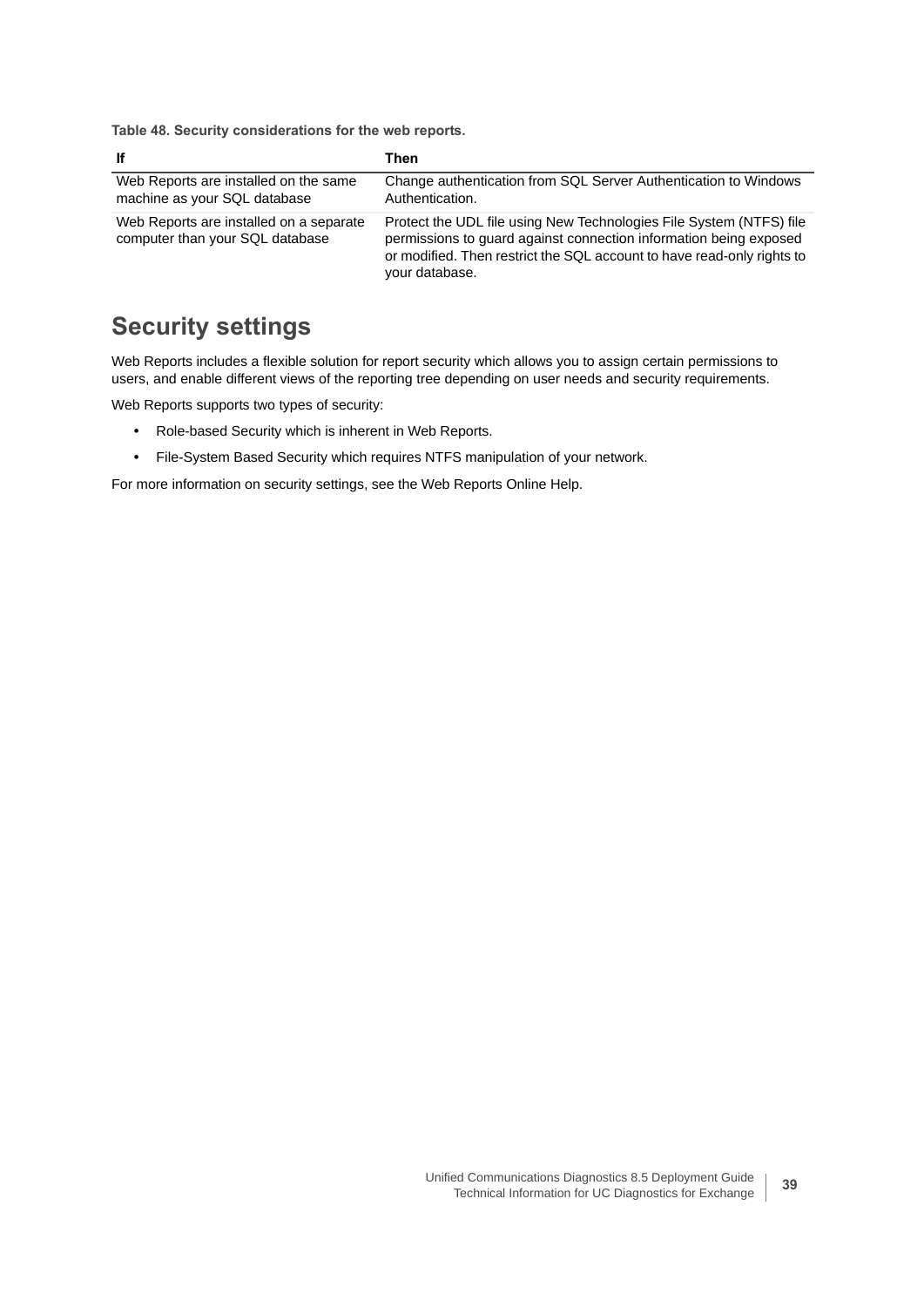# **Technical Information for Office 365**

- **•** [About the Management Console for Office 365](#page-39-0)
- **•** [Discovering the Office 365 environment](#page-39-1)
- **•** [About the Office 365 health tests](#page-39-2)

## <span id="page-39-0"></span>**About the Management Console for Office 365**

You can use UC Diagnostics to monitor the health and performance of your Office 365 environment, to verify network connectivity, and review licensing plan status.

Review this section to determine the prerequisites that must be met for each of the Office 365, Exchange Online, and Skype for Business Online health tests.

For information about configuring the different health tests, see the *Unified Communications Diagnostics User Guide*.

# <span id="page-39-1"></span>**Discovering the Office 365 environment**

When you connect to a native Office 365 tenant, the Management Console discovers and displays nodes for Exchange Online and Skype for Business Online are displayed if your Office 365 licensing plan has these services enabled.

Discovery is initially configured to run automatically once a day to detect changes to your environment. You must connect using valid Office 365 credentials for the Office 365 tenant.

## **Connecting to hybrid Office 365**

If you have a hybrid environment, you can connect to Exchange Online or Skype for Business Online when you create or edit your UC Diagnostics connection to your on-premise Exchange or Skype for Business environment. There is an option on the connection page, and on the connection properties page, to select either Exchange Online or Skype for Business Online.

# <span id="page-39-2"></span>**About the Office 365 health tests**

UC Diagnostics contains the following health tests that each monitor one aspect of your Office 365 deployment:

- **•** [Exchange Online Connectivity Health Test](#page-40-0)
- **•** [Exchange Online Mailbox Logon Health Test](#page-40-1)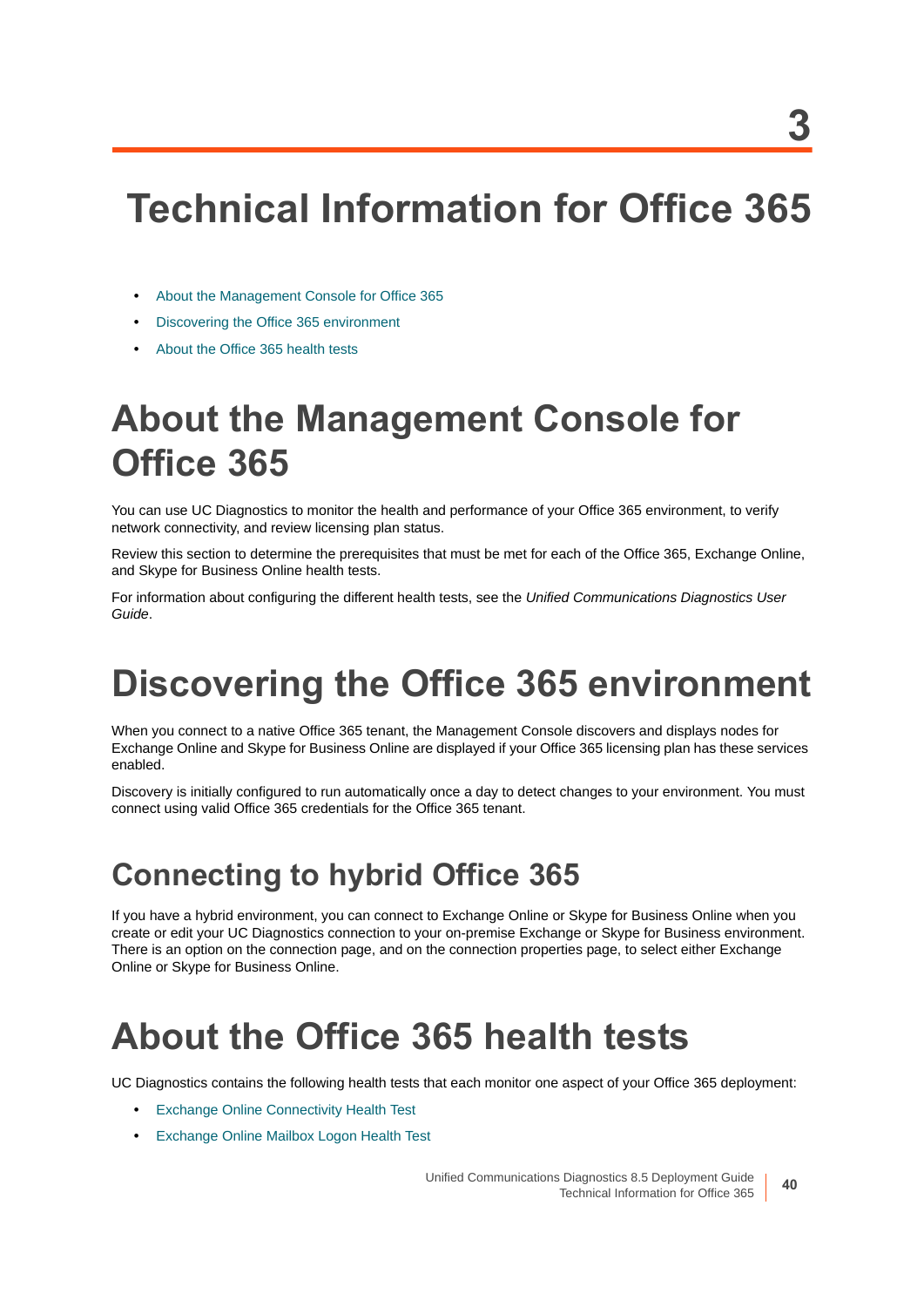- **•** [Exchange Online Message Delivery Health Test](#page-41-0)
- **•** [Office 365 Subscription Health Test](#page-42-0)
- **•** [Skype for Business Online DNS Connectivity Health Test](#page-42-1)

### <span id="page-40-0"></span>**Exchange Online Connectivity Health Test**

The Exchange Online Connectivity Health test allows you to determine network quality and identify issues that can affect network performance between your client computers and Exchange Online.

You can view the time (in milliseconds) a round trip takes from your computer to Exchange Online (Office 365). You can also view any warnings and errors for the different ports used to access Exchange Online services.

### **Test prerequisites**

See the following tables for the test targets and required software for this test.

**Table 1. Exchange Online connectivity health test targets.**

| <b>Platform</b> | <b>Target Type</b> |
|-----------------|--------------------|
| Office 365      | Exchange Online    |

**Table 2. Exchange Online connectivity health test required software.**

| <b>Platform</b> | Software required on the UC Diagnostics computer      |
|-----------------|-------------------------------------------------------|
| Office 365      | Windows PowerShell 3.0 or later                       |
|                 | Microsoft Online Service Sign-in Assistant            |
|                 | Windows Azure Active Directory for Windows PowerShell |

### <span id="page-40-1"></span>**Exchange Online Mailbox Logon Health Test**

The Exchange Online Mailbox Logon Health test verifies mailbox accessibility by logging on to Exchange Online. The test uses the Office 365 credential that you specified for either a hybrid Exchange Online connection or for a native Office 365 connection. The credential must have an associated Exchange Online mailbox.

### **Test prerequisites**

See the following tables for the test targets, required software, and the required permissions for this test.

**Table 3. Exchange Online mailbox logon health test targets.**

| <b>Platform</b> | <b>Target Type</b> |
|-----------------|--------------------|
| Office 365      | Exchange Online    |

**Table 4. Exchange Online mailbox logon health test required software.**

| <b>Platform</b> | Software required on the UC Diagnostics computer      |
|-----------------|-------------------------------------------------------|
| Office 365      | Windows PowerShell 3.0 or later                       |
|                 | Microsoft Online Service Sign-in Assistant            |
|                 | Windows Azure Active Directory for Windows PowerShell |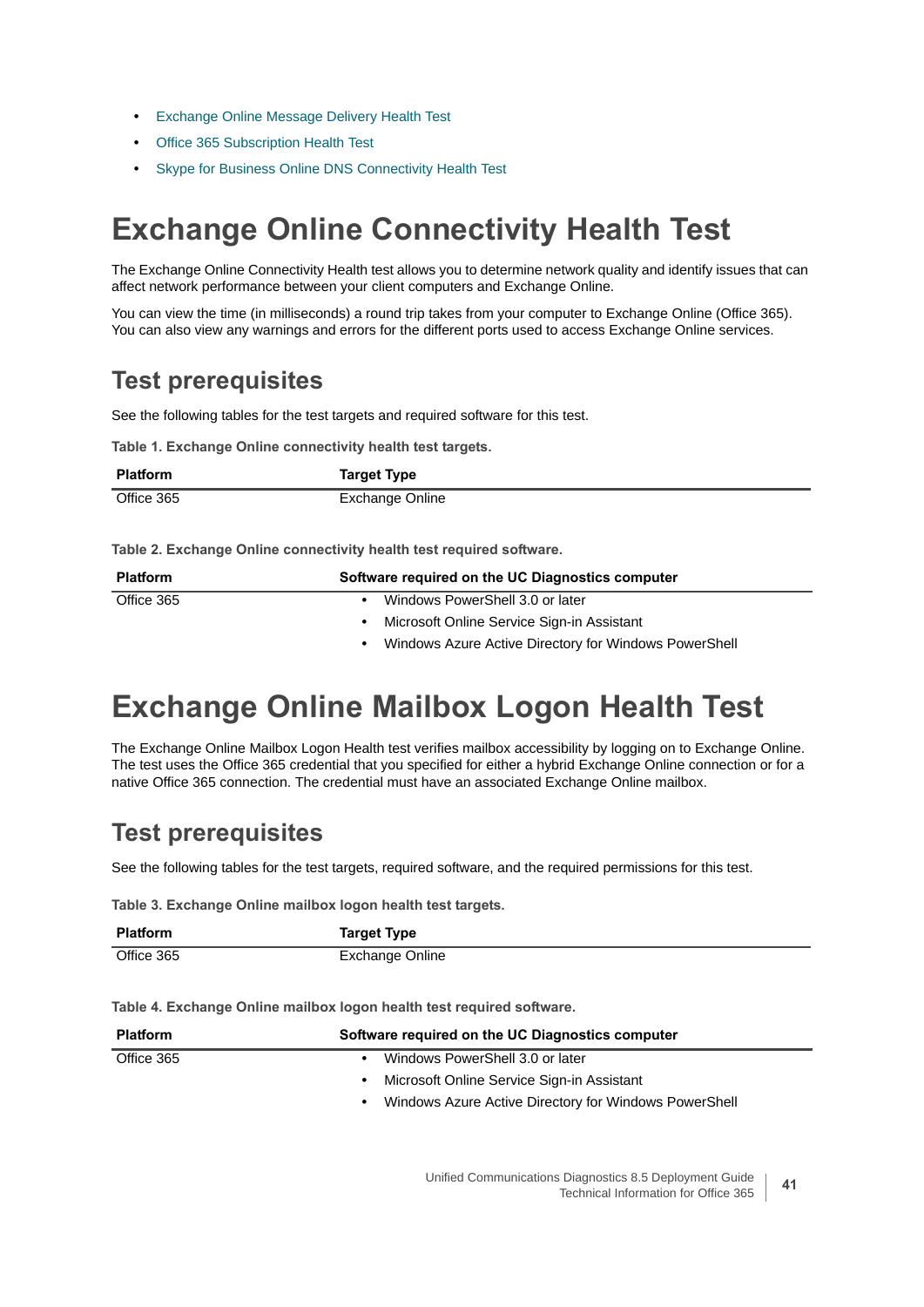**Table 5. Exchange Online mailbox logon health test credential required permissions.**

| <b>Platform</b> | <b>Permissions Required for Test Credentials</b>                                                        |
|-----------------|---------------------------------------------------------------------------------------------------------|
| Office 365      | Be a valid Office 365 credential that is assigned the Exchange Online<br>service with an active mailbox |

If the password of the Office 365 credential is changed, you must also change the credential password on either the native Office 365 or hybrid Exchange connection properties.

### <span id="page-41-0"></span>**Exchange Online Message Delivery Health Test**

The Exchange Online Message Delivery Health test monitors overall message delivery health for both hybrid and native Exchange Online, including test messages sent internally and externally.

- **•** Internal message delivery can be between Exchange on-premise mailboxes and Exchange Online mailboxes, or between mailboxes within Exchange Online.
- **•** External message delivery detects message delivery between Exchange Online and the internet.
- **i** | NOTE: This test does not support Exchange 2007

### **Test prerequisites**

See the following tables for the test targets, required configuration, and the required permissions for this test.

**Table 6. Exchange Online message delivery health test targets**

| <b>Platform</b>        | <b>Target Type</b>    |
|------------------------|-----------------------|
| Exchange Online hybrid | Exchange organization |
| Exchange Online native | Office 365 tenant     |

For the internal message delivery test, Exchange Online must be configured as follows:

**Table 7. Exchange Online internal message delivery health test configuration.**

| <b>Platform</b>     | <b>Required Configuration</b>                                    |
|---------------------|------------------------------------------------------------------|
| Exchange Online     | Create user mailboxes or dedicated test mailboxes for source and |
| (native and hybrid) | target mailbox pairs.                                            |

For the external message delivery test, Exchange Online must be configured as follows:

**Table 8. Exchange Online external message delivery health test configuration.**

| <b>Platform</b>     | <b>Required Configuration</b>    |
|---------------------|----------------------------------|
| Exchange Online     | • Create a source test mailbox.  |
| (native and hybrid) | Create an external test mailbox. |

The following software is required.

**Table 9. Exchange Online message delivery health test required software.**

| <b>Platform</b> | Software Required on the UC Diagnostics computer      |
|-----------------|-------------------------------------------------------|
| Office 365      | • Windows PowerShell 3.0 or later                     |
|                 | • Microsoft Online Service Sign-in Assistant          |
|                 | Windows Azure Active Directory for Windows PowerShell |

The test credentials must have the following permissions.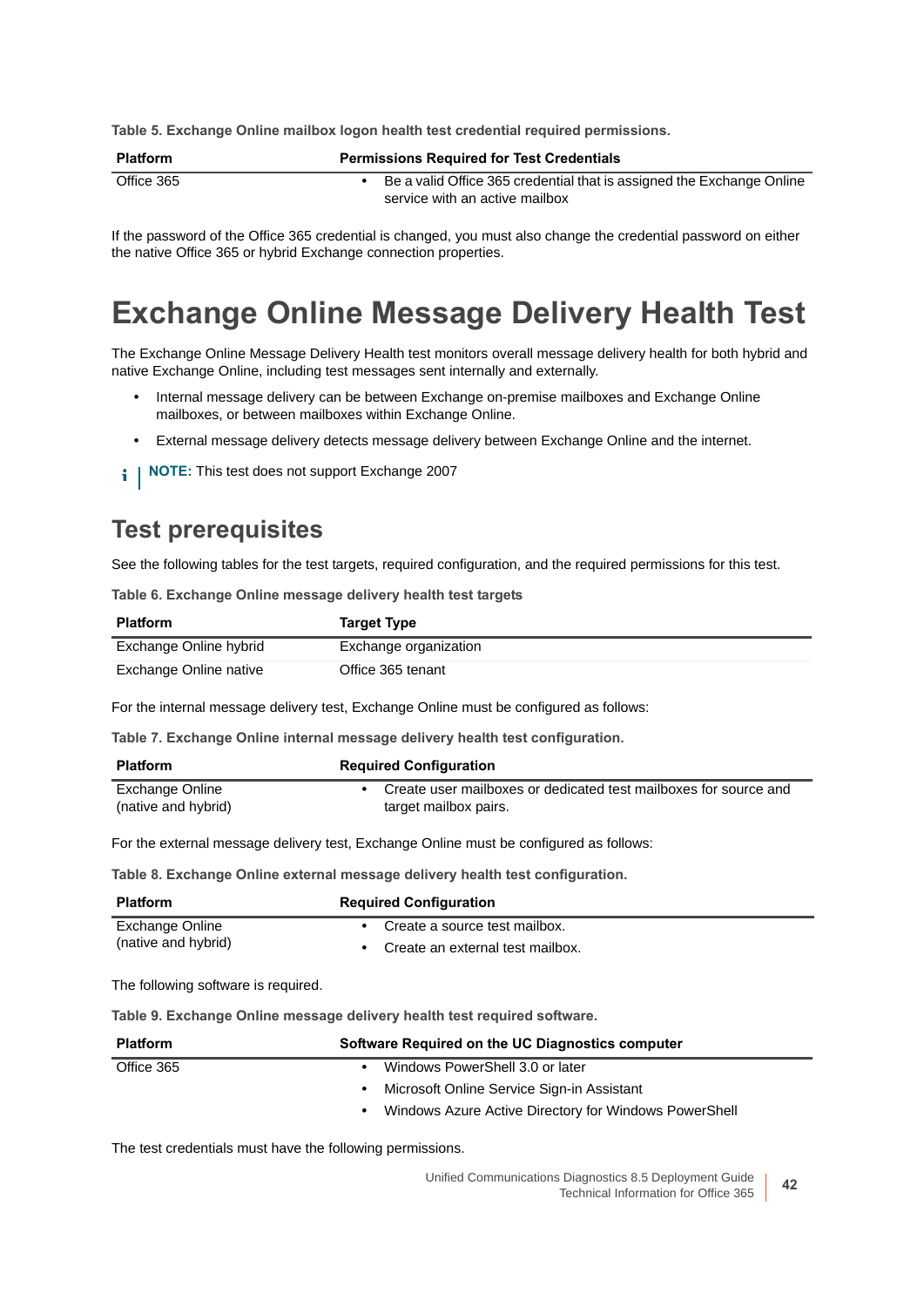**Table 10. Exchange Online message delivery health test permissions needed by test credentials.**

| <b>Platform</b> | Permissions required by test credential                                                                                                      |  |
|-----------------|----------------------------------------------------------------------------------------------------------------------------------------------|--|
| Office 365      | Must be granted impersonation rights on the internal test mailboxes.<br>The test credential is the credential used to connect to Office 365. |  |

### <span id="page-42-0"></span>**Office 365 Subscription Health Test**

The Office 365 Subscription Health test provides an overview of your Office 365 licensing plans. Licensing plans define the Office 365 services that are available to users. The test shows license activity such as the number of licenses that are currently assigned to users (used) and how many licenses are due for renewal.

### **Test prerequisites**

See the following tables for the test targets and the required permissions for this test.

**Table 11. Office 365 subscription health test targets.**

| <b>Platform</b>                                                  | <b>Target Type</b>                                                             |
|------------------------------------------------------------------|--------------------------------------------------------------------------------|
| Office 365                                                       | All services                                                                   |
| The following software is required.                              |                                                                                |
| Table 12. Office 365 subscription health test required software. |                                                                                |
| <b>Platform</b>                                                  | Software Required on the UC Diagnostics computer                               |
| Office 365                                                       | Windows PowerShell 3.0 or later<br>٠                                           |
|                                                                  | Microsoft Online Service Sign-in Assistant                                     |
|                                                                  | Windows Azure Active Directory for Windows PowerShell                          |
|                                                                  | Table 13. Office 365 subscription health test credential required permissions. |

| <b>Platform</b> | <b>Permissions Required for Test Credentials</b>                    |
|-----------------|---------------------------------------------------------------------|
| Office 365      | Valid Office 365 credential that was used to connect to Office 365. |

If the password of the Office 365 credential is changed, you must change the password on Office 365 connection properties.

### <span id="page-42-1"></span>**Skype for Business Online DNS Connectivity Health Test**

The Skype for Business Online DNS Connectivity Health test helps you verify the correctness of your DNS configuration and identify any issues. Skype for Business Online requires four DNS records. The domain name is the name of the Session Initiation Protocol (SIP) of your organization.

### **Test prerequisites**

See the following tables for the test targets and the required permissions for this test.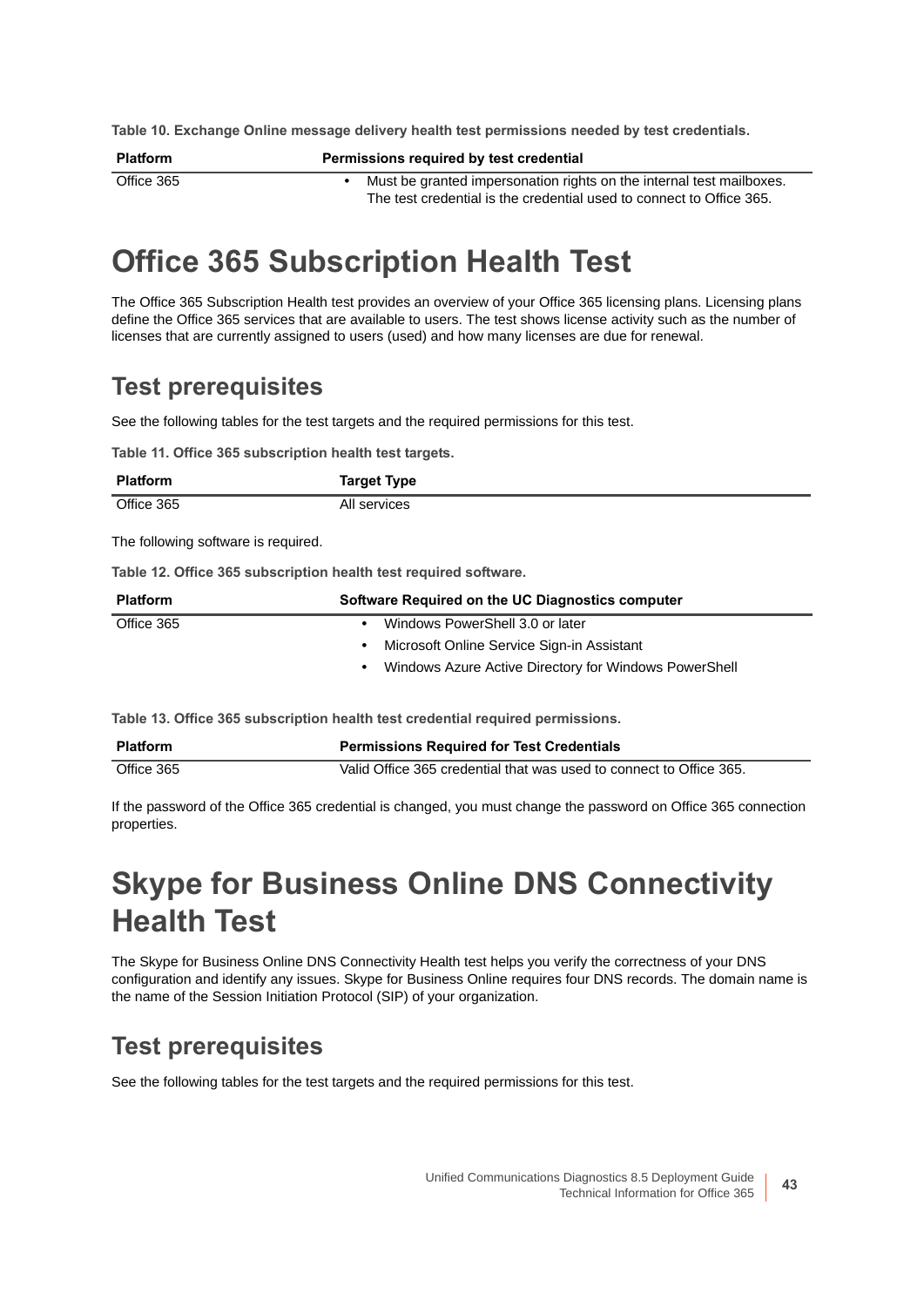**Table 14. Skype for Business Online DNS connectivity health test targets.**

| <b>Platform</b> | <b>Target Type</b>        |
|-----------------|---------------------------|
| Office 365      | Skype for Business Online |

**Table 15. Skype for Business Online DNS connectivity health test required software.**

| <b>Platform</b> | Software Required on the UC Diagnostics computer                   |
|-----------------|--------------------------------------------------------------------|
| Office 365      | Windows PowerShell 3.0 or later<br>$\bullet$                       |
|                 | Microsoft Online Service Sign-in Assistant<br>$\bullet$            |
|                 | Windows Azure Active Directory for Windows PowerShell<br>$\bullet$ |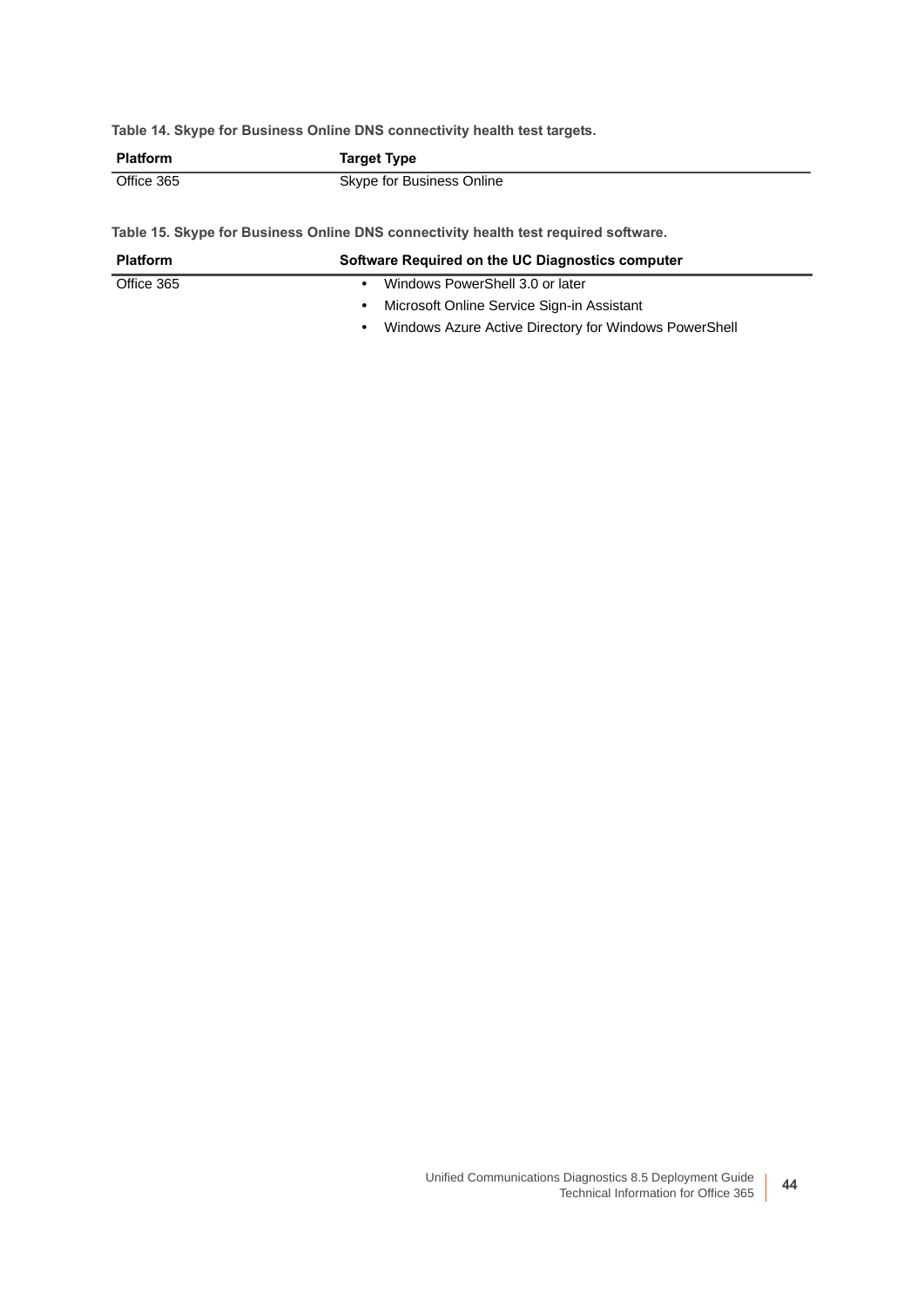# **Technical Information for UC Diagnostics for BlackBerry**

- **•** [About the Management Console for BlackBerry](#page-44-0)
- **•** [Discovering your BlackBerry environment](#page-44-1)
- **•** [BlackBerry Server Health Test](#page-45-0)
- **•** [BlackBerry Message Delivery Health Test](#page-46-0)
- **•** [Historical reporting database usage estimates](#page-47-0)
- **•** [BlackBerry Diagnostic Console prerequisites](#page-48-1)
- **•** [BlackBerry Diagnostic Console Technical Information](#page-48-0)
- **•** [Web Reports Technical Information](#page-49-0)

# <span id="page-44-0"></span>**About the Management Console for BlackBerry**

You can use UC Diagnostics to monitor the health and performance of individual servers or your entire BlackBerry environment. This, in turn, tells you the health of your whole organization. Health tests detect problems by collecting and analyzing data or simulating user interaction with the BlackBerry server at regular intervals.

### <span id="page-44-1"></span>**Discovering your BlackBerry environment**

When you connect to an organization, the Management Console discovers and displays your entire BlackBerry environment. Discovery is initially configured to run automatically once a day to detect changes to your environment.

### **Permissions required**

The following permissions are required to run the management console for BlackBerry.

**4**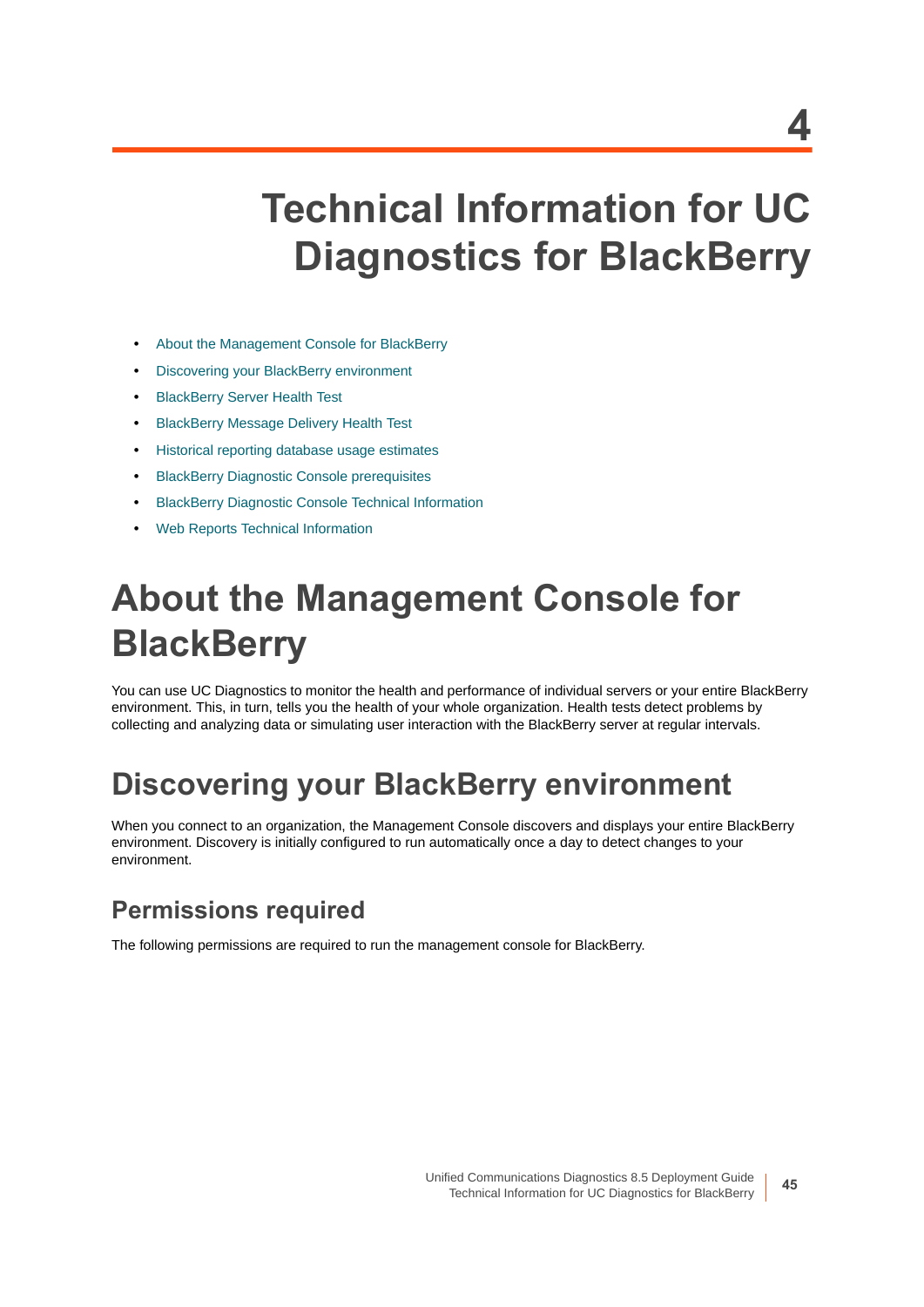| <b>User Account</b>        | <b>Permissions</b>                                                                                                                                           |
|----------------------------|--------------------------------------------------------------------------------------------------------------------------------------------------------------|
| <b>Diagnostic Services</b> | Read access to database (unless SQL authentication is used)                                                                                                  |
|                            | Local administrator on BlackBerry Exchange Server database and<br>٠<br>BlackBerry Exchange servers for retrieving domain/site information for each<br>server |
|                            | NOTE: If the account does not have local administrator privileges, a warning<br>appears upon discovery.                                                      |
| <b>Management Console</b>  | Read access to database, unless SQL authentication is used.                                                                                                  |

**Table 1. BlackBerry management console required permissions.**

## **BlackBerry Health Tests**

UC Diagnostics contains the following health tests that each monitor one part of your BlackBerry server:

- **•** [BlackBerry Server Health Test](#page-45-0)
- **•** [BlackBerry Message Delivery Health Test](#page-46-0)

By default, we recommend running these tests every 30 minutes, except for the Server health test. We recommend configuring two server health tests - one without monitoring event logs with an interval of 30 minutes and the second for monitoring event logs that run only once a day. For more information on test settings, see the *Unified Communications Diagnostics User Guide*.

### <span id="page-45-0"></span>**BlackBerry Server Health Test**

The BlackBerry Server health test allows you to monitor the basic health of all your BlackBerry servers. This test allows you to monitor the following types of information:

- **•** Network availability
- **•** Operating system disk space usage
- **•** Any Performance Counter
- **•** Any Windows service
- **•** Any Event Log entry

The BlackBerry Server health test monitors BlackBerry 4 Enterprise, BlackBerry 4 Configuration, BlackBerry 5 Enterprise, and BlackBerry 5 Configuration servers.

All SQL-related performance counters for BlackBerry Configuration Database servers target the SQL Server Enterprise version of SQL (unnamed instance). The test results show a grey icon for the BlackBerry Configuration Database servers installed on the named instance of the SQL server. Error details specify that the object is unavailable - the performance counter is either uninstalled or disabled.

For monitoring BlackBerry Configuration Database servers installed on a named instance of SQL server, you must replace the SQL-related performance counters with corresponding performance counters for the named instance. For more information, see [Troubleshooting on page 62.](#page-61-0)

### **Test prerequisites**

See the following tables for the test targets, required configuration, and the required permissions for this test.

You can run the test against the following target servers.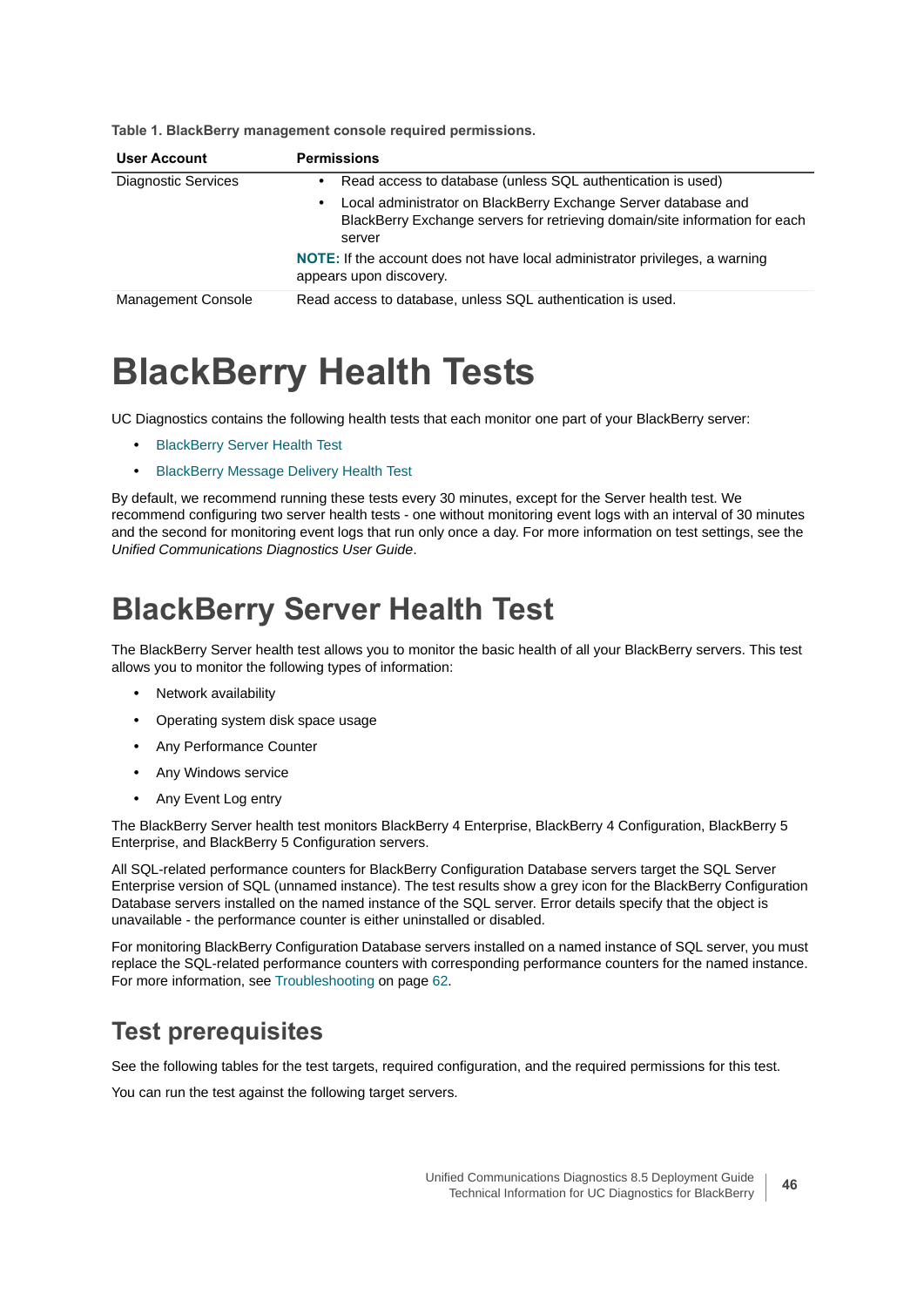**Table 2. BlackBerry server health test targets.**

| <b>BlackBerry Server Version</b>    | <b>Server Type</b>                                                   |
|-------------------------------------|----------------------------------------------------------------------|
| 4.1.2 - 5.0.4 (including 5.0.4 MR4) | BlackBerry servers and BlackBerry Enterprise Database servers        |
|                                     | <b>NOTE:</b> For information about SQL server prerequisites, see SQL |
|                                     | database operating prerequisites on page 11.                         |

The BlackBerry server must be configured as follows:

**Table 3. BlackBerry server health test configuration.**

| <b>BlackBerry Server Version</b>    | <b>Configuration required</b>                                                                                                                                                                                                                                         |
|-------------------------------------|-----------------------------------------------------------------------------------------------------------------------------------------------------------------------------------------------------------------------------------------------------------------------|
| 4.1.2 - 5.0.4 (including 5.0.4 MR4) | Enable WMI on each BlackBerry server                                                                                                                                                                                                                                  |
|                                     | <b>NOTE:</b> WMI is required to support retrieving accurate disk space<br>information when using mount points. If you do not use mounts, you can<br>disable the requirement for WMI by clicking the Data Collection options<br>link in the Server Health Test wizard. |
|                                     | Enable public or private SNMP access on BlackBerry Enterprise Server                                                                                                                                                                                                  |
|                                     | NOTE: For more information on configuring SNMP, see the BlackBerry<br>knowledge base.                                                                                                                                                                                 |

The test credentials must have the following permissions:

**Table 4. BlackBerry server health test required permissions.**

| <b>BlackBerry Server Version</b>    | <b>Permissions Required for Test Credentials</b>                                                                |
|-------------------------------------|-----------------------------------------------------------------------------------------------------------------|
| 4.1.2 - 5.0.4 (including 5.0.4 MR4) | Member of Local Administrators group on each BlackBerry<br>server to have:                                      |
|                                     | Read access to operating system drive to retrieve disk space                                                    |
|                                     | Read access to WMI to retrieve disk information                                                                 |
|                                     | Read access to Service Control Manager                                                                          |
|                                     | Read access to registry to access Performance Counters, DNS<br>settings, Event Logs, and BlackBerry information |
|                                     | Read access to BlackBerry Configuration Database                                                                |

### <span id="page-46-0"></span>**BlackBerry Message Delivery Health Test**

The BlackBerry Message Delivery health test allows you to monitor the ability to deliver email within your BlackBerry environment. This test sends a test message from a source mailbox to one or more target BlackBerry devices or BlackBerry simulators.

You must manually create test mailboxes required for this test. Test mailboxes created for UC Diagnostics health tests can be reused as the source mailbox.

You can use BlackBerry Device Simulator software instead of a real BlackBerry device for testing message delivery health.

If the test source mailbox is hosted on an Exchange 2010 or later mailbox database, the Exchange organization must have, at least, one available Exchange 2010 or 2013 CAS server or one Exchange 2016 Mailbox server that exists on the same site as the server that hosts the active mailbox database copy.

### **Test prerequisites**

See the following tables for the test targets, required configuration, and the required permissions for this test.

You can run the test against the following target servers.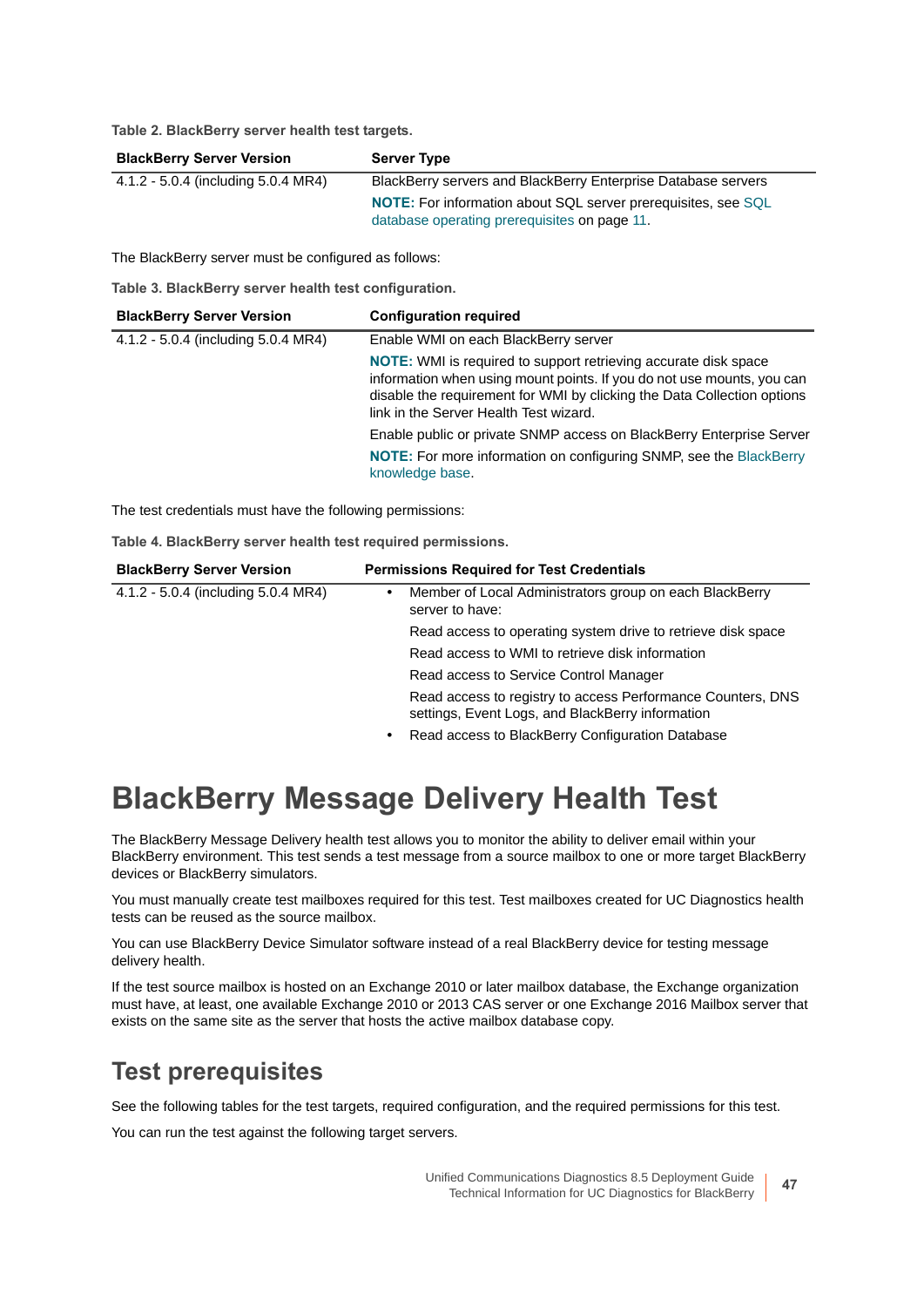**Table 5. BlackBerry message delivery health test targets.**

| <b>BlackBerry Server Version</b>    | <b>Target Type</b>       |
|-------------------------------------|--------------------------|
| 4.1.2 - 5.0.4 (including 5.0.4 MR4) | <b>BlackBerry server</b> |

The following software must be installed on the UC Diagnostics computer.

**Table 6. BlackBerry message delivery health test required software.**

| <b>BlackBerry server version</b>    | Software required on UC Diagnostics computer              |
|-------------------------------------|-----------------------------------------------------------|
| 4.1.2 - 5.0.4 (including 5.0.4 MR4) | Exchange System Manager (ESM) SP 1 or later               |
|                                     | - OR -                                                    |
|                                     | MAPI & CDO 1.2.1 (Build 6.5.8309.0 or later)<br>$\bullet$ |
|                                     | <b>NOTE:</b> ESM cannot be installed on 64-bit computers. |

The BlackBerry server must be configured as follows:

**Table 7. BlackBerry message delivery health test configuration.**

| <b>BlackBerry server version</b>    | <b>Configuration required</b>                                                                                  |  |
|-------------------------------------|----------------------------------------------------------------------------------------------------------------|--|
| 4.1.2 - 5.0.4 (including 5.0.4 MR4) | Create test mailboxes.                                                                                         |  |
|                                     | To track test messages, enable Tracking Logs on each<br>Exchange server through which the test message passes. |  |

The test credentials must have the following permissions:

**Table 8. BlackBerry message delivery health permissions.**

| <b>BlackBerry server version</b>    | Permissions required for test credentials                                                                                                                                                                     |
|-------------------------------------|---------------------------------------------------------------------------------------------------------------------------------------------------------------------------------------------------------------|
| 4.1.2 - 5.0.4 (including 5.0.4 MR4) | Access to registry on BlackBerry Enterprise Server and<br>٠<br><b>BlackBerry logs directory</b>                                                                                                               |
|                                     | To track test messages, be a member of Local Administrators<br>٠<br>group on each Exchange server that the message passes<br>through to have:                                                                 |
|                                     | Read access to tracking logs                                                                                                                                                                                  |
|                                     | Full access permissions to each test mailbox to have:<br>٠                                                                                                                                                    |
|                                     | Access to mailbox to send and receive test messages                                                                                                                                                           |
|                                     | Read access for BlackBerry Configuration Database (only if you<br>٠<br>are connected to a BlackBerry server using Windows<br>Authentication. If you used SQL Authentication, read access is<br>not required.) |
|                                     |                                                                                                                                                                                                               |

### <span id="page-47-0"></span>**Historical reporting database usage estimates**

The following table lists the approximate amount of space required for each test each monitoring interval when running Web Reports and when storing test history: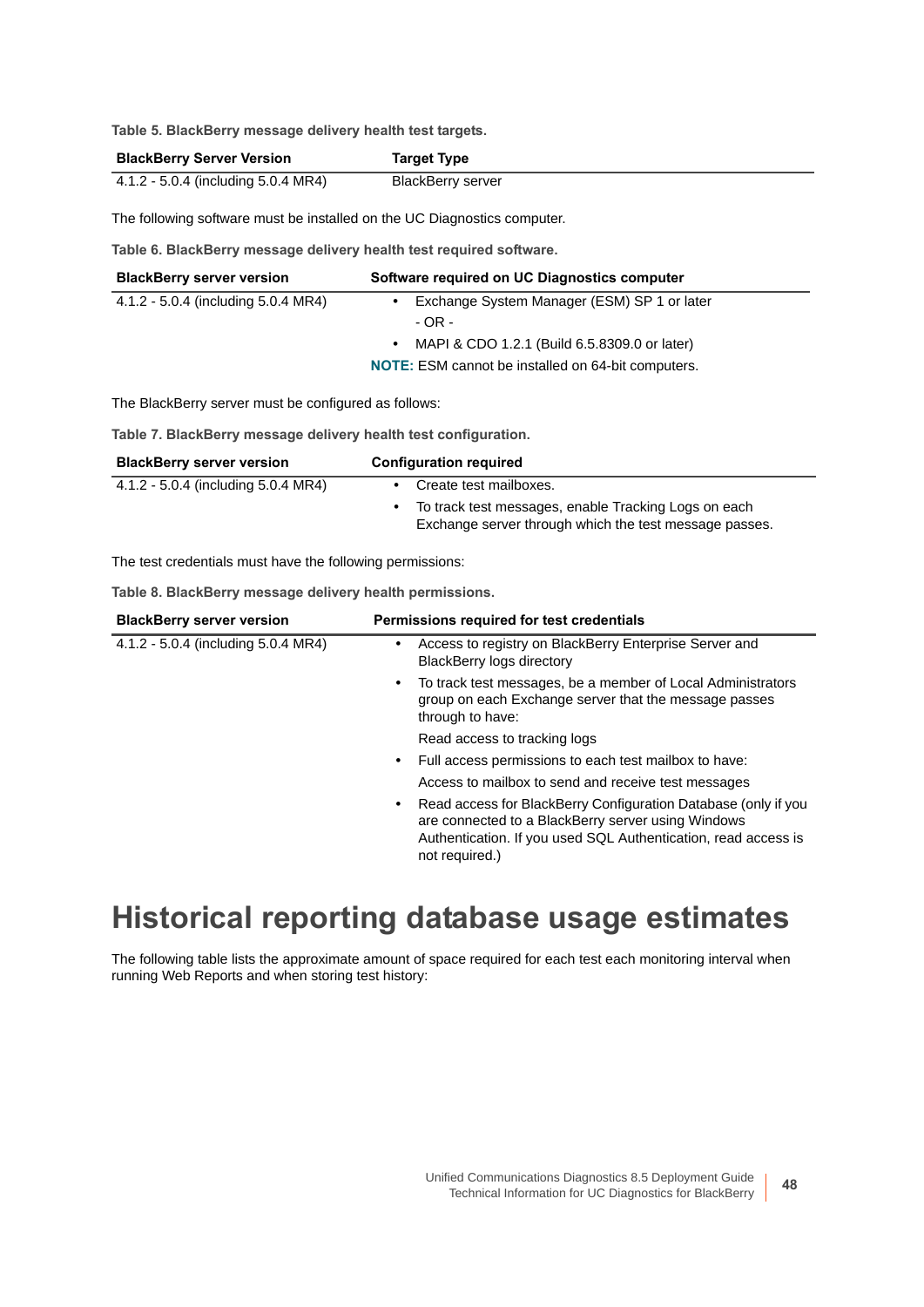**Table 9. BlackBerry health test database usage per monitoring interval.**

| <b>Health Test</b>         | Total space required per server per<br>monitoring interval (Web Reports) | Total space required per server per<br>monitoring interval (Test History)                       |
|----------------------------|--------------------------------------------------------------------------|-------------------------------------------------------------------------------------------------|
| Server Health              | $0.5$ KB                                                                 | 464 KB (Configuration Database<br>Server)<br>307 KB (BlackBerry Enterprise Server)<br>$\bullet$ |
| Message Delivery<br>Health | 0.1 KB (per target mailbox)                                              | 72 KB                                                                                           |

For example, to run a BlackBerry Server health test on one server, the maximum space required (with default parameters) would be:

- **•** Raw data: 0.5 KB x 1 day x 48 bi-hourly values= 25 KB
- **•** Hourly data: 0.5 KB x 7 days x 24 hourly values = 89 KB
- Daily data:  $0.5$  KB  $\times$  30 days  $\times$  1 daily value = 16 KB

For example, you have a medium-sized environment with the following characteristics:

- **•** Monitoring 10 BlackBerry Enterprise servers and 1 BlackBerry Configuration Database
- **•** Running one of each test using the default counters
- **•** Using default monitoring of 30 minutes for all tests
- **•** Using default data retention of 7 days for hourly aggregation data
- **•** Using default data retention of 30 days for daily aggregation data
- **•** Running Message Delivery Health with 1 test mailbox

The approximate space required for historical data would be:

**Table 10. BlackBerry health test database usage for historical data.**

| <b>Health Test</b>      | <b>Total Space required</b> |
|-------------------------|-----------------------------|
| Server Health           | 1.1 MB                      |
| Message Delivery Health | 0.6 <sub>MB</sub>           |
| Total                   | 1.7 MB                      |

# <span id="page-48-0"></span>**BlackBerry Diagnostic Console Technical Information**

The BlackBerry Diagnostic Console provides you with a real-time representation of the messaging system processes and components within your BlackBerry server.

You can diagnose and resolve issues using the BlackBerry Diagnostic Console.

### <span id="page-48-1"></span>**BlackBerry Diagnostic Console prerequisites**

The following tables provide information about the required configuration and permissions needed to run the diagnostic console for BlackBerry.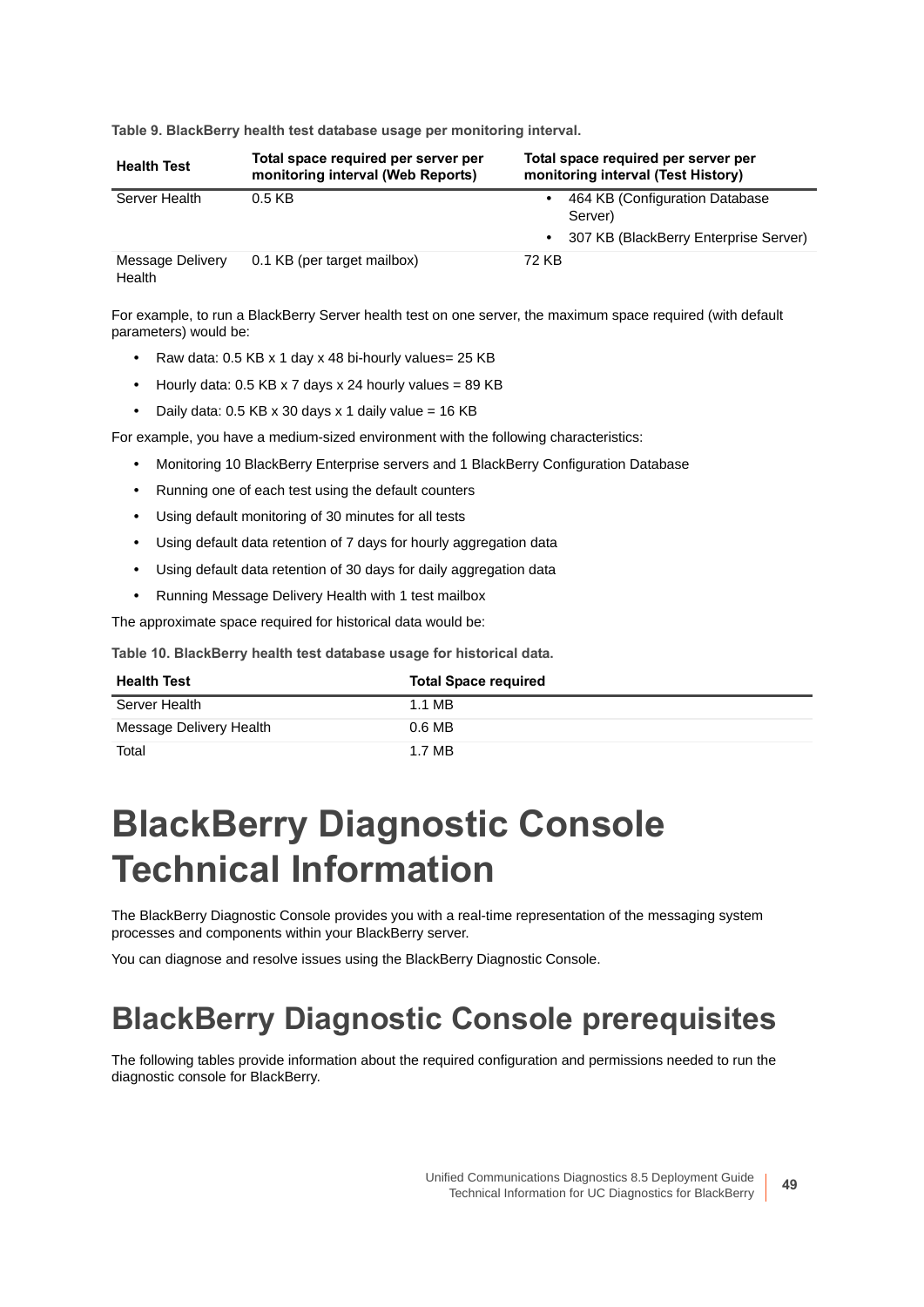| <b>BlackBerry Server Version</b>    | <b>Configuration required</b>                                                                                                 |
|-------------------------------------|-------------------------------------------------------------------------------------------------------------------------------|
| 4.1.2 - 5.0.4 (including 5.0.4 MR4) | Enable WMI on BlackBerry Enterprise Server                                                                                    |
|                                     | Enable public or private SNMP access on BlackBerry Enterprise<br>Server                                                       |
|                                     | For more information on configuring SNMP, see For more information on<br>configuring SNMP, see the BlackBerry knowledge base. |

**Table 11. BlackBerry configuration required for the diagnostic console.**

**Table 12. BlackBerry diagnostic console permissions required by the console credentials.**

| <b>BlackBerry Server Version</b>    | Permissions required to access the BlackBerry server                                                            |
|-------------------------------------|-----------------------------------------------------------------------------------------------------------------|
| 4.1.2 - 5.0.4 (including 5.0.4 MR4) | Member of Local Administrators group to have:<br>$\bullet$                                                      |
|                                     | Read access to operating system drive to retrieve disk information                                              |
|                                     | Read access to Service Control Manager                                                                          |
|                                     | Read access to WMI to retrieve disk information                                                                 |
|                                     | Read access to Registry to access Performance Counters, DNS<br>settings, Event Logs, and BlackBerry information |
|                                     | Read access to BlackBerry Configuration Database<br>$\bullet$                                                   |

# <span id="page-49-0"></span>**Web Reports Technical Information**

UC Diagnostics has a separate web-based reporting component called UC Diagnostics Web Reports.

For security recommendations for Web Reports, see [Web Reports security recommendations on page 38](#page-37-0).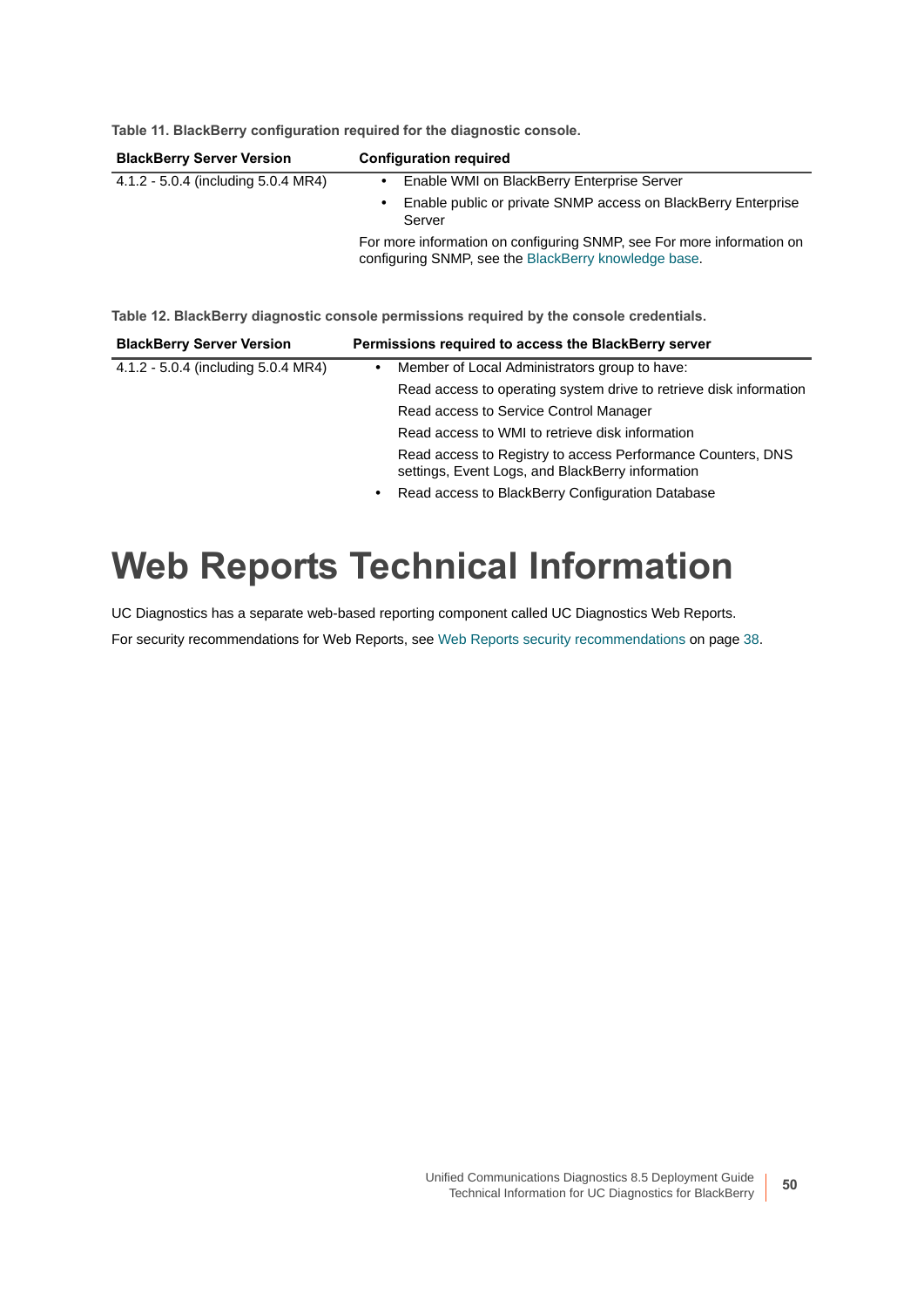# **Technical Information for UC Diagnostics for OCS**

- **•** [About the Management Console for OCS](#page-50-0)
- **•** [Discovering your OCS environment](#page-50-1)
- **•** [OCS Health Tests](#page-51-0)
- **•** [Diagnostic Console software prerequisites](#page-52-1)
- **•** [Required permissions on OCS servers](#page-52-2)
- **•** [OCS Diagnostic Console Technical Information](#page-52-0)
- **•** [Web Reports Technical Information](#page-53-0)

# <span id="page-50-0"></span>**About the Management Console for OCS**

You can use UC Diagnostics to monitor the health and performance of an individual OCS (Office Communications Server) or your entire OCS 2007 or OCS 2007 R2 environment. Health tests detect problems by collecting and analyzing data or simulating user interaction with the OCS server at regular intervals.

## <span id="page-50-1"></span>**Discovering your OCS environment**

When you connect to an environment, the Management Console discovers and displays your entire OCS 2007 or OCS 2007 R2 environment. Discovery is initially configured to run automatically once a day to detect changes to your environment.

### **Test prerequisites**

The following permissions are needed to run the management console for OCS. The required permissions apply to both OCS 2007 and OCS 2007 R2 servers.

**Table 1. Permissions required for OCS health tests.**

| Scope                                                                                       | Permissions required for diagnostic services account                                                                                     |
|---------------------------------------------------------------------------------------------|------------------------------------------------------------------------------------------------------------------------------------------|
| Domain                                                                                      | Member of RTCUniversalServerAdmins<br>$\bullet$                                                                                          |
| Database Server<br>(Back-End, Archiving, Quality of<br><b>Experience Monitoring Server)</b> | Ensure database is remotely accessible<br>NOTE: Use Surface Area Configurator to enable TCP/IP and named pipe<br>access.                 |
| <b>Edge Servers</b>                                                                         | Add a user account with the same login credentials as the service account.<br>Make the account a local administrator on the Edge Server. |

Unified Communications Diagnostics 8.5 Deployment Guide Technical Information for UC Diagnostics for OCS **51**

**5**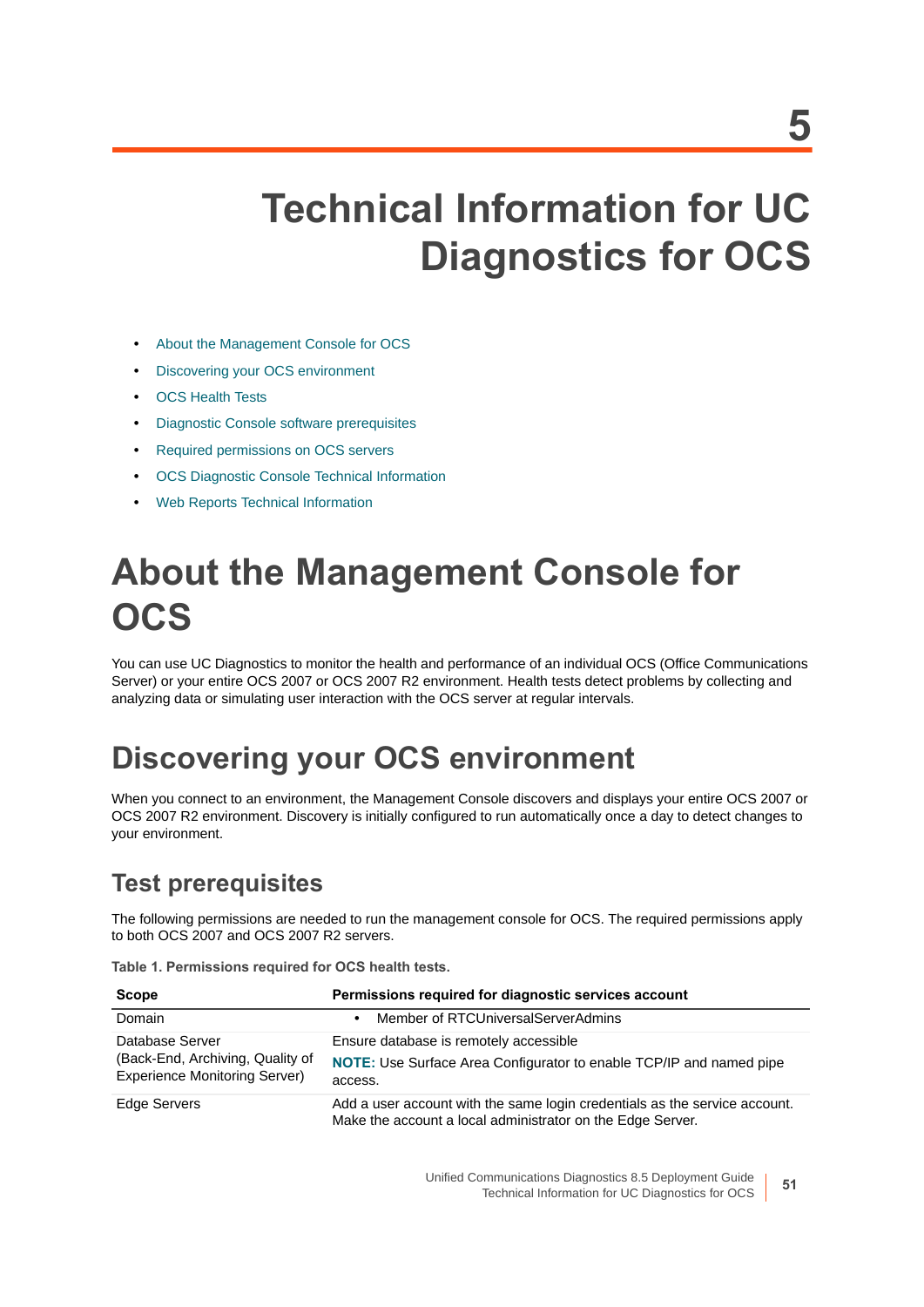# <span id="page-51-0"></span>**OCS Health Tests**

UC Diagnostics contains the following health tests that each monitor one part of your OCS 2007 or OCS 2007 R2 servers:

To monitor a mixed Lync/Skype and OCS environment, you must establish two connections to the same environment - one as a Lync/Skype connection and the other as a OCS connection.

**•** [OCS Server Health Test](#page-51-1)

## <span id="page-51-1"></span>**OCS Server Health Test**

The OCS Server health test allows you to monitor the basic health of all your OCS servers. It is recommended that you configure two server health tests - one test without monitoring event logs set with an interval of 30 minutes and a second test for monitoring event logs that runs only once a day. For more information on test settings, see the *Unified Communications Diagnostics User Guide*.

This test allows you to monitor the following types of information:

- **•** Network availability
- **•** Operating system disk space usage
- **•** Any Performance Counter
- **•** Any Windows service
- **•** Any Event Log entry

The required configurations and permissions also apply to OCS 2007 R2 servers.

### **Test prerequisites**

See the following tables for the test targets, required configuration, and the required permissions for this test.

You can run the test against the following target servers.

**Table 2. OCS server health test targets.**

| <b>OCS server version</b> | Server type                                                       |
|---------------------------|-------------------------------------------------------------------|
| All                       | All servers                                                       |
|                           | NOTE: OCS Server Health test does not monitor federated partners. |

The following configuration is required on each OCS server.

**Table 3. OCS server health test configuration.**

| <b>OCS server version</b> | <b>Configuration required</b>                                                                                        |
|---------------------------|----------------------------------------------------------------------------------------------------------------------|
| All                       | Enable WMI on each OCS server                                                                                        |
|                           | Enable remote access to any back-end databases                                                                       |
|                           | <b>NOTE:</b> For information about SQL server prerequisites, see SQL database<br>operating prerequisites on page 11. |

The following permissions are required on the OCS servers.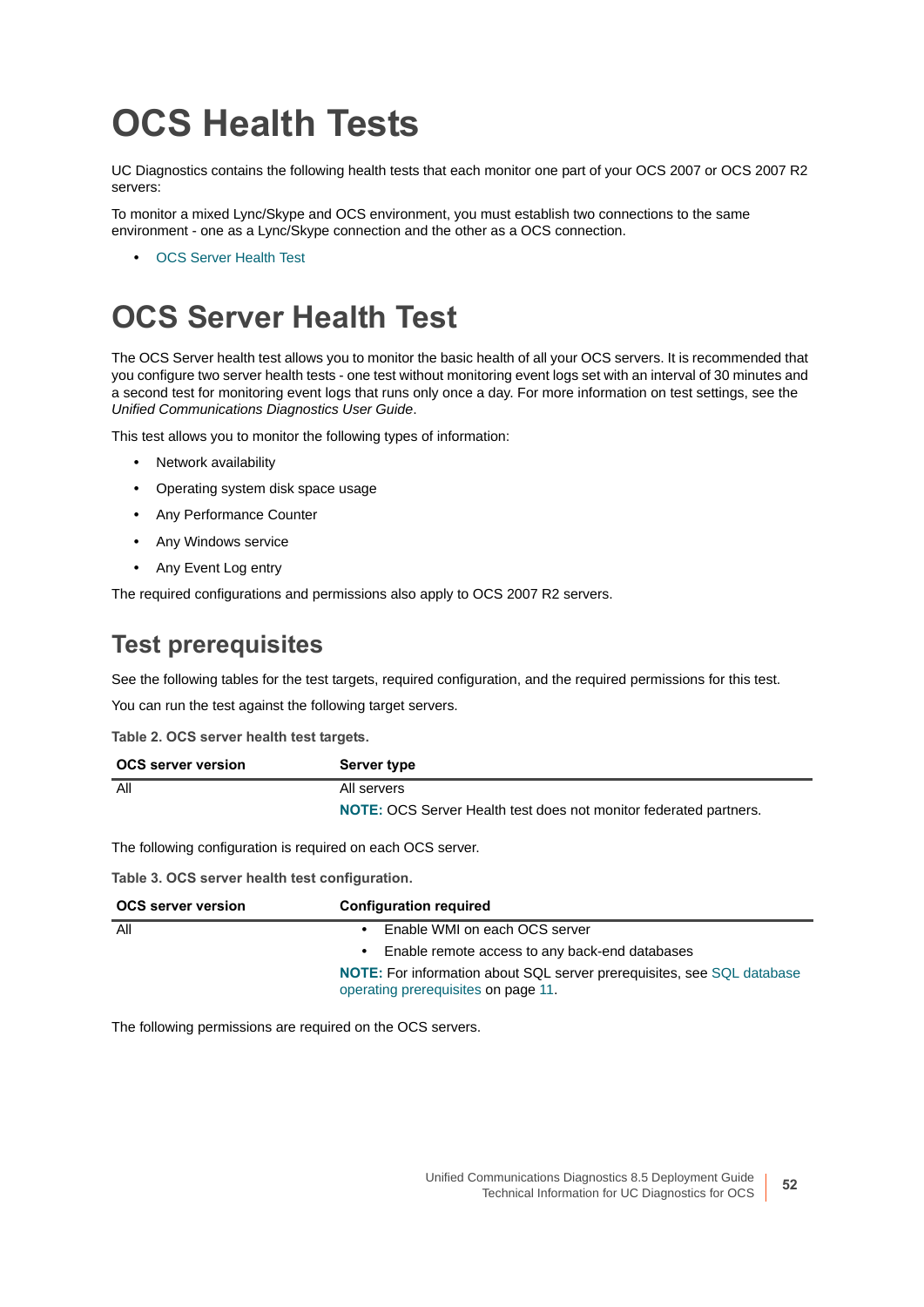**Table 4. OCS server health test permissions.**

| <b>OCS server version</b> | Permissions required for test credentials                                                                                                                                                 |
|---------------------------|-------------------------------------------------------------------------------------------------------------------------------------------------------------------------------------------|
| All                       | Member of Local Administrators group on each OCS server to have:<br>$\bullet$                                                                                                             |
|                           | Read access to operating system drive to retrieve disk space                                                                                                                              |
|                           | Read access to Windows system directory to access Event Logs                                                                                                                              |
|                           | Read access to Service Control Manager                                                                                                                                                    |
|                           | Read access to Registry to access Performance Counters and Event Logs                                                                                                                     |
|                           | Read access to Back-End database tables (rtc and rtcdyn)                                                                                                                                  |
|                           | Read access to Back-End stored procedures (rtc and rtcconfig)                                                                                                                             |
|                           | db datareader rights to any Back-End databases<br>$\bullet$                                                                                                                               |
|                           | You can become a member of RTCUniversalServerAdmin to update the Back-End<br>databases to give the db_datareader user role for the rtc, rtcconfig, and rtcdyn<br>tables.                  |
|                           | <b>NOTE:</b> For information about SQL server prerequisites, see SQL database<br>operating prerequisites on page 11.                                                                      |
|                           | As an alternative, you can:                                                                                                                                                               |
|                           | Create a new Security Group (OCS Diagnostic Users).<br>1                                                                                                                                  |
|                           | Map OCS Diagnostic Users into the Back-End Database and provide a User<br>$\mathcal{P}$<br>Mapping to the rtc, rtcconfig, and rtcdyn databases with the public and<br>db datareader role. |
|                           | Add OCS Diagnostic Users to the RTCUniversalReadOnlyAdmins group.<br>3                                                                                                                    |
|                           | Add OCS Diagnostic Users to the Power Users and Performance Monitor<br>4<br>Users security group on each OCS server through a GPO or some other<br>mechanism.                             |
|                           |                                                                                                                                                                                           |

## <span id="page-52-0"></span>**OCS Diagnostic Console Technical Information**

The Diagnostic Console provides you with a real-time representation of the messaging system processes and components within OCS 2007 or OCS 2007 R2. You can diagnose and resolve issues using the Diagnostic Console.

The Diagnostic Console can perform real-time monitoring on Front-End and Conferencing servers only.

### <span id="page-52-1"></span>**Diagnostic Console software prerequisites**

The following software must be installed on the UC Diagnostics computer.

**Table 5. OCS diagnostic console software prerequisites.**

**OCS server version Software required on UC Diagnostics computer** All Microsoft .NET Framework 4.5.1 or later

### <span id="page-52-2"></span>**Required permissions on OCS servers**

The following configuration is required on each OCS server.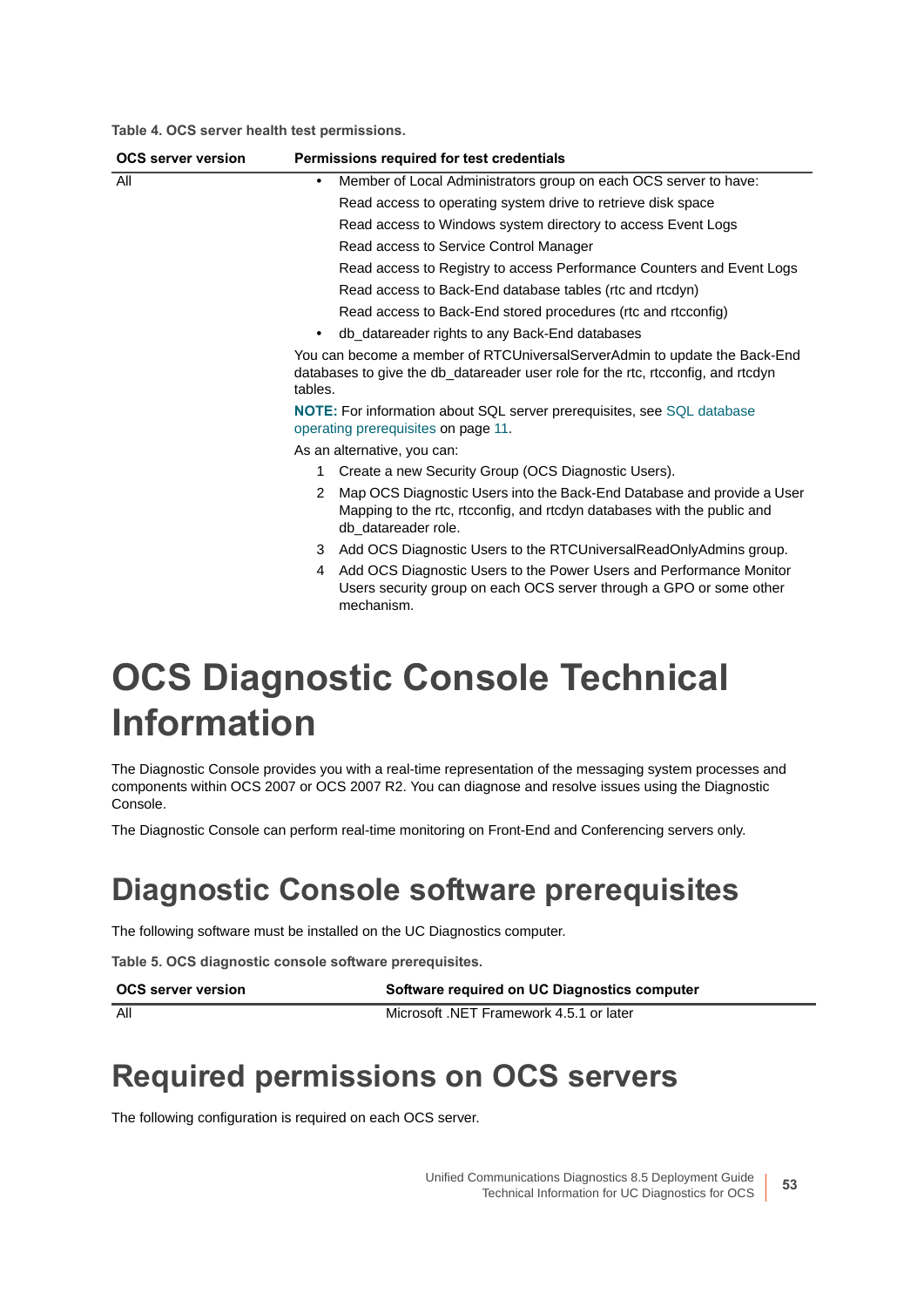**Table 6. OCS diagnostic console permissions.**

| OCS role | <b>Permissions required on OCS servers</b>              |
|----------|---------------------------------------------------------|
| All      | Member of Local Administrators group on each OCS server |
|          | Member of RTCUniversalServerAdmins                      |

The required software and permissions apply to both OCS 2007 and OCS 2007 R2 servers.

## <span id="page-53-0"></span>**Web Reports Technical Information**

UC Diagnostics has a separate web-based reporting component called UC Diagnostics Web Reports.

For security recommendations for Web Reports, [For more information, see Web Reports security](#page-37-0)  [recommendations on page 38.](#page-37-0)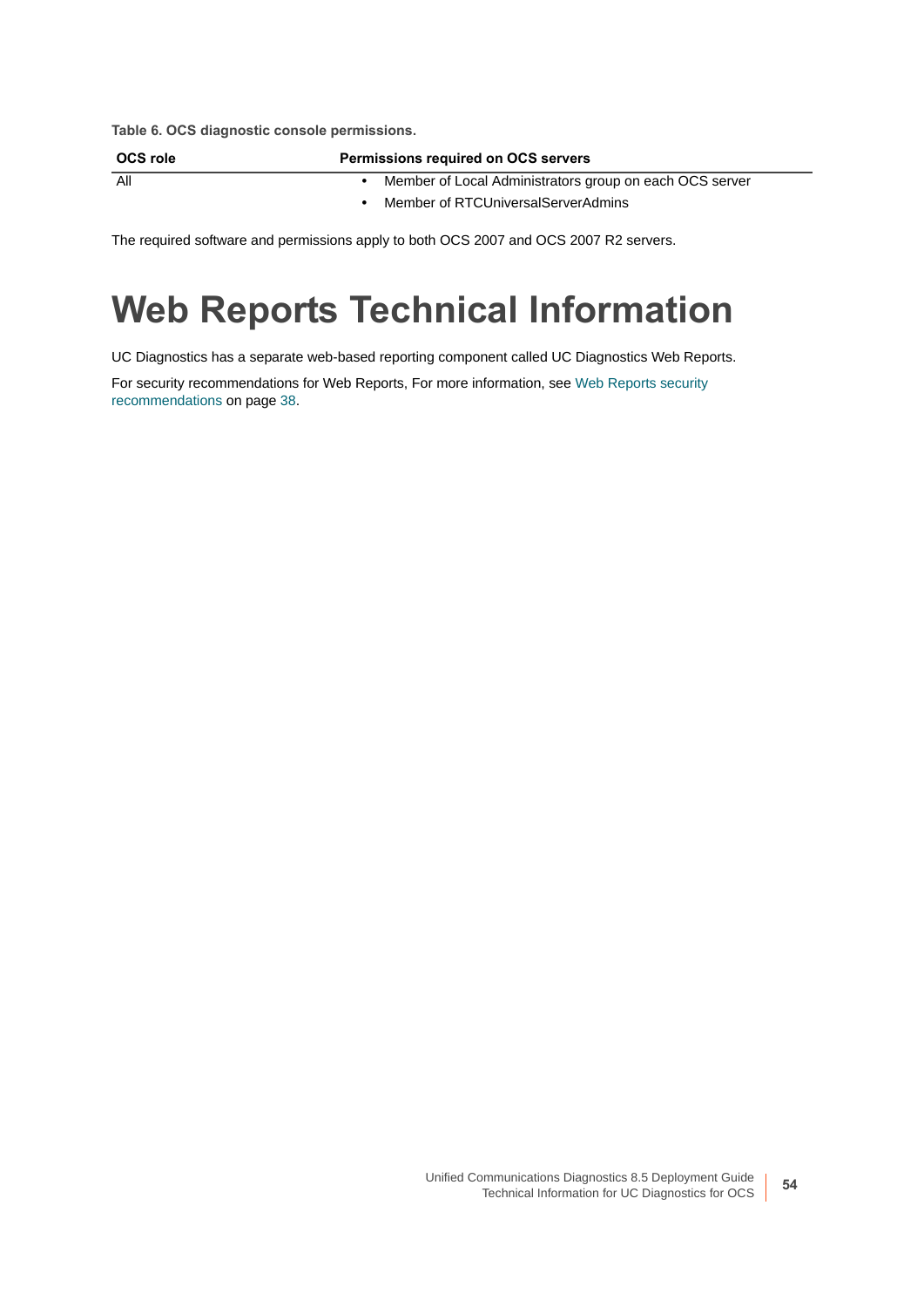# **Technical Information for UC Diagnostics for Lync/Skype for Business**

- **•** [About the Management Console for Lync/Skype for Business Server](#page-54-1)
- **•** [Discovering your Lync/Skype environment](#page-54-0)
- **•** [About the Lync/Skype Health Tests](#page-55-0)
- **•** [Lync/Skype Synthetic Transaction Health Tests](#page-56-0)
- **•** [Active Directory Account Lockout Health Test](#page-59-1)
- **•** [Lync/Skype for Business Diagnostic Console Technical Information](#page-59-0)
- **•** [Web Reports Technical Information](#page-60-0)

# <span id="page-54-1"></span>**About the Management Console for Lync/Skype for Business Server**

You can use UC Diagnostics to monitor the health and performance of individual servers or your entire Microsoft Lync or Skype for Business Server environment. Health tests detect problems by collecting and analyzing data or simulating user interaction with Lync/Skype servers at regular intervals.

## <span id="page-54-0"></span>**Discovering your Lync/Skype environment**

When you connect to a Lync or a Skype for Business environment, the Management Console discovers and displays the pools and servers in your environment. Discovery is initially configured to run automatically once a day to detect changes to your environment.

To monitor a mixed Lync or Skype and an OCS environment, you must establish two connections to the same environment - one as a Lync or Skype connection and the other as an OCS connection.

### **Diagnostic Services account prerequisites**

The following permissions are required for the diagnostics services account.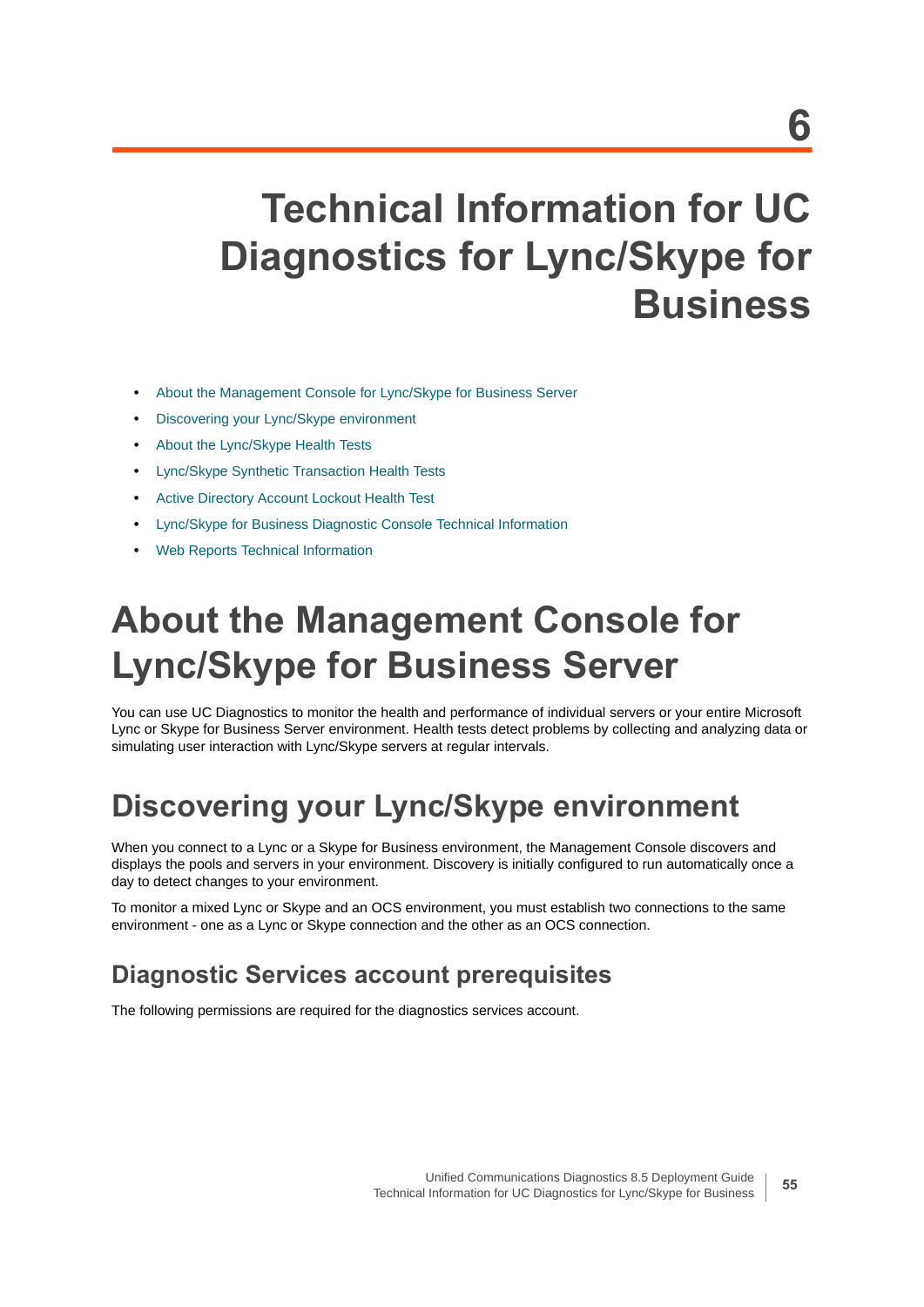**Table 1. Diagnostic services account requirements.**

| <b>Scope</b> | Permissions required for diagnostic services account     |  |
|--------------|----------------------------------------------------------|--|
| Domain       | Member of at least one of the following security groups: |  |
|              | <b>CSHelpDesk</b><br>٠                                   |  |
|              | <b>CSServerAdministrator</b><br>٠                        |  |
|              | <b>CSViewOnlyAdministrator</b><br>٠                      |  |

To run the Lync/Skype health tests, you must create a test user. For more information on creating a user for the health tests, see the *Unified Communications Diagnostics User Guide*.

## <span id="page-55-0"></span>**About the Lync/Skype Health Tests**

UC Diagnostics contains the following tests that monitor your Lync 2010 and Lync 2013/Skype for Business 2015 servers and pools.

The Lync/Skype server health test lest you monitor basic server health.

**•** [Lync/Skype Server Health Test](#page-55-1)

Lync/Skype server synthetic transaction health tests let you monitor the server activities and functionality:

- **•** [Instant Messaging Health Test](#page-57-0)
- **•** [Instant Messaging Conference Health Test](#page-57-1)
- **•** [Peer to Peer Audio/Video Call Health Test](#page-57-2)
- **•** [Audio/Video Conferencing Health Test](#page-58-0)
- **•** [Presence Status Health Test](#page-58-1)
- **•** [Log On Registration Health Test](#page-58-2)
- **•** [Address Book Service Health Test](#page-58-3)
- **•** [Persistent Chat Message Health Test](#page-58-4)

Several of the Lync/Skype synthetic transaction health tests require test users. These test users are created using a Microsoft PowerShell cmdlet called New-CsHealthMonitoringConfiguration. Scripts have been provided to help you create test users. For more information about creating Lync/Skype test users, see the *Unified Communications Diagnostics User Guide.*

### <span id="page-55-1"></span>**Lync/Skype Server Health Test**

This test allows you to monitor the basic health of all your Lync/Skype servers. This test allows you to monitor the following types of information:

- **•** Network availability
- **•** Operating system disk space usage
- **•** Any Performance Counter
- **•** Any Windows service
- **•** Any Event Log entry

It is recommended that you configure two server health tests - one without monitoring event logs with an interval of 30 minutes and the second for monitoring event logs that run only once a day.

For more information on test settings, see the *Unified Communications Diagnostics User Guide*.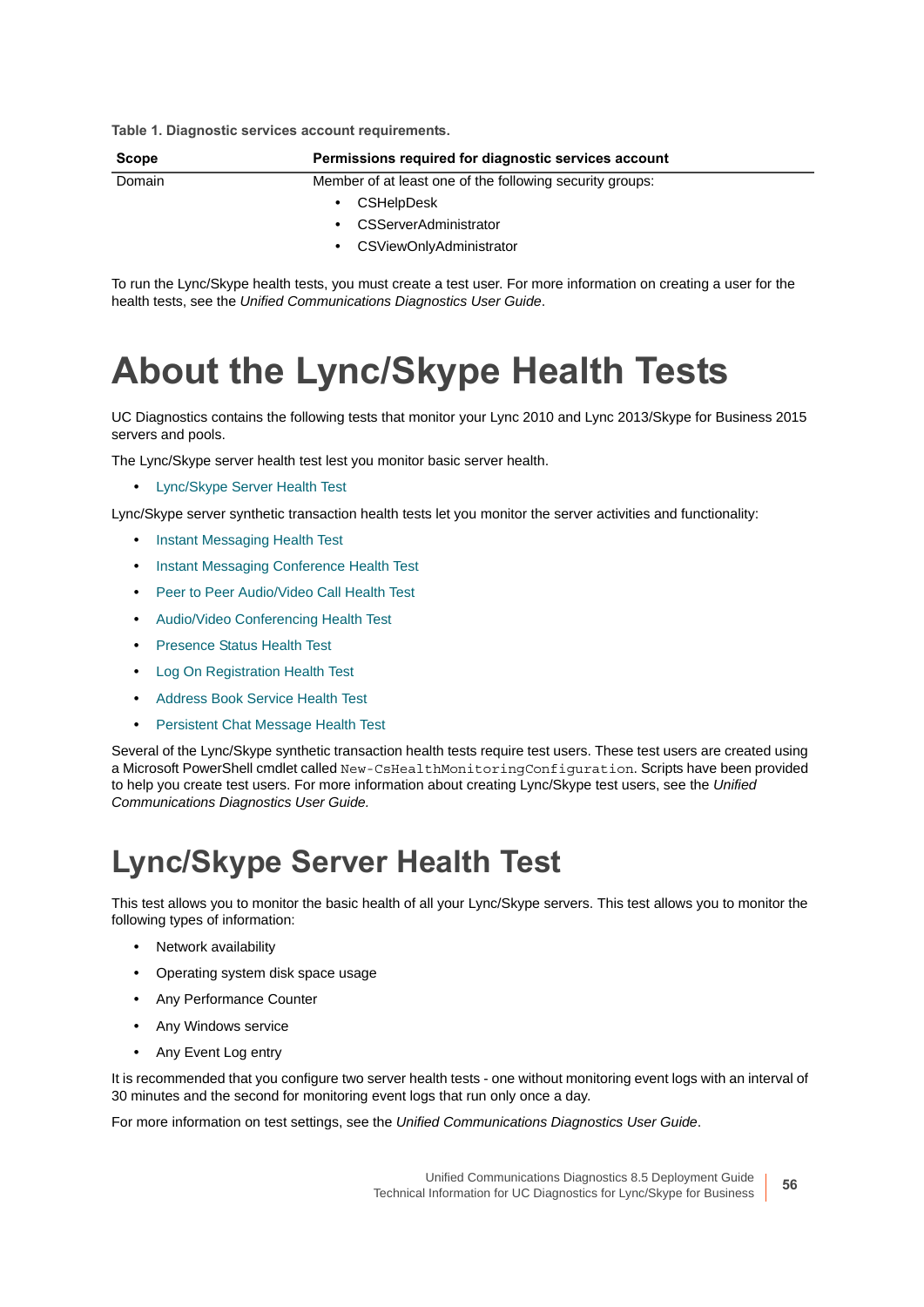### **Test prerequisites**

See the following tables for the test targets, required configuration, and the required permissions for this test. You can run the test against the following target servers.

**Table 2. Supported test targets for Lync/Skype server health test.**

| <b>Server Version</b> | <b>Server Type</b>                                            |  |
|-----------------------|---------------------------------------------------------------|--|
| All                   | All Lync 2010, Lync 2013, and Skype for Business 2015 servers |  |
|                       |                                                               |  |

The Lync/Skype server must be configured as follows:

**Table 3. Configuration required for Lync /Skype server health test.**

| <b>Server Version</b> | <b>Configuration required</b>          |  |
|-----------------------|----------------------------------------|--|
| All                   | • Enable WMI on each Lync/Skype server |  |
|                       | Enable remote access to any database   |  |

The test credentials must have the following permissions.

**Table 4. Permissions required for Lync /Skype server health test credentials.**

| <b>Server Version</b> | <b>Permissions Required for Test Credentials</b>                                                     |  |  |
|-----------------------|------------------------------------------------------------------------------------------------------|--|--|
| All                   | Member of Local Administrators group on each Lync/Skype server to<br>٠<br>have the following access: |  |  |
|                       | Read access to operating system drive to retrieve disk space                                         |  |  |
|                       | Read access to Windows system directory to access Event Logs                                         |  |  |
|                       | Read access to Service Control Manager                                                               |  |  |
|                       | Read access to Registry to access Performance Counters and Event<br>Logs                             |  |  |

## <span id="page-56-0"></span>**Lync/Skype Synthetic Transaction Health Tests**

In addition to the basic server health test, you can use additional Lync/Skype health tests to monitor activities on your Lync 2010, Lync 2013, and Skype for Business 2015 servers such as instant messaging, conferences, peerto-peer audio/video calls, logon registration, and address book service.

The test targets for these health tests are Lync 2010, Lync 2013, and Skype for Business 2015 pools.

You must create test users for the synthetic transaction health tests. For information about creating Lync/Skype test users and any additional configuration required for the tests, see the *Unified Communications Diagnostics User Guide.*

### **Software prerequisites**

To run the Lync/Skype health tests, ensure the following software prerequisites are met:

- **•** You must have PowerShell 2.0 or later installed on the UC Diagnostics computer.
- **•** You must enable Remote PowerShell on each Lync/Skype server.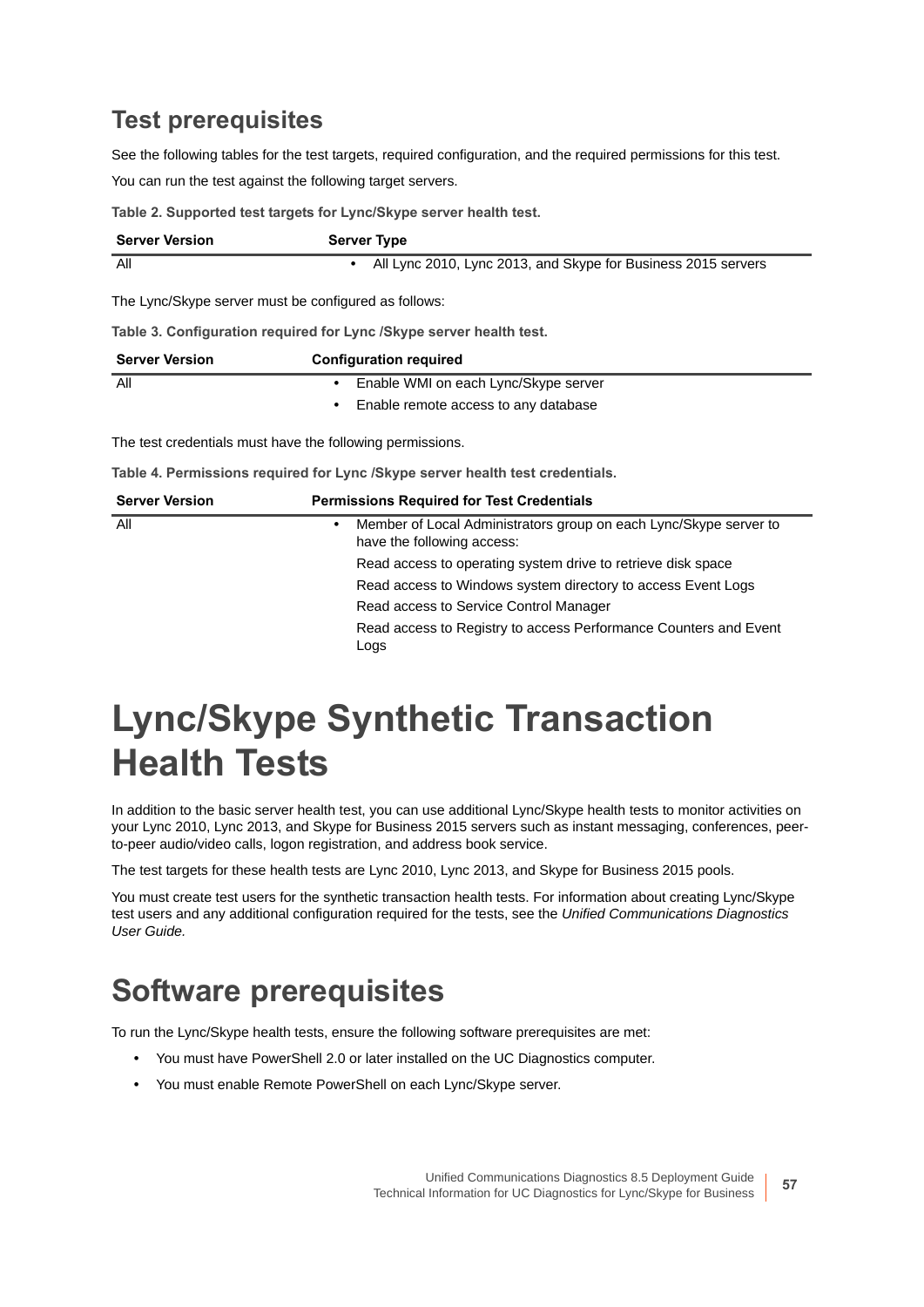### **Permissions required for test credentials**

The test credentials that are used to run the health tests on the Lync 2010, Lync 2013, and Skype for Business 2015 servers must have the following permissions:

- **•** Member of Local Administrators group required to permit PowerShell cmdlets to access Lync/Skype server
- **•** Member of one of: CsHelpDesk, CSAdministrator or CSServerAdministrator security groups required to permit PowerShell cmdlets to run the discovery and pool tests.

### <span id="page-57-0"></span>**Instant Messaging Health Test**

This test allows you to monitor the operation of instant messaging between two test users in a pool. The following functions are tested:

- **•** Sign on to the Lync/Skype Server
- **•** Instant messaging session initiation and acceptance
- **•** Message exchange
- **•** Session termination
- **•** Log out

### <span id="page-57-1"></span>**Instant Messaging Conference Health Test**

This test allows you to monitor the operation of instant messaging conferencing between two test users in a pool. The following functions are tested:

- **•** Sign on to the Lync/Skype Server
- **•** Conference initiation
- **•** Conference invitation and joining
- **•** Message exchange through the conference
- **•** Conference disconnect and termination
- **•** Log out

### <span id="page-57-2"></span>**Peer to Peer Audio/Video Call Health Test**

This test allows you to monitor the operation of peer-to-peer audio/video conversation between two test users in a pool. The following functions are tested:

- **•** Sign on to the Lync/Skype Server
- **•** Invitation and acceptance to conduct an audio/video call
- **•** Connection test
- **•** Call termination
- **•** Log out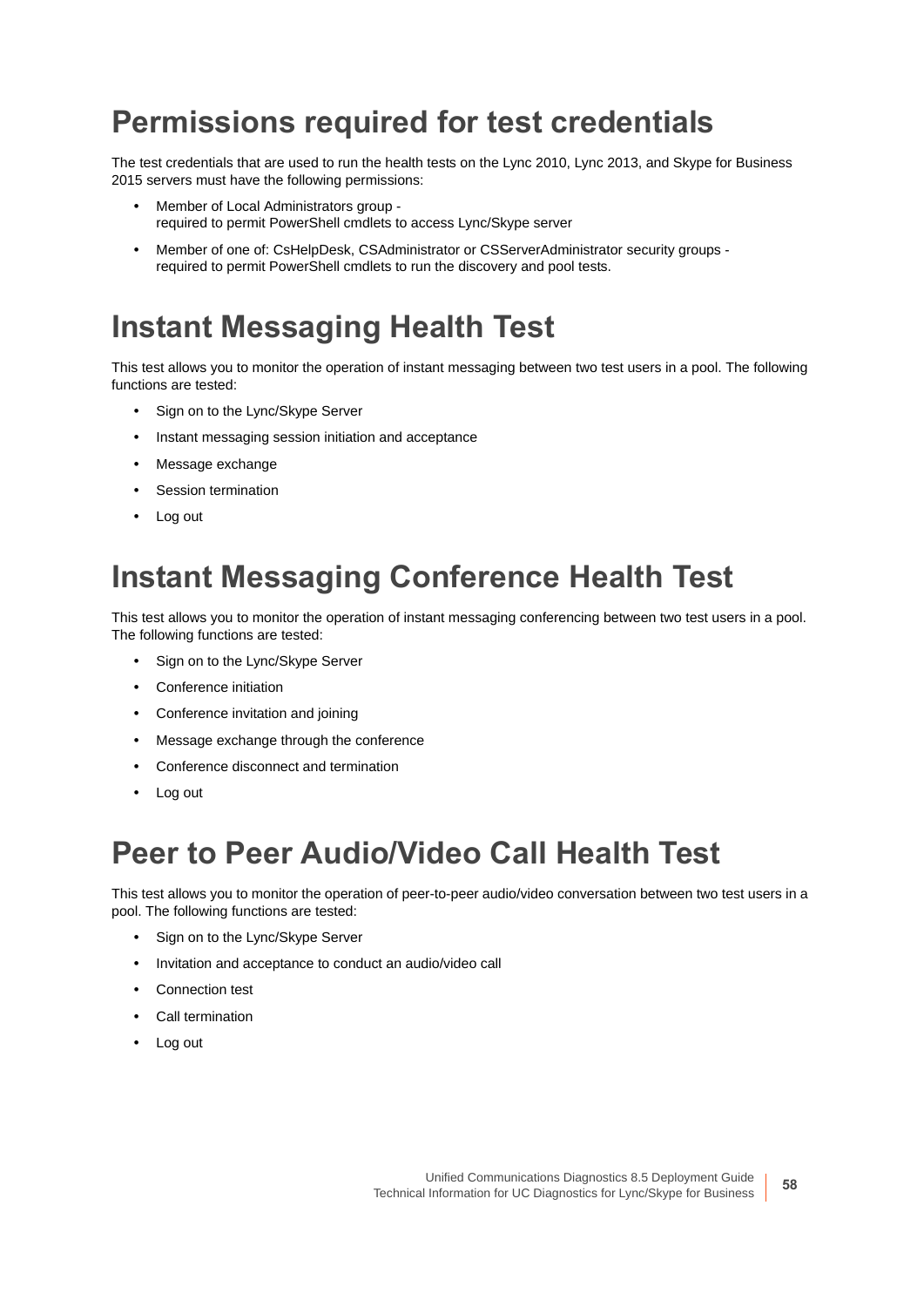## <span id="page-58-0"></span>**Audio/Video Conferencing Health Test**

This test allows you to monitor the operation of audio/video conferencing between two test users in a pool. The following functions are tested:

- **•** Sign on to the Lync/Skype Server
- **•** Invitation and acceptance to conduct an audio/video call
- **•** Conference creation and joining
- **•** Exchange of data
- **•** Conference termination
- **•** Log out

### <span id="page-58-1"></span>**Presence Status Health Test**

This test allows you to monitor the exchange of presence information between two test users in a pool. The following functions are tested:

- **•** Sign on to the Lync/Skype Server
- **•** Request for presence information
- **•** Publishing of presence information
- **•** Receipt of presence information
- **•** Log out

## <span id="page-58-2"></span>**Log On Registration Health Test**

This test allows you to monitor the operation of log on registration to a pool. The successful registration of a test user is followed immediately by a disconnection, with no impact on any real users.

## <span id="page-58-3"></span>**Address Book Service Health Test**

This test allows you to monitor the ability to connect to an Address Book Download Web Service from a pool. If the Address Book Download Web service is able to supply the requested location of the Address Book files, the test is considered successful.

## <span id="page-58-4"></span>**Persistent Chat Message Health Test**

This test verifies whether two users can exchange messages using the Persistent Chat service. The test logs two users on to Lync Server 2013 or Skype for Business 2015, connects the users to a persistent chat room, exchanges a pair of messages, then exits the chat room and logs off the two users.

This test will fail if you have not created a chat room or if the two test users have not been assigned a Persistent Chat policy that provides access to the Persistent Chat service. If you are running the test against more than one registrar pool, you must create same test users for each pool.

This test is not available for Lync 2010.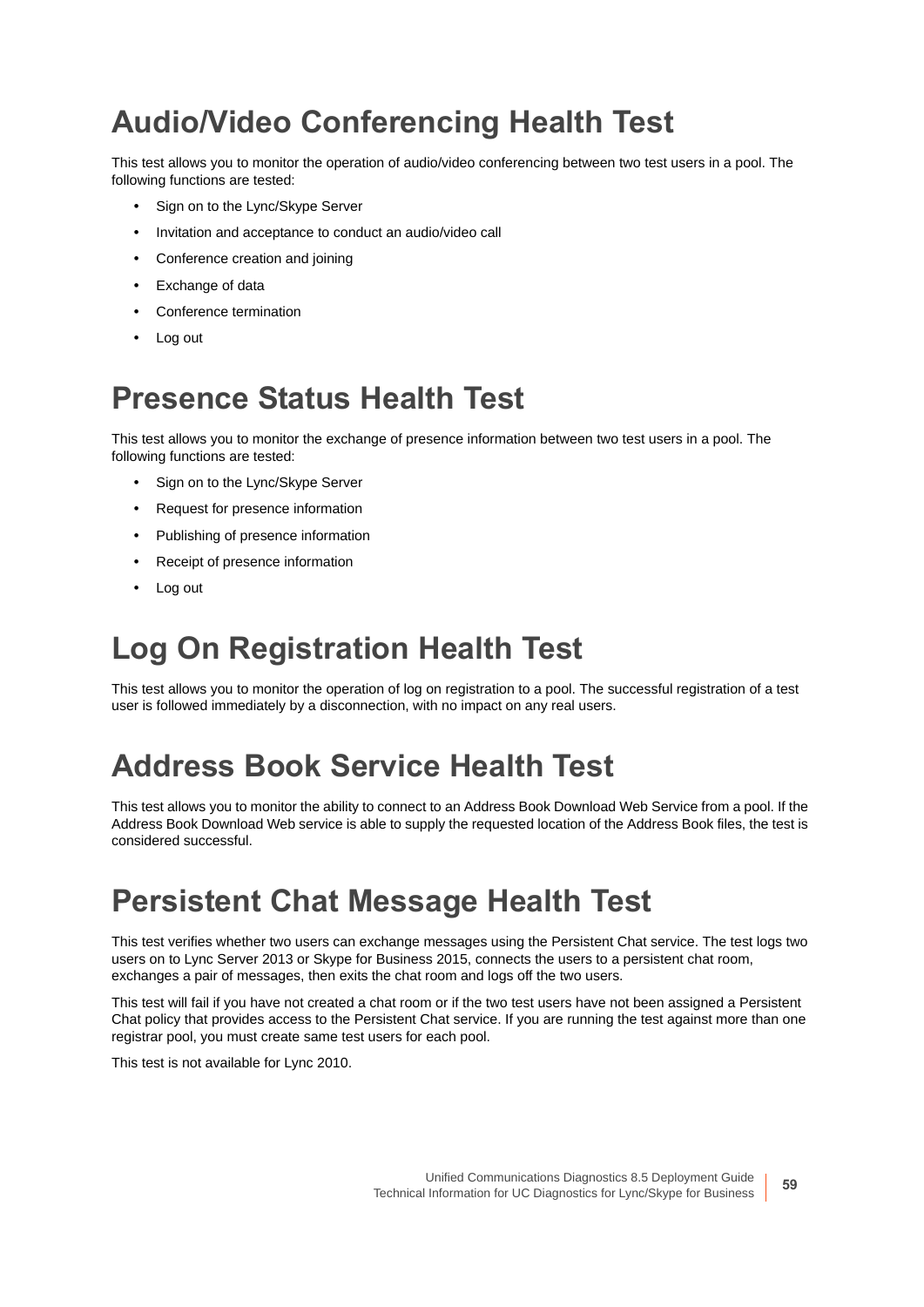# <span id="page-59-1"></span>**Active Directory Account Lockout Health Test**

The Active Directory Account Lockout Health test provides information about how many and which Active Directory accounts are currently locked out. The test shows accounts that are locked out due to invalid passwords being submitted and accounts that are locked because the password has expired.

The following tables show the test targets for the test and the permissions required by the test credentials.

**Table 5. Active Directory Account Lockout Health test targets.**

| <b>Platform Versions</b>                   | <b>Target Type</b> |
|--------------------------------------------|--------------------|
| Exchange 2007/2010/2013/2016               | Organization       |
| Lync 2010/2013 and Skype for Business 2015 | Environment        |

The test credentials must have read permission on User objects in Active Directory.

**Table 6. Active Directory Account Lockout Health test credential required permissions.**

| <b>Platform</b>         | <b>Permissions Required for Test Credentials</b> |                                                                                                  |
|-------------------------|--------------------------------------------------|--------------------------------------------------------------------------------------------------|
| Exchange                |                                                  | Member of View-Only Exchange Administrators group or View-Only<br>Organization Management group. |
| Lync/Skype for Business |                                                  | Member of CSHelpDesk, CSServerAdministrator, or CSViewOnlyAdministrator<br>group                 |

## <span id="page-59-0"></span>**Lync/Skype for Business Diagnostic Console Technical Information**

The UC Diagnostics console allows you to monitor your Lync 2013 or Skype for Business 2015 servers. You can diagnose and resolve issues using the Diagnostic Console. You must meet the following prerequisites

## **Diagnostic Console software prerequisites**

The following software must be installed on the UC Diagnostics computer.

**Table 7. Lync/Skype diagnostic console software prerequisites.**

| <b>Server version</b>   | Software required on UC Diagnostics computer |
|-------------------------|----------------------------------------------|
| Lvnc 2013               | Microsoft .NET Framework 4.5.1 or later      |
| Skype for Business 2015 | Powershell 2.0 or later                      |

## **Required configuration**

The following configuration is required on each Lync/Skype server.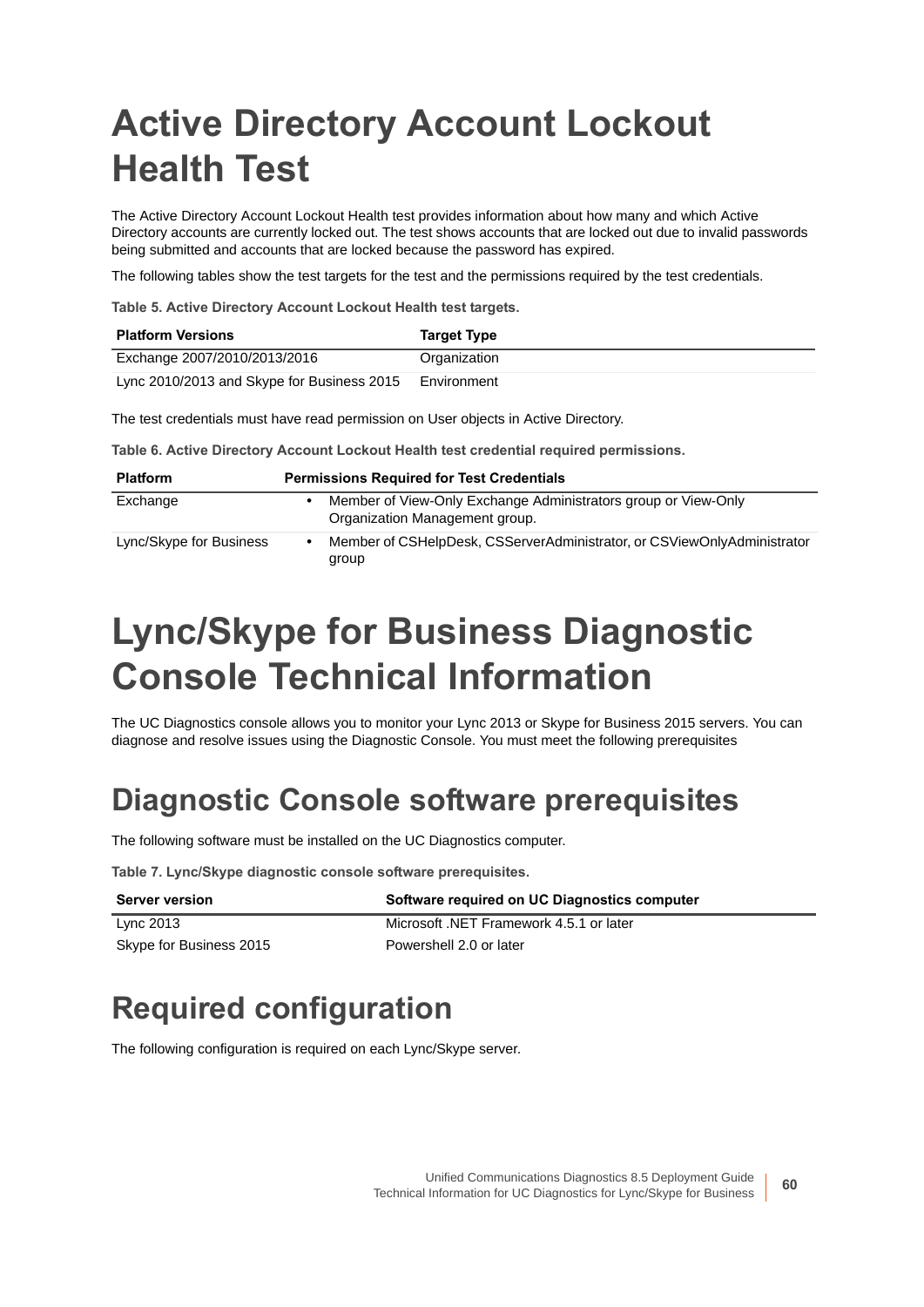**Table 8. Lync/Skype diagnostic console configuration.**

Î.

| Exchange server version | <b>Configuration required</b> |
|-------------------------|-------------------------------|
| Lync 2013               | Enable WMI                    |
| Skype for Business 2015 | Enable Remote Powershell.     |

### **Required permissions on Lync/Skype servers**

The following permissions are required on each server.

**Table 9. Lync/Skype diagnostic console permissions.**

| Lync/Skype role | Permissions required on Lync/Skype servers              |  |
|-----------------|---------------------------------------------------------|--|
| All             | Member of Local Administrators group                    |  |
|                 | Member of at least one of the following security groups |  |
|                 | <b>CSHelpDesk</b><br>٠                                  |  |
|                 | CSServerAdministrator<br>٠                              |  |
|                 | CSViewOnlyAdministrator<br>٠                            |  |

## <span id="page-60-0"></span>**Web Reports Technical Information**

UC Diagnostics has a separate web-based reporting component called UC Diagnostics Web Reports.

For security recommendations for Web Reports, [For more information, see Web Reports Technical Information on](#page-37-1)  [page 38.](#page-37-1)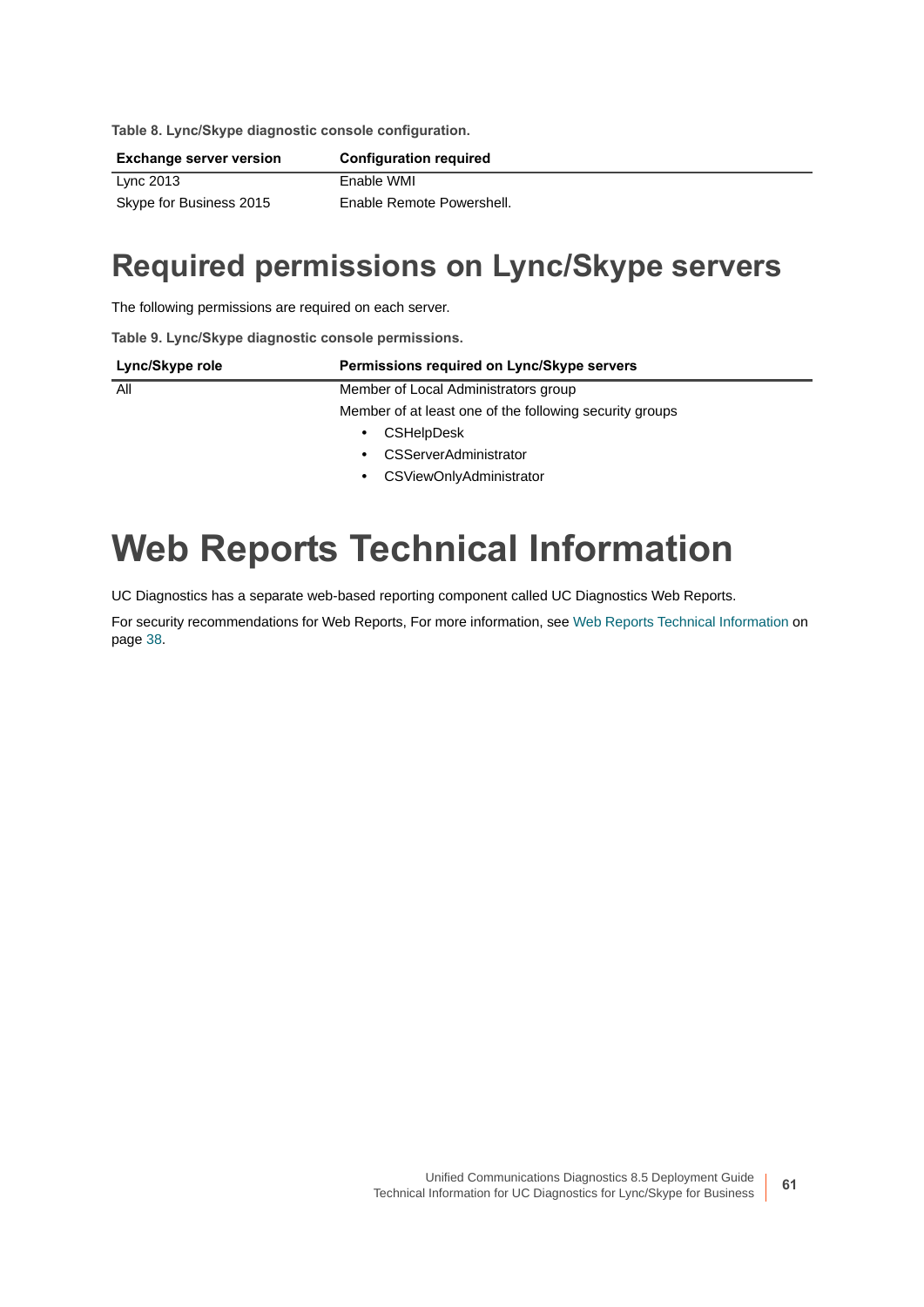# <span id="page-61-0"></span>**Troubleshooting**

- **[Installation Prerequisite Issues](#page-61-1)**
- **•** [SQL Database Issues](#page-62-0)
- **•** [Other Installation Issues](#page-62-1)
- **•** [Management Console Issues](#page-63-0)
- **•** [Health Test Issues](#page-65-0)
- **•** [Diagnostic Console Issues](#page-69-0)
- **•** [Web Reports Issues](#page-70-0)

## <span id="page-61-1"></span>**Installation Prerequisite Issues**

The following questions and answers provide information about common prerequisite issues you might encounter.

#### **What can I do if I am missing certain prerequisites?**

Mandatory prerequisites must be installed before UC Diagnostics can be installed. Either exit from the installer and install the prerequisites, or deselect the component for which the prerequisite is required.

Optional prerequisites are only necessary for certain functionality to work. An error message is displayed whenever you encounter functionality that is disabled because a prerequisite is not installed.

#### **Why does my prerequisite check for EMC fail even though I have EMC installed?**

Ensure that you have Exchange Server 2007 SP 1 Rollup 1 or later installed. You can download the latest service pack from Microsoft.

#### **Why do my prerequisites check fail for MAPI & CDO 1.2.1 even though I have MAPI & CDO 1.2.1 installed?**

Microsoft periodically updates MAPI & CDO 1.2.1, but does not change the version number. Ensure you download the latest version from Microsoft.

#### **Why does the installer report that required prerequisites are not met for Web Reports when all required components are installed in my machine?**

This can happen if you install the product by running the UCDiagnostic.msi file directly on Windows Server 2008, Windows Server 2012, Windows Server 2012 R2, Windows Server 2016, Windows 7, Windows 8 or Windows 8.1.

To resolve this issue, install UC Diagnostics using autorun.exe.

#### **I don't have all the prerequisites installed right now. Can I install UC Diagnostics now and install the prerequisites later?**

You can choose to bypass the prerequisite check by running the installer with the IGNOREPREREQUISITES=1 command line argument.

**62**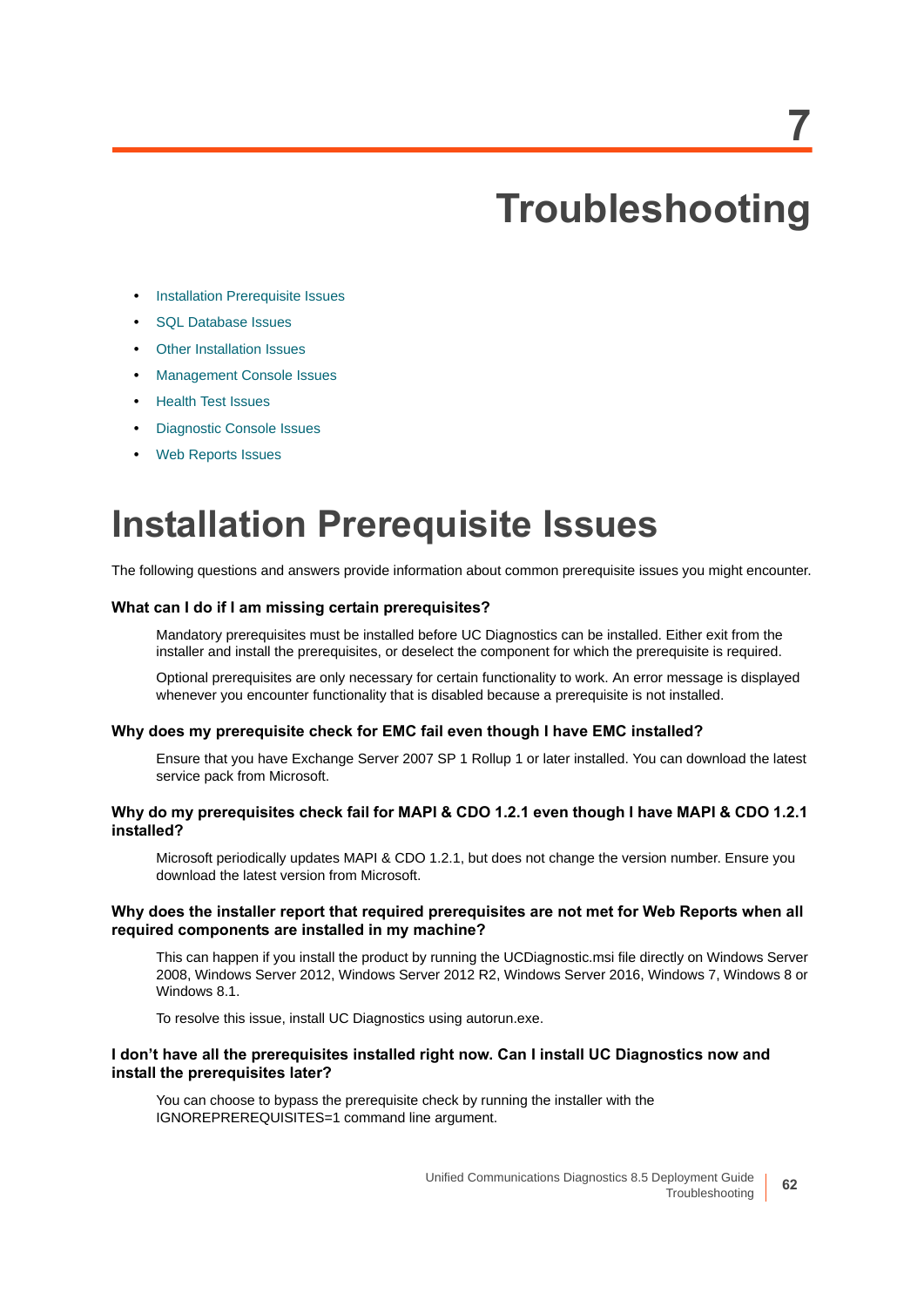# <span id="page-62-0"></span>**SQL Database Issues**

The following questions and answers provide information about database installation and other database issues.

#### **I am using SQL Server Express, but I get an error message that UC Diagnostics cannot connect to the database. Why?**

If you are using SQL Server Express, you must enter the database instance name along with the server name. For example DATABASE\_SERVER\_NAME\SQLEXPRESS.

#### **I am using SQL Server Express which is installed on a remote machine, but I get an error message that UC Diagnostics cannot connect to the database. Why?**

By default, remote connections are disabled for SQL Server Express. To enable a remote connection, use the SQL Server Configuration Manager to enable TCP/IP for the database instance.

#### **How do I specify a port number for an SQL Server?**

If you need to specify the port number for the SQL Server configuration, use the following syntax: <Server Name>/<Server Instance>,<port number>

#### **I want to move my database. What do I do?**

Use the following instructions to move your database.

- 1 Stop the Diagnostic Services.
- 2 Move the database to the new location.
- 3 Now you must configure UC Diagnostics to use the new location.
	- a From the Registry Editor, go to **HKEY\_LOCAL\_MACHINE | SOFTWARE | Quest | Spotlight Management Framework | Diagnostic Services**.
	- b Double-click **DatabaseConnectionString**.
	- c In the Edit String dialog box, enter the new location of your database in the Data Source field.
	- d Click **OK**.
	- e Locate and open the Web Reports.udl file.

The file is located where you have Web Reports installed. Once open, the Data Link Properties dialog box opens.

- f Select or enter the new location of your database, and click **OK**.
- 4 Restart the Diagnostic Services.

## <span id="page-62-1"></span>**Other Installation Issues**

The following questions and answers provide information about common installation issues.

#### **How do I add or remove components after initial installation?**

UC Diagnostics does not support repairing, adding, or removing components after the initial installation. You must uninstall and reinstall UC Diagnostics to perform these tasks.

When you reinstall, the installer asks if you want to keep your existing database, or to overwrite it. If you choose to keep your existing database, all of your Global Settings and Health Test configuration are retained. Console customizations, like Topology Layout, are also retained because they are cached by MMC in %USERPROFILE%\Application Data\Microsoft\MMC directory.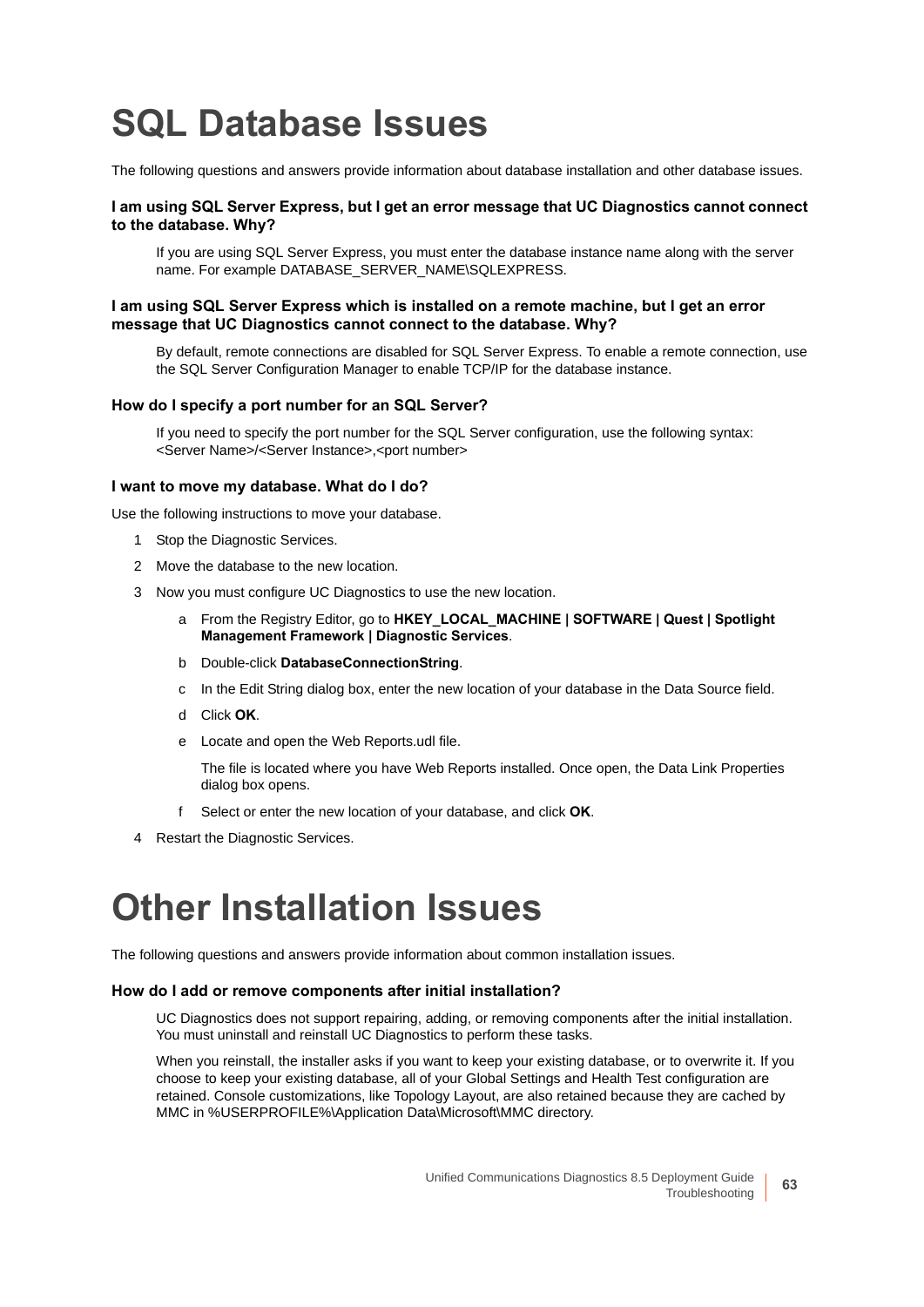#### **How can I launch the 32-bit version of Microsoft Management Console (MMC) on a 64-bit operating system?**

On a 64-bit operating system, there are two versions of MMC, a 32-bit and a 64-bit. The 32-bit version can run 32-bit snap-ins only and the 64-bit version can run 64-bit snap-ins only.

UC Diagnostics ships with a 32-bit snap-in of MMC (UC Diagnostics Management Console). On a 64-bit operating system, when you launch MMC, it launches the 64-bit version, so the snap-in does not appear in the Add/Remove Snap-in dialog box. To launch the UC Diagnostics Management Console MMC snap-in on a 64-bit operating system, run **MMC.exe /32**.

#### **Why does the installer restart after I have upgraded from a previous version of UC Diagnostics on Windows 2008 computers?**

After you upgrade from a previous version of UC Diagnostics on Windows 2008, the installer reboots. Once the reboot is complete, the installer may restart when you first try to access the UC Diagnostics Management Console. This is caused by a known issue in Windows installer when performing a major upgrade involving installing assemblies in side-by-side folders (\Windows\WinSxS).

As a result, the Visual C++ Runtime Libraries version 9 are removed from the computer during reboot. The installer that is launched when you first access UC Diagnostics puts the missing files back in place. For more information, see<http://support.microsoft.com/kb/905238>.

#### **After upgrading in a mixed Lync/Skype and OCS environment, why are the Lync/Skype servers appear greyed in the OCS view?**

Lync/Skype and OCS environments are viewed separately. All the Lync/Skype servers that appear greyed in the OCS view will appear when you connect to a Lync/Skype environment. When you have verified this, delete the Lync/Skype objects from the OCS environment.

## <span id="page-63-0"></span>**Management Console Issues**

The following questions and answers provide information about common management console issues.

#### **Why do I get an error when I try to connect to a Diagnostic Test Engine that is installed on a separate computer?**

The Console and the Diagnostic Test Engine communicate over port 9615. You may need to open this port in your firewall.

#### **Why do my health tests or my Diagnostic Services stop running when I change my password?**

If you change the password for the account assigned to the Diagnostic Services, you must update the password for the Spotlight Diagnostic Test Engine and Spotlight Distributed Collector services in the Windows Service Control Manager.

If you change the password for the alternate credentials assigned to a test, you must update the password in the Alternate Credentials page under the Global Settings node.

#### **What do I do if my OCS Edge servers are load balanced?**

If the OCS Edge servers are behind a load balancer, automatic discovery cannot occur because the individual Edge servers are not registered with OCS.

#### *To register your Edge servers*

- 1 Find the location of the Diagnostic Services host computer.
- 2 Go to **Start | Programs | Quest | UC Diagnostics | Tools | OCS Edge Server Configuration**.
- 3 If applicable, enter a fully qualified domain name (FQDN) for the internal load balancer that is registered as an edge server in OCS.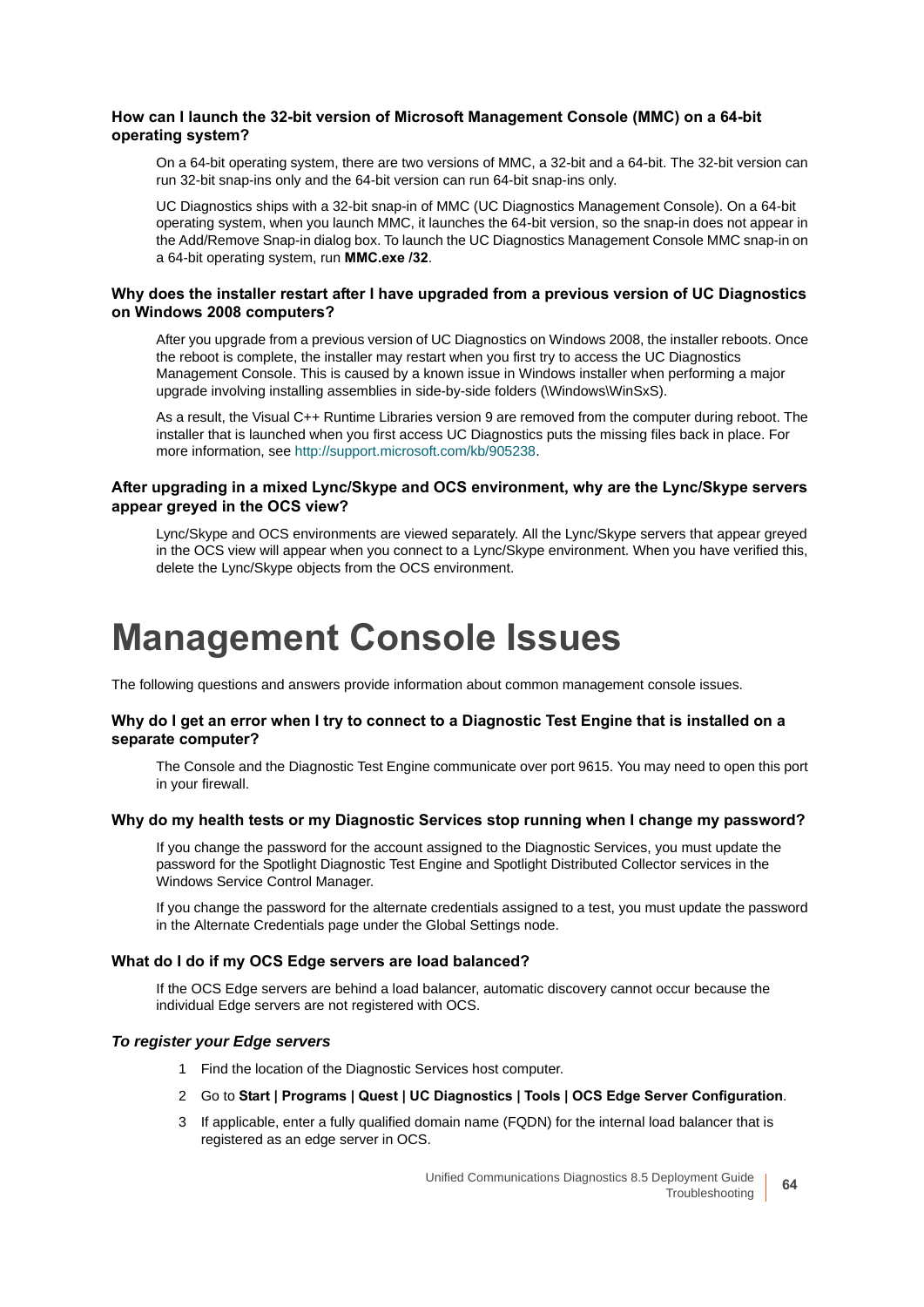For example, enter InternalAccessEdge.mycompany.corp.

- 4 Enter the appropriate FQDN for the external load balancer.
- 5 Enter the FQDN for the Edge server behind the load balancers.
- 6 Click **Add Server**.
- 7 If necessary, repeat the previous steps to add more Edge servers.
- 8 When completed, click **Add/Update Group**.
- 9 If necessary, repeat steps 1 through 8 to add more Edge server groups,
- 10 Click **Save**, then **Close**.

#### **Why are connector links between OCS environments shown in the topology view not visible?**

Ensure the service account has access to WMI.

#### **Why are OCS Federated Partners not showing?**

You may not have access to Access Edge Servers. Ensure the service account can log into Access Edge Servers.

#### **Why are the OCS servers that communicate with the standard edition front-end servers not visible?**

By default, the back-end database does not allow remote connections. You must enable external access.

#### **Why are the OCS Archiving or Quality of Experience (QoE) properties not showing?**

If the OCS Archiving or QoE database is collocated on a server, it may not allow remote connections. Ensure external access is enabled.

#### **When I right-click an OCS environment and select Properties, I get an error that says I do not have rights to connect to the target computer or that the target computer is unavailable. Why?**

Properties for the servers are collected directly from the Management Console host. The user account used to run the Management Console must have the appropriate rights to collect data from the target computer. The target computer must also be reachable from the Management Console host.

#### *To immediately update the extended properties for Lync/Skype*

- 1 Right-click the Lync/Skype environment.
- 2 Click **Force Discovery Now** from the menu.

#### *To update the extended properties for Lync/Skype through the discovery schedule*

- 1 Right-click the Lync/Skype environment.
- 2 Click **Properties** from the menu.

The discovery schedule is shown under the Discovery Settings.

3 Modify the schedule if required.

#### **Why can I not connect to a BlackBerry database that is installed on a named SQL instance?**

If you are using a BlackBerry database that is installed on a named SQL instance, you must specify the instance name, such as MyServer/MySQLInstance, in the BlackBerry Configuration Database Server field.

If the SQL instance hosting the BlackBerry database is configured to use a non-default port, you would specify the port number in the Configuration Database Server field separated by comma, such as: MyServer/MySqlInstance,1345 where 1345 is the port number.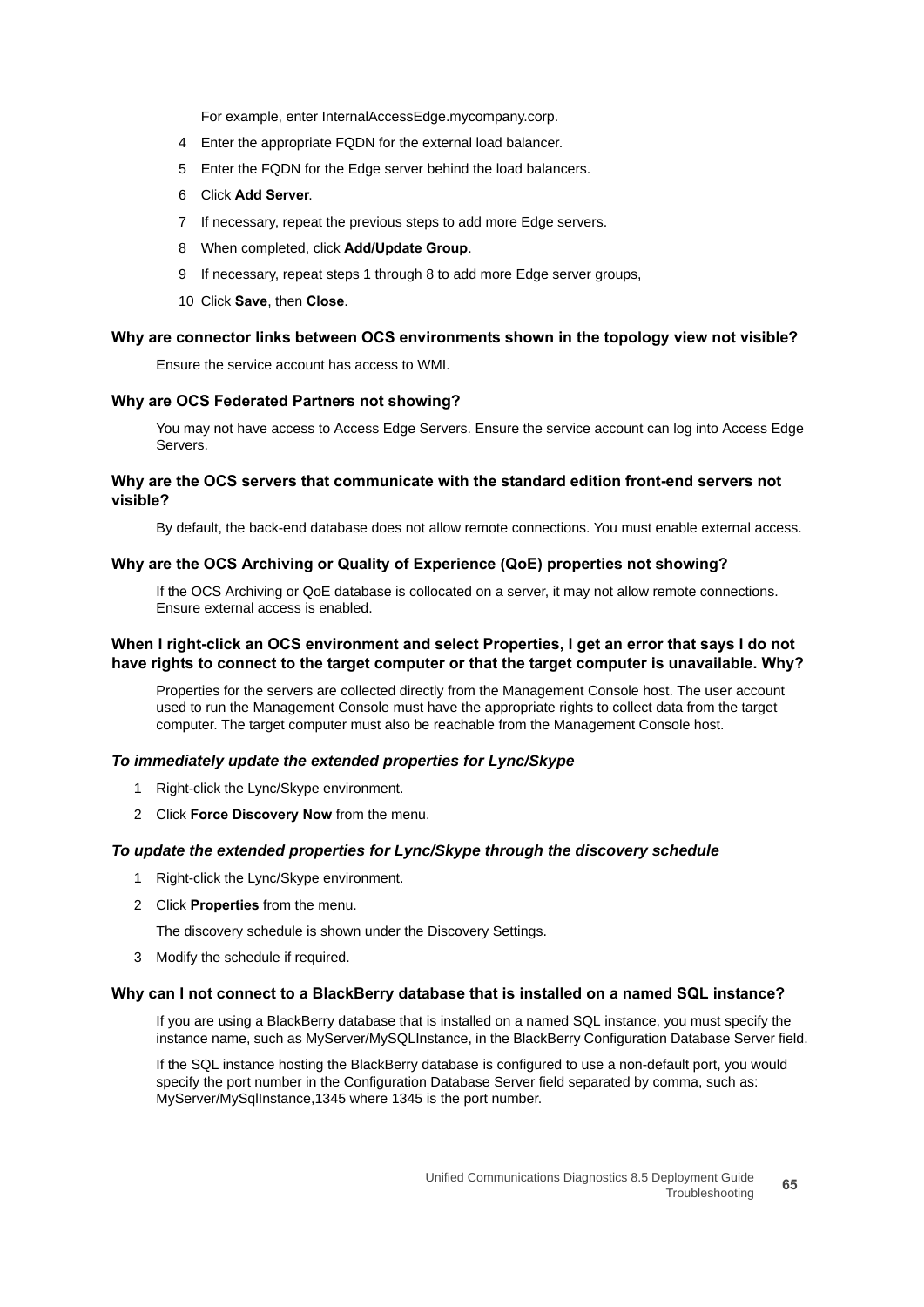You do not have to specify a port number if your alias is configured for the SQL named instance hosting BlackBerry database on the SQL server, or the SQL Server Browser service is installed and running on a SQL server.

## <span id="page-65-0"></span>**Health Test Issues**

The following questions and answers provide information about common health test issues.

#### **Why do some tests, such as the Exchange Internal Server Delivery and the Exchange External Message Delivery test, not work on certain operating system versions?**

For the MAPI-based tests to work on Windows Server 2008, Windows 8, Windows 8.1, Windows Server 2012, Windows Server 2012 R2, or Windows Server 2016 you must turn off User Account Controls (UAC) on the computer on which the Diagnostic Services component runs.

#### **Why do Exchange Internal Server Delivery tests show results such as Not Complete or Complete with a Timeout Failure message?**

If your environment contains Exchange 2010 (SP1 or later) servers on which Throttling Security Policy is turned on, the default throttling policy limits the number of concurrent connections a user can have to an Exchange 2010 server.

The number of MAPI calls performed during a MAPI-based Delivery test can exceed this limit, causing the Exchange Client Access Server to start rejecting calls.

To resolve this problem, create a new throttling policy that has no limit for simultaneous MAPI calls to Exchange servers. Assign this policy to the user account that is used for test execution. This account is either the Distributed Collector service account (if default credentials are specified for the test) or a user account associated with alternative credentials specified for the test.

To create a new throttling policy and assign it to a user account, logon to the Exchange 2010 Server, open the Exchange Management Shell, and type the following commands:

New-ThrottlingPolicy SOMPolicy

Set-ThrottlingPolicy SOMPolicy -RCAMaxConcurrency \$null -RCAPercentTimeInAD \$null -RCAPercentTimeInCAS \$null -RCAPercentTimeInMailboxRPC \$null

Set-Mailbox <user account> -ThrottlingPolicy SOMPolicy

#### **Some health tests failed because Exchange Management Console (EMC) 2007 SP 1 and Update Rollup 1 was not installed. I have installed it now but my test still does not work. Why?**

Ensure that you reboot the UC Diagnostics computer or restart the Spotlight Diagnostic Test Engine and Spotlight Distributed Collector services after you install EMC updates.

#### **Why does my Exchange OWA Availability test fail?**

Ensure that the test mailbox is accessible from the UC Diagnostics computer.

For Exchange 2007, try running the following PowerShell cmdlet from the Exchange Management Shell:

Test-OwaConnectivity -clientAccessServer "<server name>"

One common problem is that Internet proxy settings can interfere with DNS resolution.

#### **Why would the Exchange OWA Availability Health test fail on the first attempt on an Exchange 2007 server?**

For Exchange 2007 servers, the OWA Availability health test fails to connect on the first attempt. You see the following error message: "Failed to retrieve Outlook Web Access connectivity data from Exchange PowerShell. Mailbox logon statistics are not available."

This error is caused by a bug in the PowerShell cmdlet. The test does connect on the second attempt.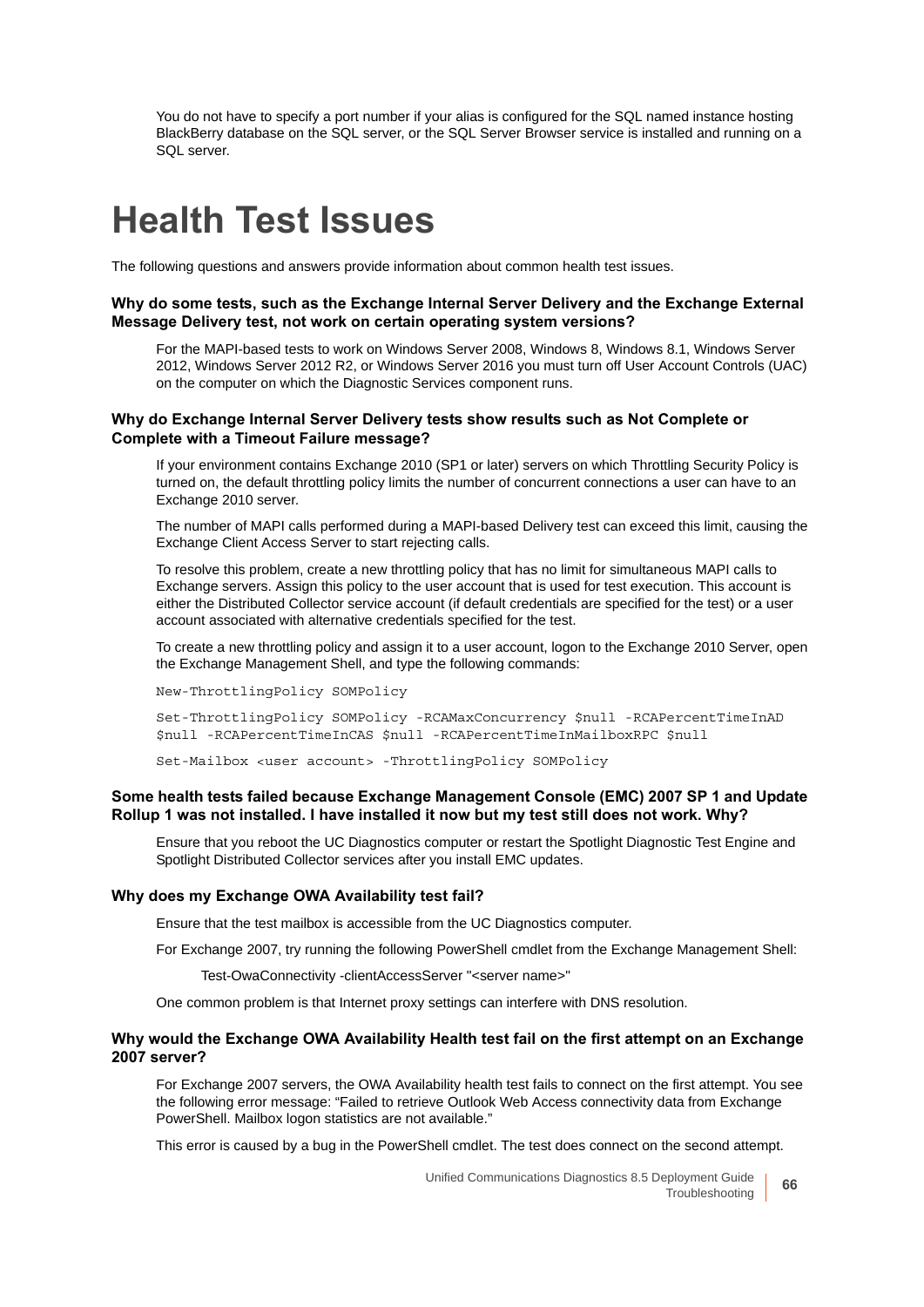#### **Why does the Exchange Internal OWA test fail due to failed mailbox logon attempts? The test was executing normally until recently.**

The password may have expired for a test mailbox used in this test. The user account assigned to the test may not have sufficient permissions to change the password of the test mailbox user account.

#### **Short term solutions (which last until the mailbox password expires again):**

**▪** Run the OWA test using the domain admin account

 $-$  OR  $-$ 

**▪** Recreate the test mailboxes.

#### **Long term solution:**

**▪** Change the setting of accounts created for the OWA test to "password never expires".

#### **I am monitoring an Exchange 2007 organization using UC Diagnostics that is hosted on a computer in a different forest. Why does only some functionality work?**

Microsoft does not support accessing Exchange 2007 servers through PowerShell from different forests. See the Heath Tests section for more information about which functionality requires PowerShell.

#### **When I attempt to create OWA test mailboxes for Exchange 2010, why do I get the following error message?**

CreateTestUser: Mailbox could not be created. Verify that OU 'Users' exists and that password meets complexity required.

The script "new-testcasconnectivityuser.ps1" that ships with Exchange 2010 tries to create the user accounts in the built-in 'Users' container. (The variable is defined in the script as "\$OrganizationalUnit = "Users".)

If there is another organizational unit named 'Users' anywhere in the Active Directory structure (e.g. domain.com\branchoffices\users), this error is generated because the Name "Users" would no longer be unique.

To specify the organizational unit in which to create the test users, include the '-ou' parameter when running the script. For example:

get-mailboxserver | .\new-TestCasConnectivityUser.ps1 -ou "cn=users,dc=domain,dc=com"

#### **Why do my Exchange Message Delivery Health tests give an error that the test mailbox cannot be found, even after I have run the mailbox creation scripts?**

Active Directory replication must occur before all the mailbox information is propagated to the global catalog to which UC Diagnostics is connected.

#### **Why do my Exchange Message Delivery Health tests give an error that the test mailbox is not accessible, even after I have run the mailbox creation scripts?**

Ensure that the credentials under which the test is running are the same as the ones specified in the mailbox creation script.

Also, sometimes Windows caches credentials lookups, which can cause access to be denied after permissions are changed. Try restarting the Spotlight Diagnostic Test Engine and Distributed Collector services.

#### **Why do I occasionally get duplicate notifications?**

If you have configured a secondary SMTP server and the primary server fails to send some notifications, all notifications are resent via the secondary server. Occasionally, the primary SMTP server tries to send the original notification later. If this occurs, you receive notifications from both servers.

#### **How do I exclude certain event IDs?**

1 Create or edit a health test.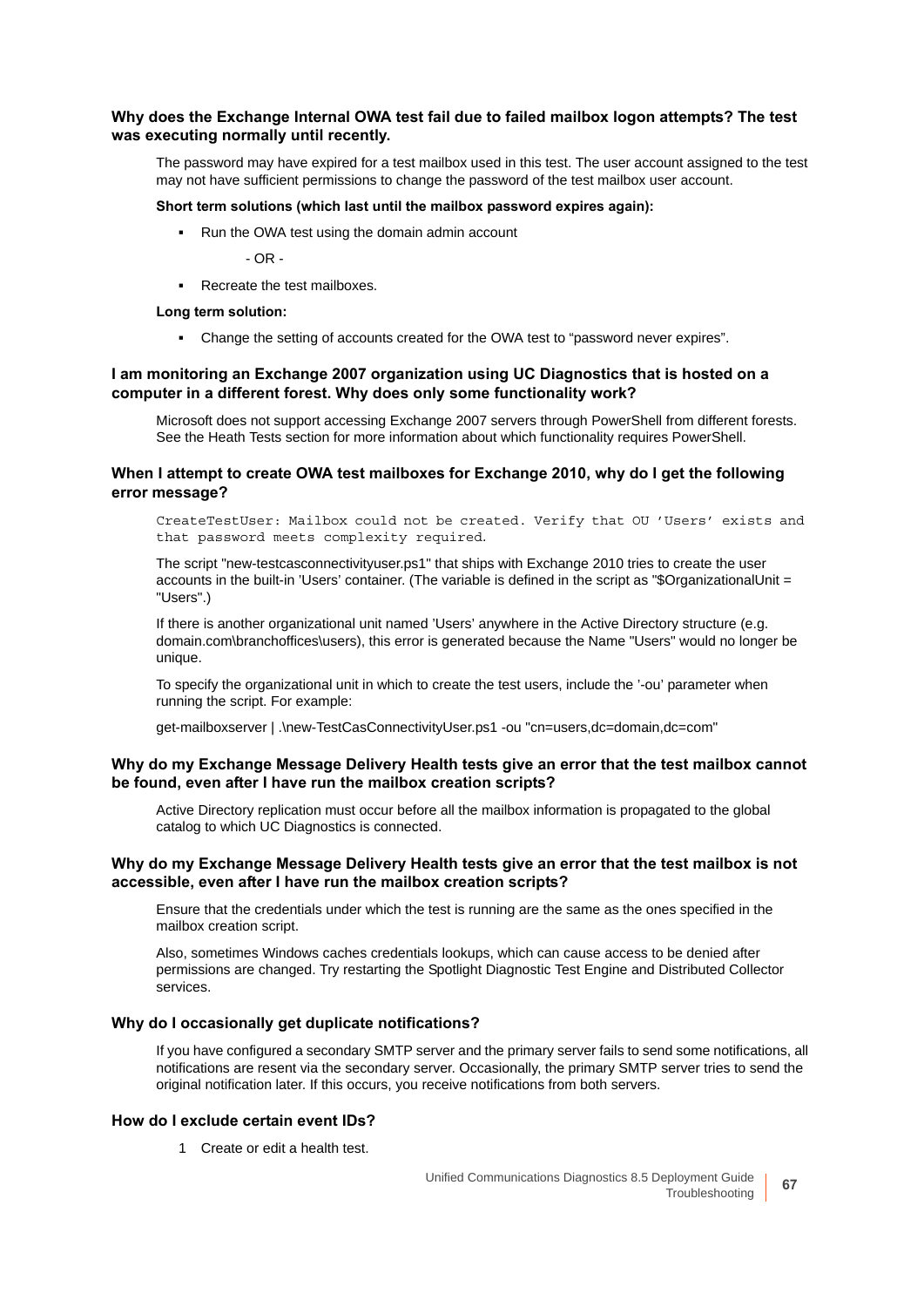- 2 Select a server and double-click **<Add Event Log Entries>**.
- 3 Select an event log type and enter a source name.
- 4 Enter the event IDs you would like to monitor, leaving out the event IDs you want to exclude. For example, if you want to exclude event ID 100, you would enter 0-99,101-90000.

#### **I am connected to a second Exchange organization but discovery failed. Why?**

Your service credentials may not have sufficient rights to discover the second Exchange organization. You can:

- 1 Stop your services.
- 2 Set the services log on account to another account which would have permissions to access that organization.
- 3 Restart your services, then connect to the organization using the new account.
- 4 After discovery is successful, right-click the Exchange root note and select **Properties**.
- 5 Clear **Schedule Discovery to run automatically**.
- 6 Set the services log on account to your original account, then restart your services.
- 7 Reconnect to both Exchange organizations.

#### **Why does the BlackBerry Server Health test show incomplete when run against a BlackBerry Configuration database server?**

All SQL-related performance counters for BlackBerry configuration database servers target SQL Server Enterprise version of SQL (unnamed instance).

The test results show a grey icon for the BlackBerry configuration database servers installed on the named instance of the SQL server. Error details specify that the object is unavailable - the performance counter is either uninstalled or disabled.

To monitor BlackBerry configuration database servers that are installed on a named instance of SQL server, change the SQL-related performance counters with corresponding performance counters for the named instance. For example, change the counter SQLServer:Access Methods\Full Scans/sec to MSSQL\$MySQLInstance:Access Methods\Full Scans/sec, where MySQLInstance is the name of SQL instance.

If your BlackBerry database name is not the default (BESMgmt), change the instance name of the perfmon counter SQLServer:Databases/Percent Log Used(BesMgmt).

#### **When running the BlackBerry Server Health test against BlackBerry servers installed on 64-bit operating systems, why are BlackBerry Server performance counters reported as not available?**

If you are using a BlackBerry Enterprise Server version earlier than 5.0.3, RIM does not support a 64-bit performance provider.

If you are using BlackBerry Enterprise Server version 5.0.3 or later, RIM supports performance counters through a WMI-based provider. Currently, UC Diagnostics supports registry-based performance providers only.

#### **Why do the Message Delivery health test and Queue health test occasionally fail?**

Exchange Server MAPI Client and Collaborative Data Objects (MAPI & CDO) 1.2.1 can become unstable, causing the Exchange Internal Server Delivery, Exchange External Message Delivery, and BlackBerry Message Delivery Health tests to fail occasionally. The tests appear to be timed-out. If any of these tests fail, the test executes normally on the next attempt.

In some circumstances, the test can finish normally, instead of timing out. However, applications errors maybe reported in the Event log for SpotlightDiagnosticTest.exe application.

There could be as many as one error for each target in the test.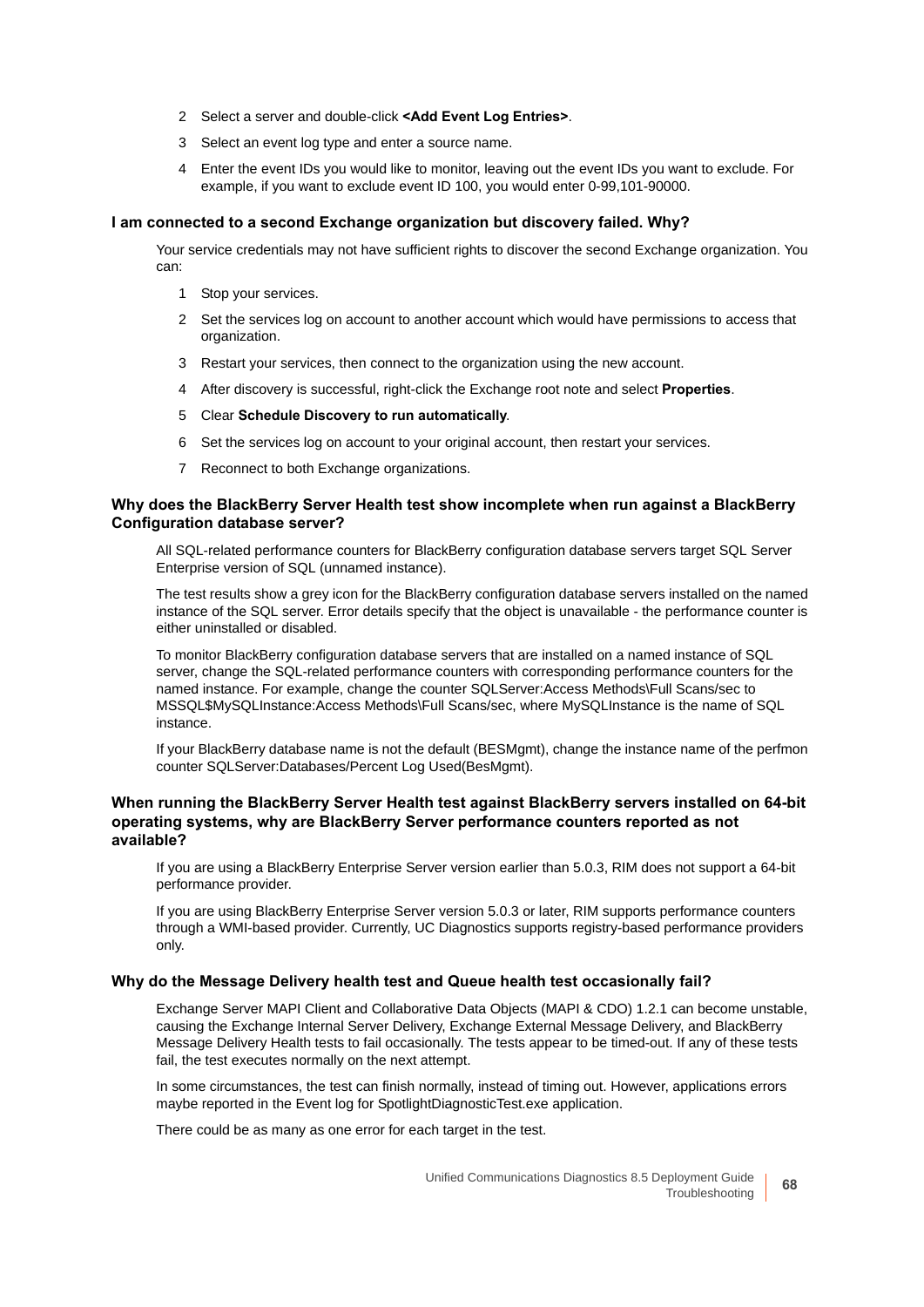#### **Why do I receive the following error against Exchange 2007 or 2010 mailbox servers?**

<Status ServerAddress="127.0.0.1" ErrorMessage="Error code = 0&#xA; Error message = Incorrect function. 
Error source = msxml6.dll
Error description = Not enough storage is available to complete this operation.  $\&\#xA$ ;  $\&\#xA$ ; " ManagedObjectId="148" StartDateTime="40365.2604976852"/>

This error is caused by excessive log messages that are generated when detailed logging is turned on in an Exchange Server (usually Exchange 2010, Mailbox role). To eliminate this problem, identify and exclude the informational events that occur often during a monitoring interval.

Perform the following steps:

- 1 In UC Diagnostics, open the Event Viewer on the Exchange server that reports the error and locate high-frequency informational events that can be filtered out.
- 2 Right-click the server icon and select **Detect/Exchange Server Health**.
- 3 Select either Exchange 2010 or Exchange 2007.
- 4 In the list, under Event Log, locate the appropriate event sources:
	- **▫** "Application\MSExchange\*" (for Exchange 2010)
	- **▫** "Application\MSExchangeIS\*" (for Exchange 2007).
- 5 Record the field values, such as Thresholds and Overrides.
- 6 Right-click on this item and select **Delete**.
- 7 To replace the deleted item, select "**<Add Event Log Entries...>"** located under the Event Log heading.
- 8 Leave Event Log = Application.
- 9 Enter "MSExchange\*" or "MSExchangeIS\*" in the Source field.
- 10 Enter the range of Event IDs, excluding those you identified in step 5, and click **OK**.

For example, to exclude event 1029, enter "0-1028, 1030-999999".

11 Update any field values, such as Thresholds and Overrides, needed to align with the values you recorded in step 3. and click **Finish**.

#### **Why do my Exchange Server Health tests exclude results for some perfmon or service counters? I am running Exchange 2010 SP1 without SP2.**

In UC Diagnostics, counters in the Exchange Server Health test for Exchange 2010 have been updated to align with Exchange 2010 SP2. Some counter names are no longer supported.

If you do not plan to upgrade to Exchange 2010 SP2 in the near future, see the following tables, which show the names of the counters in Exchange 2010 SP1 that are no longer supported in SP2. You can add these counters back into your tests.

#### **Why do my Exchange Server Health tests report incomplete results for some perfmon or service counters? I recently applied SP2 to Exchange 2010 SP1.**

Exchange Server Health tests created prior to upgrading to Exchange 2010 SP2 contain counters that are no longer supported in SP2. You can delete existing tests and create new ones. However, you lose all customizations of these tests.

The alternative is to modify the existing Exchange Server Health tests. Delete the counters that are no longer supported as shown in the following tables.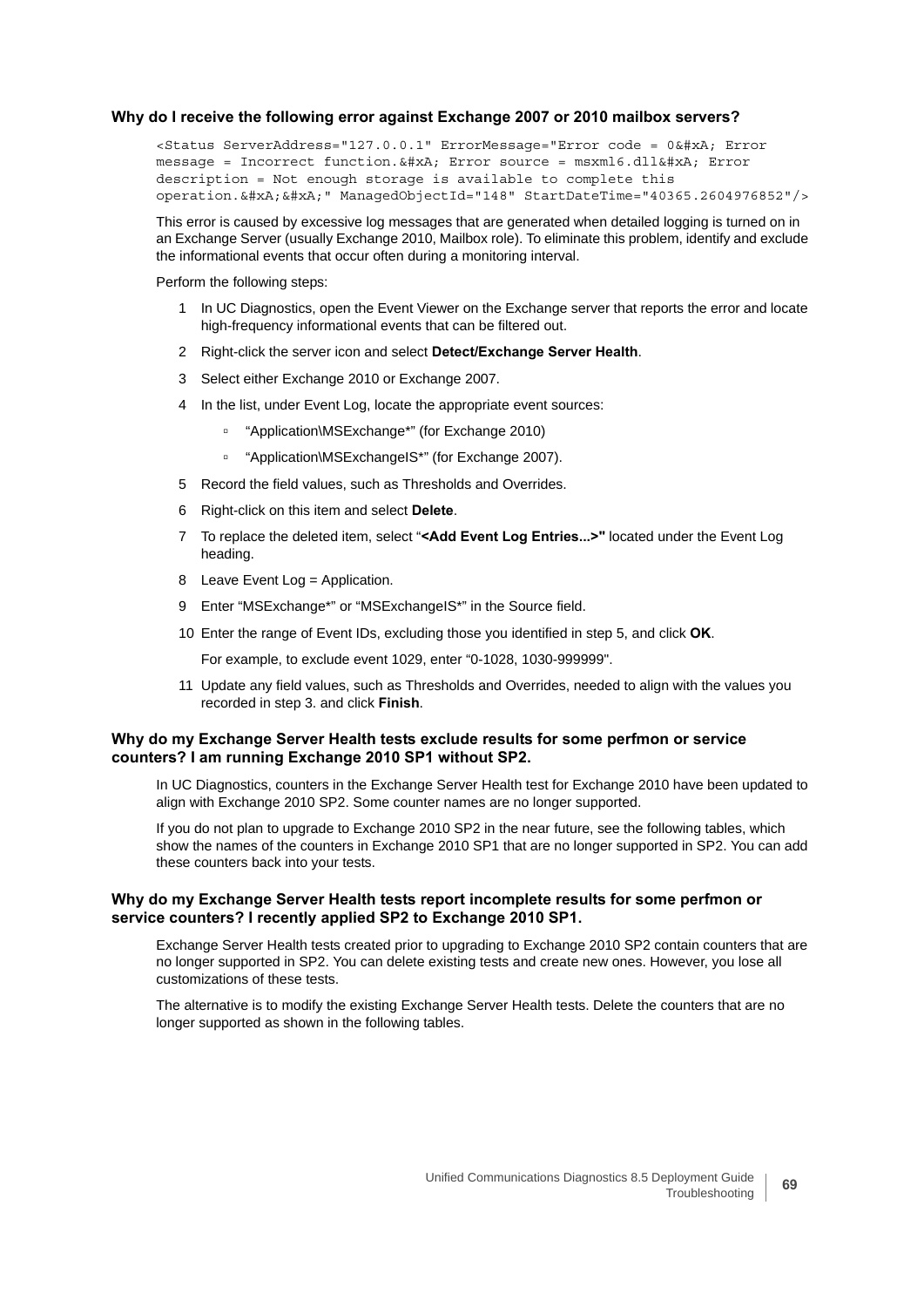**Table 1. Perfmon counters no longer supported in Exchange 2010 SP2**

| PerfMon Counter Name - Exchange 2010 SP1                     | PerfMon Counter Name - Exchange 2010 SP2 |
|--------------------------------------------------------------|------------------------------------------|
| MSExchangeAvailability\Queue OCS User Event<br>Notifications | not supported                            |
| Process\%Processor Time (SpeechService)                      | not supported                            |

**Table 2. Service counters no longer supported in Exchange 2010 SP2**

| Service Counter Name - Exchange 2010 SP1 | Service Counter Name - Exchange 2010 SP2 |
|------------------------------------------|------------------------------------------|
|                                          |                                          |

Service: Microsoft Exchange Speech Engine service not supported(MSSpeechService)

#### **Why are my test results very slow to load when I am switching between servers?**

This can happen if you have test results history data retention set to a number higher than 7 days in the Global Settings. Decrease the data retention settings number.

#### **My Internal Server Delivery Health test returns an incomplete result for Exchange servers that host only recovery databases?**

When setting up an Internal Delivery Health test against a whole organization, exclude Exchange servers that are hosting only recovery databases from the test targets.

#### **Why do some tests, such as the Exchange Internal Server Delivery, Exchange External Message Delivery, and Blackberry Message Delivery tests, not work in my Exchange 2007 and later environment with no public folders configured?**

If you do not have a public folder configured in your Exchange 2007/2010 environment, all MAPI-based tests may fail to complete. The following may be displayed in the test results:

*Summary:*

*Failed to execute the MAPI request on the requested Exchange server. Test results are not available.*

*Details:*

*The following error occurred while trying to logon to a mailbox on server <SERVERNAME>: Failed to open the default message store.*

*Make sure the account used for the test execution has rights to access the source mailbox on the Exchange server.*

As a workaround, create a registry key on the computer on which your Diagnostic Service is located:

#### *To create a MAPI settings registry key*

1 Open registry editor and create the following registry key:

HKEY\_LOCAL\_MACHINE\SOFTWARE\Quest\UC Diagnostics\MapiSettings (on 32-bit computer) - OR -

HKEY\_LOCAL\_MACHINE\SOFTWARE\Wow6432Node\Quest\UC Diagnostics\MapiSettings (on 64-bit computer)

2 Add a new DWORD value named **IgnoreNoPublicFoldersError** under the created key. You do not have to provide a value.

## <span id="page-69-0"></span>**Diagnostic Console Issues**

The following questions and answers provide information about common diagnostic console issues.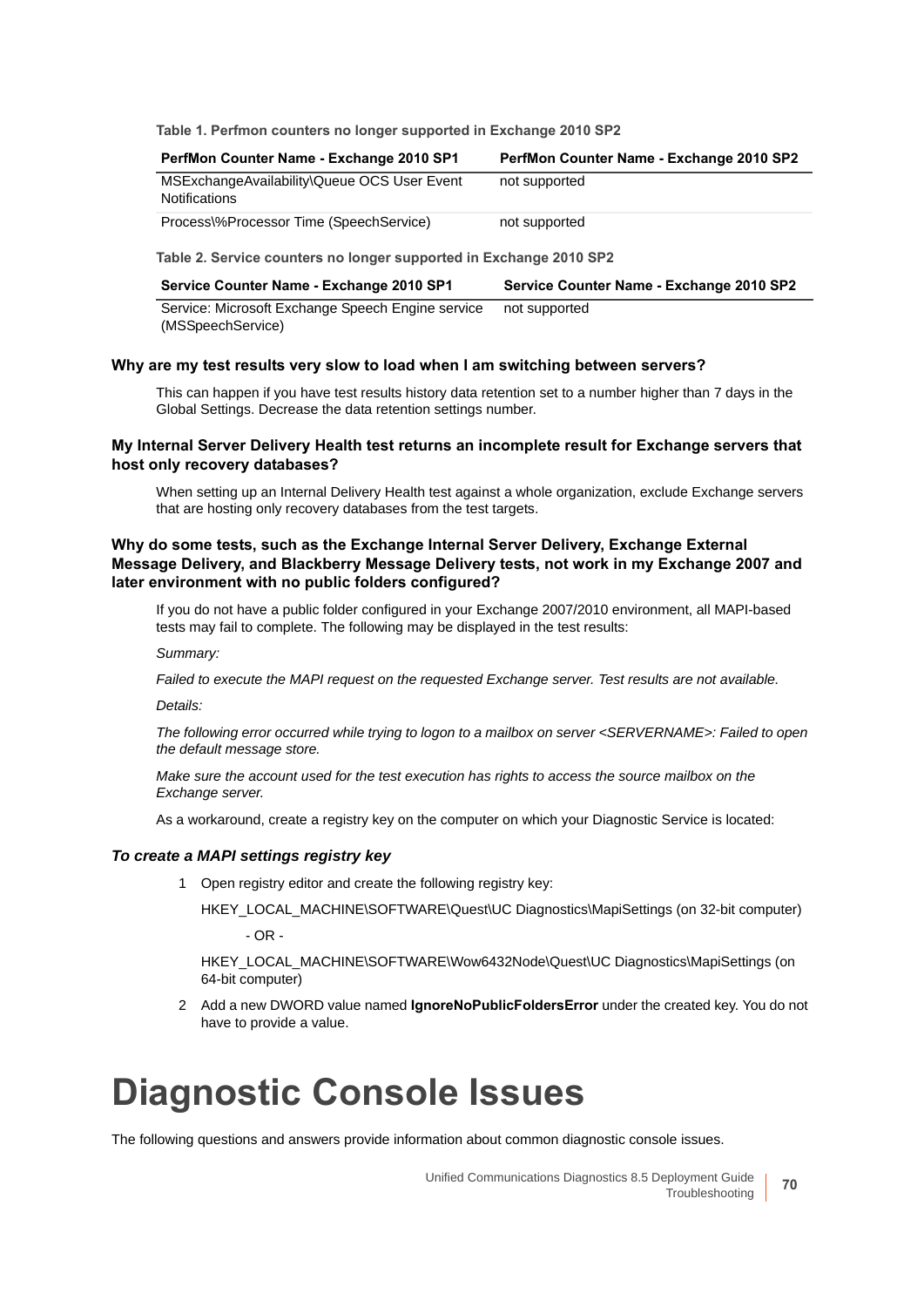#### **Why do some of my data sources stop working after my Exchange cluster failed?**

Some of the data sources may not reconnect properly on the new active node. Close and reopen the Diagnostic Console to force the data sources to reconnect properly.

Windows clusters are not supported as a separate plug-in.

#### **Why does Last AB Update show "Data Not Available"?**

If the target server is a standard edition server, the Address Book Share UNC path is not accessible externally, and the console cannot retrieve the file list to determine when the address book files were last updated.

#### **What does it mean when my certificate reads RemoteCertificateChainErrors?**

If your certificate reads RemoteCertificateChainErrors, the computer on which the console is running does not trust the Certificate Authority that was used for this server.

#### **Why is the database information not available for my OCS connection?**

The console attempts to gather data directly from the Back-End database. The user account used to run the Diagnostic Console must have rights on the Database server to gather perfmon information.

#### **Why are Connected Endpoints failing to retrieve data?**

The Connected Endpoints feature requires the ability to run SQL queries against the Back-End database. You must be a member of RTCUniversalServerAdmins to have the necessary rights.

#### **When I go into the Archiving or Database drilldown, some tables read "No Data". Why?**

This happens if information has to be gathered from a computer beyond the initial target computer. If the Console cannot connect to the additional computer, an error message is not displayed. Instead the tables display a "No Data" message. This situation can occur if you have no rights, cannot resolve the NetBIOS name, or if the databases being queried do not allow external connections to the Backend database, Archiving server, or Archiving Database server.

#### **Why are certificates not validating in the OCS and OCS R2 Diagnostic Console?**

Certificates may not validate if you have proxy authentication configured but you have not yet entered the credentials for the proxy. To do so, go to Internet Explorer and enter your proxy credentials. For more information on proxy authentication, go to Microsoft's web site.

#### **Why does the Diagnostic Console fail to launch sometimes?**

The installer does not respect non-default configuration directories for the Diagnostic Console. You must uninstall and re-install the Diagnostic Console to resolve the issue.

#### **On the Exchange 2007 Diagnostic Console, if you re-order the columns or hide the columns in the Storage Group drilldown, an error message appears. How do I resolve the error?**

Right-click the column header and select **Restore Default Settings**.

## <span id="page-70-0"></span>**Web Reports Issues**

The following questions and answers provide information about common issues with the UC Diagnostics reports web site.

#### **I am using Microsoft Windows 7. Why do the reports not display?**

In Microsoft Windows 7, you must enable Default Document and Static Content in IIS.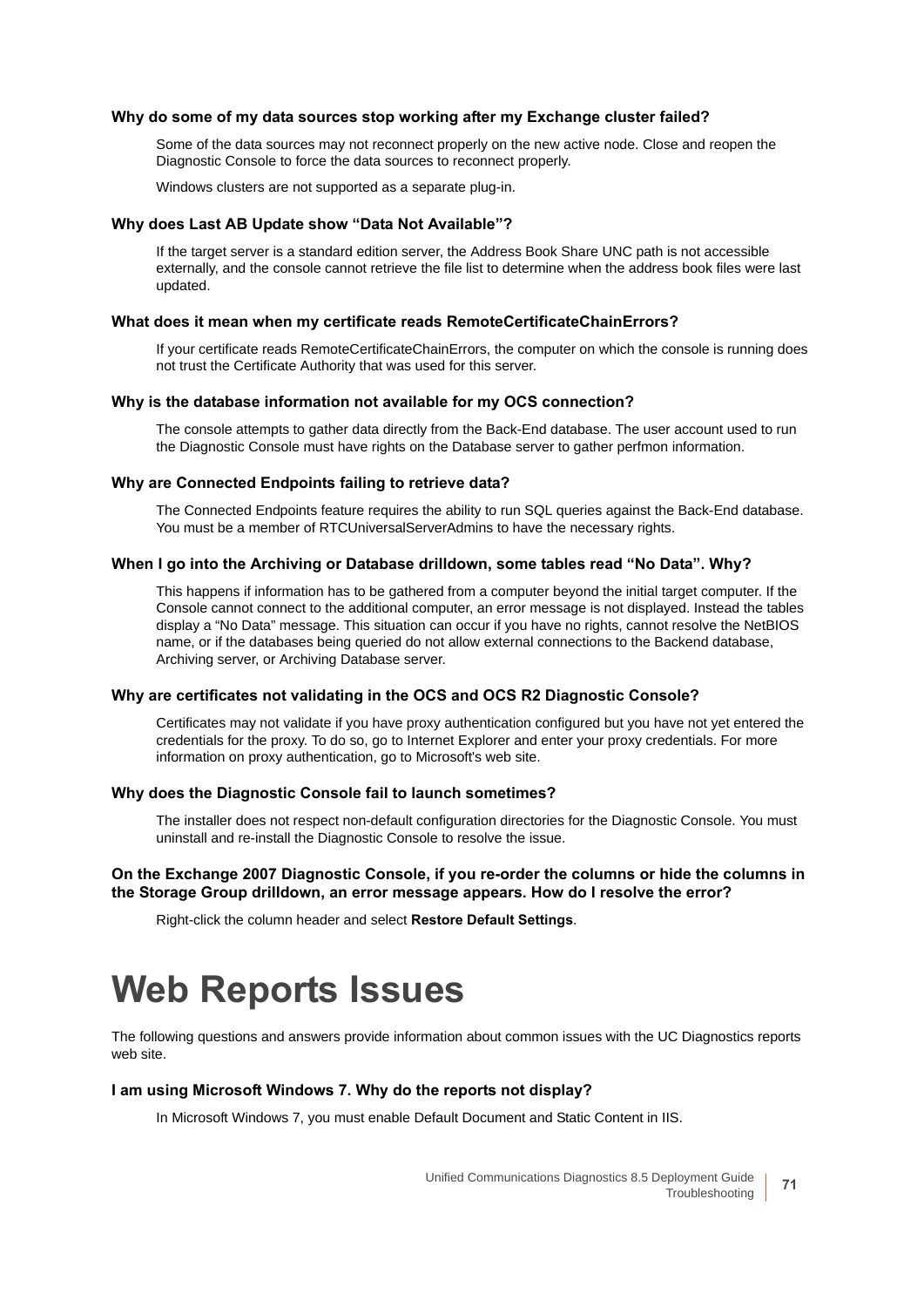#### *To enable Default Document and Static Content*

- 1 Select **Start | Control Panel | Programs and Features | Turn Windows features on or off**.
- 2 Double-click **Internet Information Services | World Wide Web Services | Common HTTP Features**.
- 3 Select the **Common HTTP Features** check box. Default Document and Static Content should be automatically selected. If not, select their check boxes.

#### **Why does the Storage Group Disk Utilization Web Report not display data when using Exchange 2010 or later servers?**

For Exchange 2010 and later, the Exchange servers use DAGs instead of Storage Groups. Only Exchange 2007 servers show data for this report.

#### **Why am I unable to browse to Web Reports using Internet Explorer?**

User Account Controls (UAC) must be turned off on the Windows Server computer on which the Web Reports component is running. This affects the following operating systems: Windows Server 2008, Windows Server 2008 R2, Windows 7, Windows 8, Windows 8.1, Windows Server 2012, Windows Server 2012 R2, or Windows Server 2016 computers.

### **Why do the Web Reports not display information properly?**

Your Web Reports may not display information properly for the following reasons:

- **•** [If .NET is not configured properly](#page-71-0)
- **•** [You have more than one version of .NET installed](#page-72-0)

### <span id="page-71-0"></span>**If .NET is not configured properly**

In some Microsoft environments, you may encounter a configuration issue with Microsoft .NET which results in the Web Reports not working properly. The error indicates that Microsoft .NET Framework version 2.0 must be installed on the IIS server that hosts Web Reports, and that Microsoft ASP.NET must be enabled on the virtual directory that contains the Web Reports. However, if you are sure that the Microsoft .NET Framework version 2.0 and ASP.NET are installed, you may need to repair the IIS mappings for ASP.NET.

If you encounter this issue, the following procedure explains how to properly configure Microsoft ASP.NET. To fix configuration mappings for ASP.NET.

- 1 Run the Aspnet regiis.exe utility:
	- a Click **Start** and click **Run**.
	- b In the Open text box, type **cmd**, then click **OK**.
	- c At the command prompt, type the following: "%windir%\Microsoft.NET\Framework\v2.0.50727\aspnet\_regiis.exe" -i
	- d Click **OK**.
- 2 Register the Aspnet\_ispi.dll:
	- a Click **Start** and click **Run**.
	- b In the Open text box, type the following: regsvr32 "%windir%\Microsoft.NET\Framework\v2.0.50727\aspnet\_isapi.dll" Regsvr32 returns the results of the registration.
	- c Click **OK**.
- 3 Restart the IIS Service: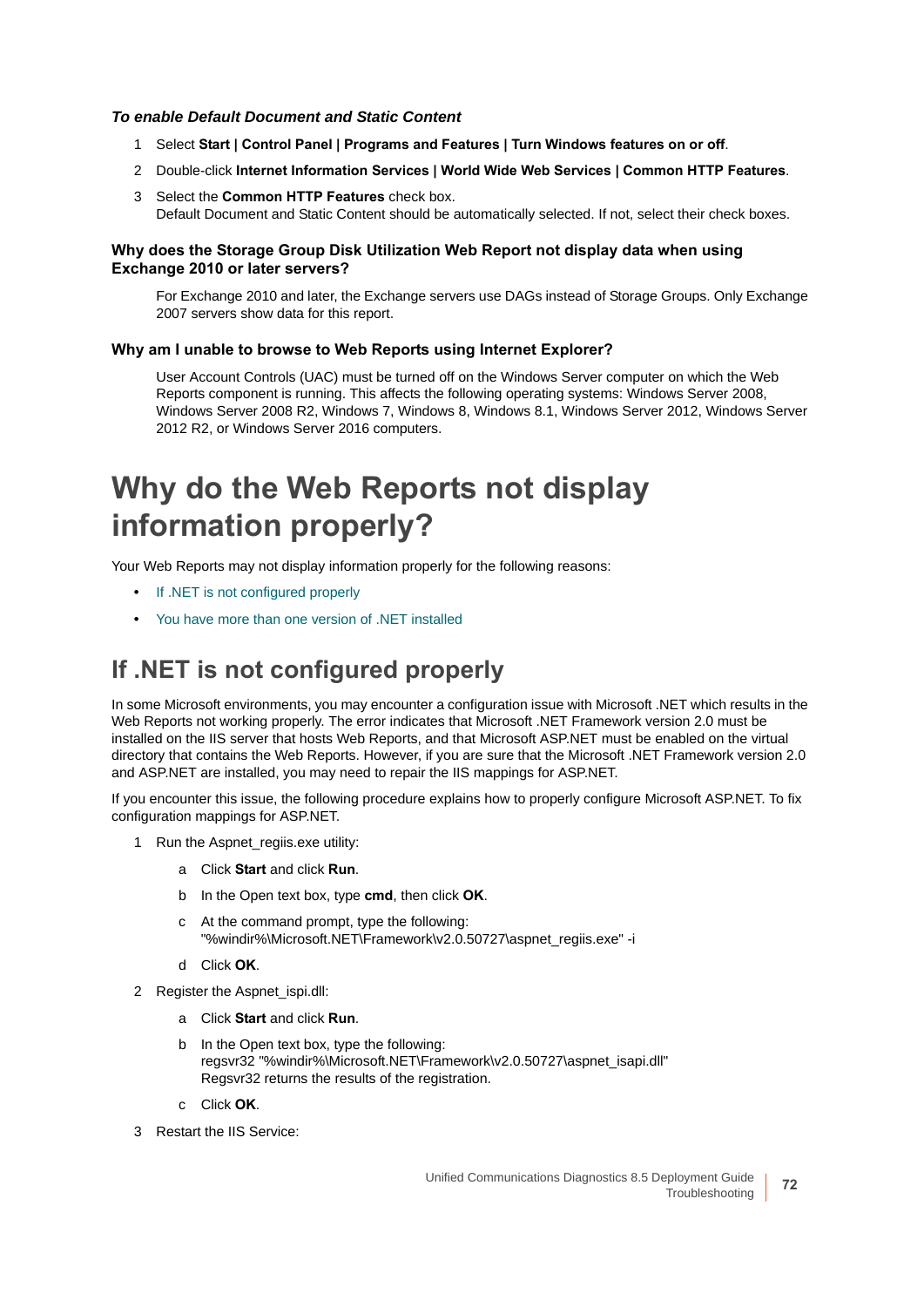- a Click **Start** and click **Run**.
- b In the Open text box, type **iisreset**.
- c Click **OK**.

### **If Repairing the IIS Mappings for ASP.NET Fails**

If you follow the procedure to repair the IIS mappings and you still see the error, the cause might be that the Network Service is not granted the correct permission to write to the IIS metabase.

#### *To grant permissions to the Network Service to write to the IIS metabase*

- 1 Click **Start** and select **Run**.
- 2 In the Open text box, type **cmd** and click **OK**.
- 3 Navigate to the .NET Framework directory. (%windir%\Microsoft.NET\Framework\*version*\)

In this path, the version represents the .NET Framework directory version that is installed on the server. Replace the placeholder in the example with an actual version number.

For example, at the command prompt, type the following:

CD /D "%windir%\Microsoft.NET\Framework\v2.0.50727"

4 Type the following command:

#### **aspnet\_regiis.exe -ga "nt authority\network service"**

The "-ga" option grants the specified user or group access to the IIS metabase and other directories that are used by ASP.NET.

### **You have more than one version of .NET installed**

If you have more than one version of Microsoft .NET Framework installed on your local computer, Internet Information Server (IIS) automatically uses the most recent .NET version. Currently, UC Diagnostics only supports Microsoft .NET 2.0, so you may need to change the version used by IIS.

#### *To change the Microsoft .NET Framework version used by IIS*

- 1 Click **Start | Control Panel** and select **Administrative Tools**.
- 2 Select the **Internet Information Services (IIS) Manager**.
- 3 Expand the **Local computer | Web Sites | Default Web Site**.
- 4 Right-click on the UCDiagnostics web application and click **Properties**.
- 5 Select the **ASP.NET** tab, and select **.NET 2.0.50727** from the ASP.NET Version box.
- 6 Click **OK**.